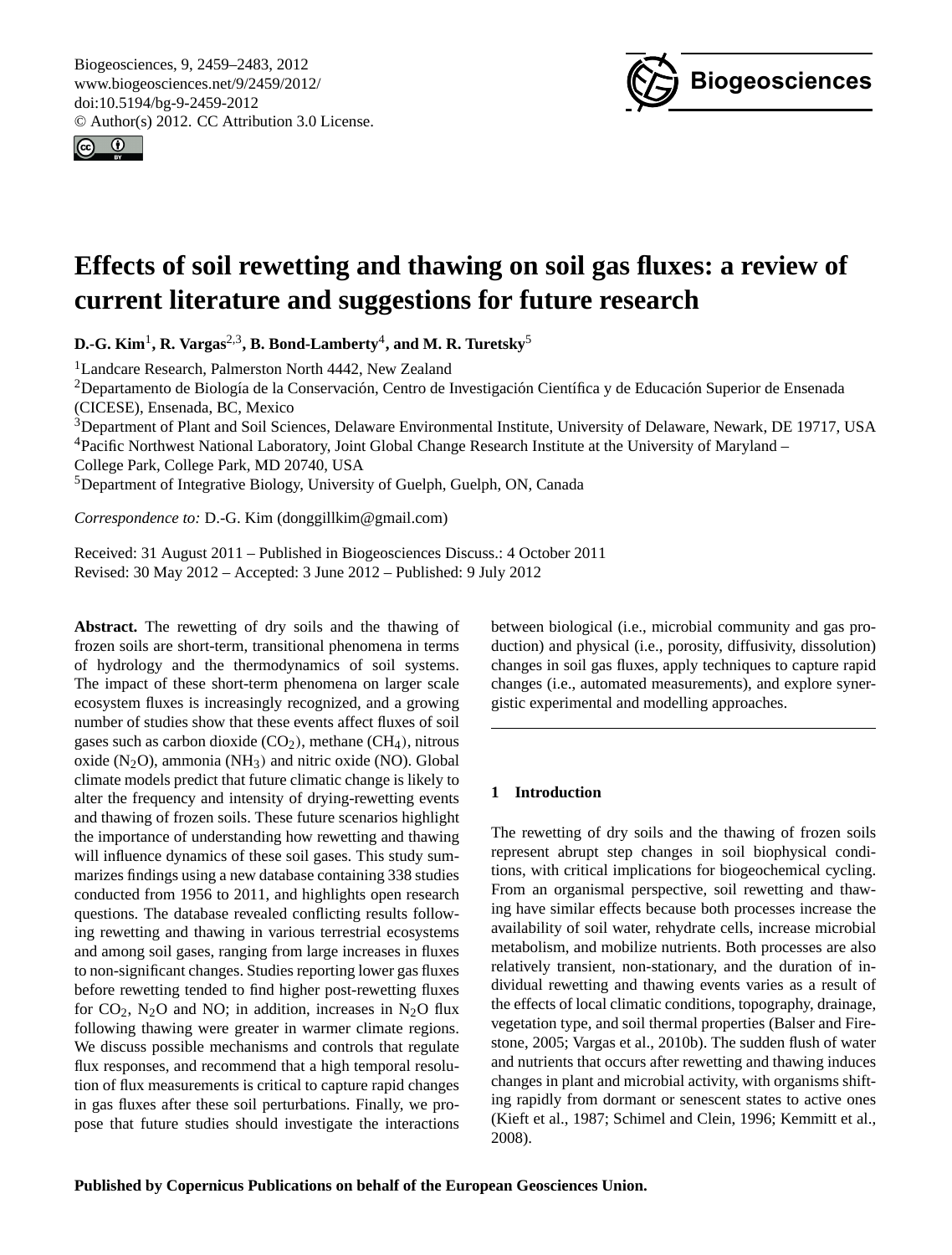It is important to understand the change in magnitude of fluxes from soil gases (i.e.,  $CO_2$ ,  $CH_4$ ,  $N_2O$ , NO and  $NH_3$ ) following rewetting and thawing events. These fluxes are either by-products, intermediates, or end-products of soilrelated microbial processes involved in C and N dynamics in soils. These gases also play crucial roles in atmospheric chemistry, with the notable characteristic that  $CO<sub>2</sub>$ ,  $CH<sub>4</sub>$  and  $N<sub>2</sub>O$  are greenhouse gases (GHG). In addition, soil  $NH<sub>3</sub>$ emissions are of considerable interest since they constitute a significant loss of N in agricultural soils (Nelson, 1982; Francis et al., 2008), causing soil acidification (Van der Eerden et al., 1998; Rennenberg and Gessler, 1999), eutrophication through atmospheric deposition (Bobbink et al., 1992), and are an indirect source of  $N<sub>2</sub>O$  (Martikainen, 1985). Nitric oxide is indirectly involved in global warming and contributes to the net production of radiatively active tropospheric ozone and the formation of acid rain (Williams et al., 1992). Nitric oxide is also important in controlling the oxidizing capacity of the troposphere, thereby affecting the fate of carbon monoxide, CH<sup>4</sup> and nonmethane hydrocarbons (Liu et al., 1987).

Future climatic change is likely to alter the frequency and intensity of drying-rewetting events (Meehl et al., 2006; Sheffield and Wood, 2008; Sinha and Cherkauer, 2010). Furthermore, the frequency and intensity of soil frost (i.e., freeze-thaw cycles and annual soil freezing days) are also likely to change since warming could lead to a reduction in the thickness of the insulating snowpack and thus colder winter soil temperatures (Henry, 2008; Gu et al., 2008; Blankinship and Hart, 2012). It is thus important to understand how soil rewetting and thawing influence soil GHG fluxes, because these events could influence substantially annual gas budgets, and increases or decreases in these fluxes may contribute to either positive or negative feedbacks to climate change.

While abrupt increases in soil  $CO<sub>2</sub>$ , N<sub>2</sub>O, NH<sub>3</sub> and NO fluxes following rewetting are commonly observed in various agricultural lands and natural lands (Birch, 1958; Prieme´ and Christensen, 2001; Saetre and Stark, 2005), rewetting can either increase (Moore et al., 1998; Knorr et al., 2008) or inhibit (Kessavalou et al., 1998; Teh et al., 2005) CH<sup>4</sup> oxidation. Similarly, increases in  $CO<sub>2</sub>$ , CH<sub>4</sub> and N<sub>2</sub>O fluxes following soil thawing have been shown to affect total annual gas budgets (Röver et al., 1998; Papen and Butterbach-Bahl, 1999). Despite a growing number of studies, there are still many uncertainties in our understanding of the mechanisms and impacts of changing rainfall patterns and freeze-thaw cycles on annual gas budgets. These uncertainties are exacerbated by the coarse temporal sampling resolution of most flux measurements that do not capture the complete pulse dynamics (Groffman et al., 2006; Muhr et al., 2009). Additional uncertainties arise from unrealistic experiments of dry–wet and freeze-thaw events (as discussed in Henry, 2007; Jentsch et al., 2007). These experiments simulate events that are out of the expected range of soil temperature and soil moisture  $(i.e., > 95\% \text{ CI})$  in current and past climate conditions, so the results are difficult to apply under current climate conditions.

The growing number of studies on the individual effects of rewetting and thawing specifically on  $CO<sub>2</sub>$  and  $N<sub>2</sub>O$ fluxes have been the focus of several reviews (Jarvis et al., 2007; Henry, 2007; Matzner and Borken, 2008; Borken and Matzner, 2009; Groffman et al., 2009; Blankinship and Hart, 2012). This review is novel in that it takes a comprehensive approach to dealing with the effects of both rewetting and thawing on multiple soil gas fluxes (i.e.,  $CO_2$ ,  $CH_4$ ,  $N_2O$ , NO and NH3), and provides a new open-access database of published studies conducted between 1956 and 2011 ( $n = 338$ ). Our objectives were to: (1) summarize the effects of rewetting and thawing on multiple soil gas fluxes (i.e.,  $CO<sub>2</sub>$ ,  $CH<sub>4</sub>$ ,  $N<sub>2</sub>O$ , NO and  $NH<sub>3</sub>$ ) and highlight common patterns across studies; (2) discuss the potential underlying mechanisms and drivers of variation of soil gas fluxes following rewetting and thawing; and (3) identify knowledge gaps and highlight future research questions.

# **2 Methodology**

## **2.1 Data collection**

Data on changes in gas fluxes of  $CO<sub>2</sub>$ ,  $CH<sub>4</sub>$ , N<sub>2</sub>O, NO and NH<sup>3</sup> following rewetting and thawing were acquired by searching existing refereed literature published between 1950 and 2011 using Web of Science and Google Scholar with search terms such as "rewetting", "thawing", "peak flux", "peak emission" and name of gases. Studies with field observations of rewetting of dry soils include events caused by natural rainfall, simulated rainfall in natural ecosystems, and irrigation in agricultural lands. Similarly, studies of thawing of frozen soils include field observations of natural thawing, simulated freezing-thawing events (i.e., thawing of simulated frozen soil by snow removal, simulated freezingthawing cycles in the laboratory), and thawing of seasonal ice in temperate and high latitude regions. We did not include the long-term effects of changing active layer depths caused by permafrost thaw in this review, as changes in gas fluxes in response to permafrost thaw are affected by both changing soil and plant successional processes (Turetsky et al., 2002; Christensen et al., 2004; Walter et al., 2006; Anisimov, 2007; Turetsky et al., 2007). We define response as the behavior or reaction dynamics of the different soil gas fluxes that result from rewetting or thawing of soils. The responses may vary in intensity, magnitude and/or duration, depending on the gas analyzed.

The resulting database comprised 222 field and laboratory observations (CO<sub>2</sub>  $n = 54$ , CH<sub>4</sub>  $n = 15$ , N<sub>2</sub>O  $n = 58$ , NO  $n = 87$  and NH<sub>3</sub>  $n = 8$ ) focused on rewetting of dry soils, and 116 field and laboratory observations  $(CO_2 n = 23)$ , CH<sub>4</sub>  $n = 10$ , N<sub>2</sub>O  $n = 78$ , NO  $n = 5$ ) focused on thawing of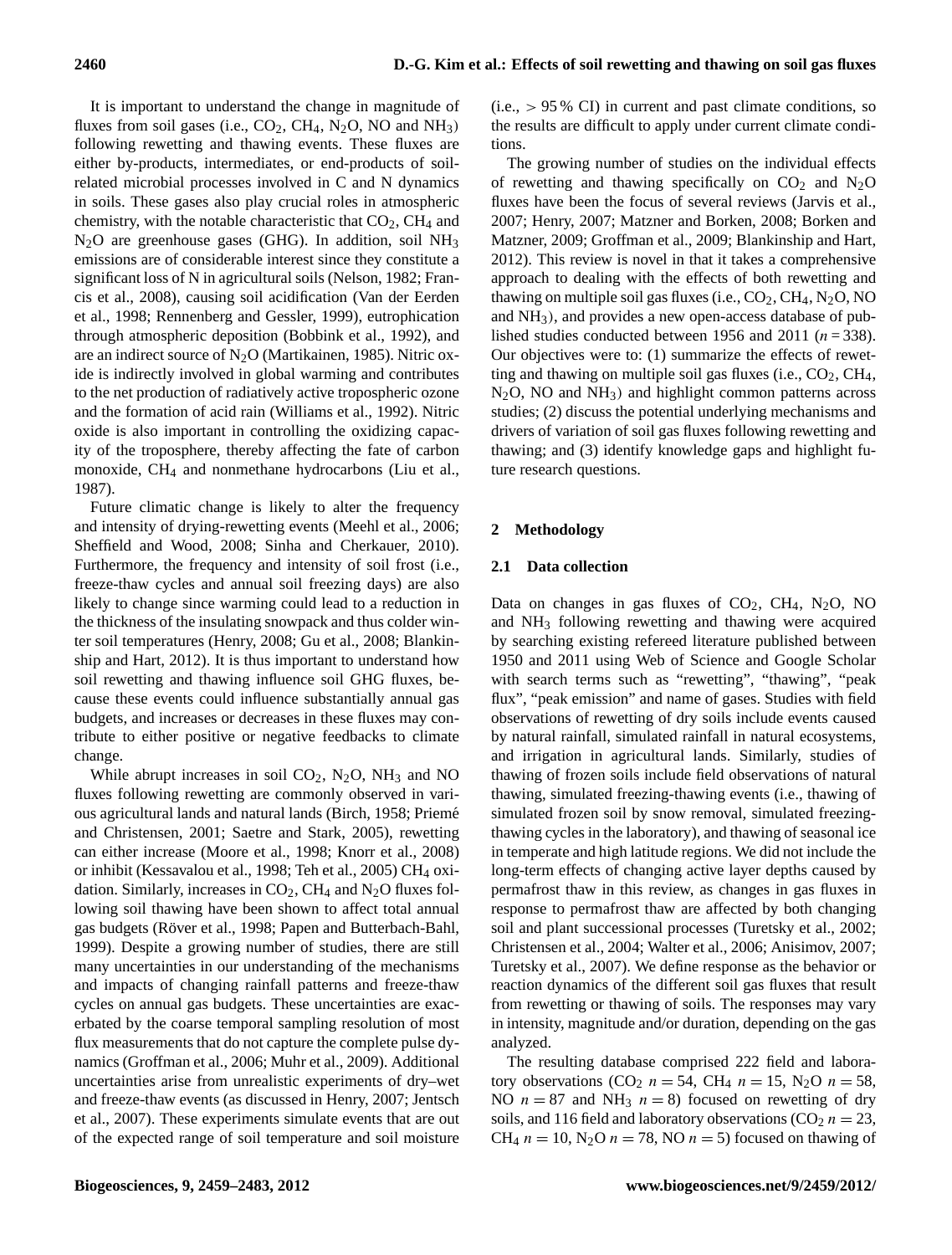frozen soils. The version of this database used for this study (v.1.0) has been archived at the Oak Ridge National Laboratory Distributed Active Archive Center [\(http://daac.ornl.gov/](http://daac.ornl.gov/SOILS/guides/global_rtsg_flux_v1.html) [SOILS/guides/global](http://daac.ornl.gov/SOILS/guides/global_rtsg_flux_v1.html) rtsg flux v1.html; A Global Database of Gas Fluxes from Soils after Rewetting or Thawing, Version 1.0).

# **2.2 Determining gas flux change rates and compiled dataset analysis**

For studies that reported temporal changes in gas flux rates pre- and post rewetting or thawing events in a single treatment (Fig. 1a), we calculated the change in gas flux rates (%) using the flux values observed before the event (i.e., rewetting or thawing) along with peak flux values that occurred post-event:

Flux change = 
$$
\frac{(Peak flux_{post-event}) - (Flux_{pre-event})}{(Flux_{pre-event})} \times 100\% \quad (1)
$$

where Flux change (%) is the relative effect of the event on gas flux, Peak flux<sub>post-event</sub> is the rate of peak gas flux following the event, and Flux<sub>pre-event</sub> is the rate of gas flux before the event (i.e., rewetting or thawing).

For studies that compared gas fluxes between simulated (representing either rewetting or thawing treatments) and control treatments (Fig. 1b), we calculated changes in gas fluxes exactly as in Eq. (1), but using Peak flux $_{Exp}$  (the rate of peak gas flux following the treatment; substituted for Flux<sub>post-event</sub>) and Flux<sub>Control</sub> (the rate of gas flux observed at the control at the time peak gas flux; substituted for Peak  $flux<sub>pre-event</sub>$ ).

Peak flux period was determined by identifying duration of increased flux of soil gases following soil rewetting and thawing in field (Fig. 1a) and laboratory experiments (Fig. 1b). The dataset prepared for this manuscript  $(n = 338$  studies) is dominated by experiments using discrete measurements that miss the highly detailed patterns of soil gas fluxes following rewetting or thawing as shown in Fig. 2. Thus, we used Eq. (1) as a proxy to represent a simplified response based on discrete measurements of soil gas fluxes. It is important to recognize that discrete measurements introduce uncertainty in calculating flux changes as it is difficult to determined the peak flux period, as seen in Fig. 2. If gas fluxes were presented only in a figure without numeric values reported in the original text or tables, we calculated the corresponding values from the figure using the software Acrobat<sup>®</sup> 8 Professional ver. 8.2 (Adobe Systems, Inc. San Jose, CA, USA).

The relationship between rate change of soil gas fluxes following rewetting and thawing and  $Flux<sub>pre-event</sub>$  and mean annual temperature was determined by fitting linear models, with logarithmic transformations when necessary for heteroschedasticity. All analyses were performed using R 2.14.1. (R Development Core Team, 2011).



**Fig. 1.** Simplified hypothetical figures representing peak soil gas flux in rewetting of dry soils and thawing of frozen soils and peak flux period. Peak gas flux occurred in natural rewetting or thawing event (solid line) and pre-event flux value (white dot) and post-event peak flux value (black dot) used to determine flux change rate **(A)**; peak gas flux occurred in rewetting or thawing treatment (solid line) and gas flux in control (dot line) and pre-event flux value (white dot, the flux value in control when post-event peak flux value is read) and post-event flux value (black dot) used to determine flux change rate **(B)**. The figure is a simplification of the response and does not reflect the full dynamics of a pulse response as shown in Fig. 2.

# **3 A review of the effect of rewetting and thawing on soil gas fluxes**

For each soil gas we discuss below: (1) how rewetting and thawing events influence gas fluxes in various ecosystems and experimental designs; and (2) the likely mechanisms and environmental controls underlying the observed patterns. We define response as the behaviour or change in soil gas fluxes (see Fig. 1, Eq. 1) that results from rewetting or thawing of soils.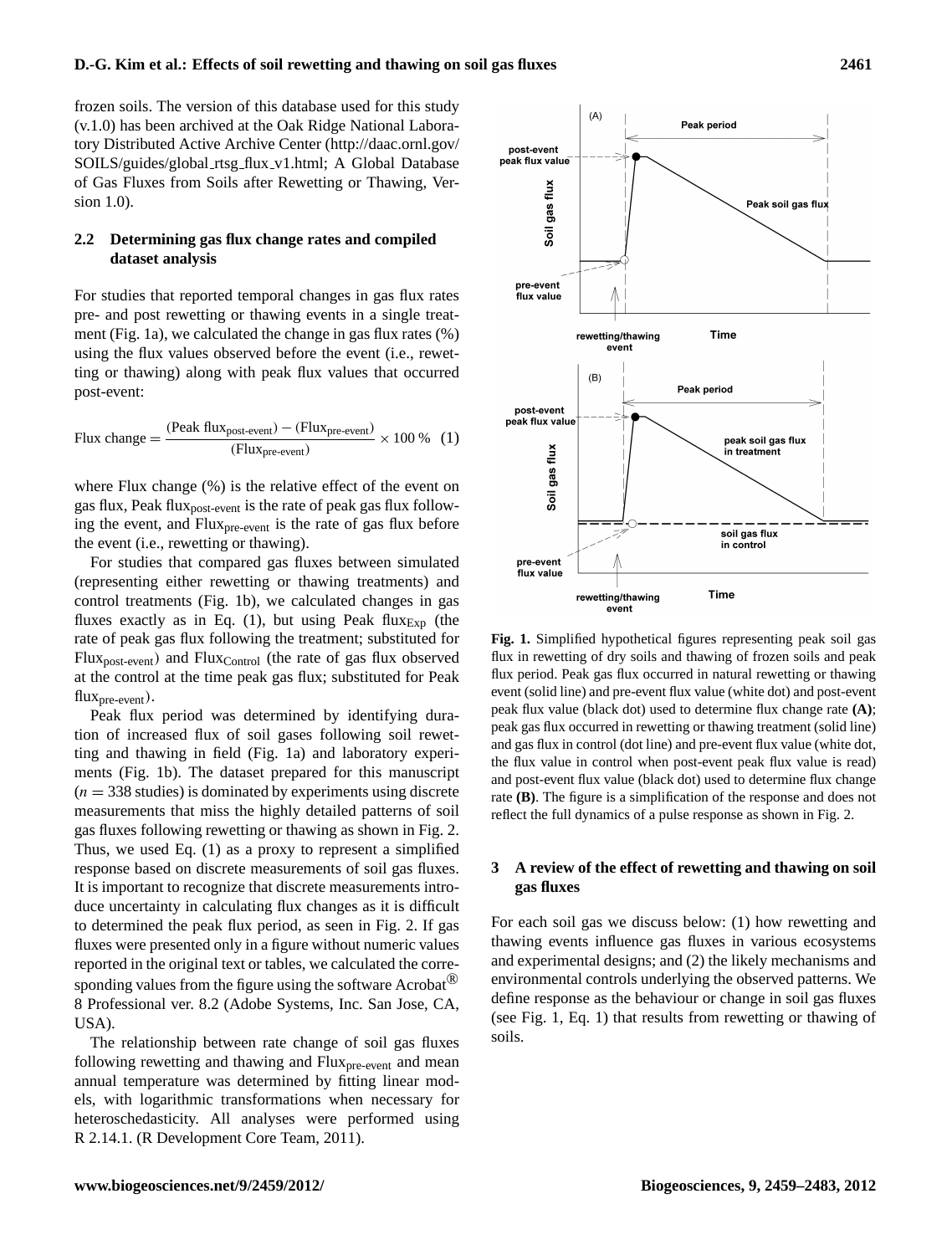

**Fig. 2.** High temporal resolution (hourly data) of soil  $CO<sub>2</sub>$  flux dynamics before and after a rewetting event **(A)**; and soil water content (2–16 cm depth) and soil temperature (2 cm depth) dynamics during the same dates of the soil  $CO<sub>2</sub>$  flux measurements **(B)**. Measurements were done during the year 2008 at the San Jacinto Mountains James Reserve, CA, USA (Vargas et al., 2010b).

#### **3.1 Patterns of soil gas flux response to rewetting and thawing**

#### **3.1.1 Carbon dioxide**

Soil surface  $CO<sub>2</sub>$  flux provides an integrated result of biological CO<sup>2</sup> production throughout the soil column, changes in soil  $CO<sub>2</sub>$  diffusivity in the soil profile, and in some areas geological processes (Raich and Schlesinger, 1992; Schlesinger and Andrews, 2000). Carbon dioxide is the dominant loss pathway in most terrestrial ecosystems, as well as the most important GHG in the atmosphere. Our database contains 77 studies that measured CO<sub>2</sub> and are equivalent to  $\sim$  23 % of all studies. This shows that  $CO<sub>2</sub>$  is the soil gas that has received the third most attention for studying the effects of rewetting and thawing of soils.

Increases in  $CO<sub>2</sub>$  flux following rewetting of dry soils have been reported in multiple terrestrial ecosystems and various land-use types, including cropland (Kessavalou et al., 1998), grazing pasture (Xu and Baldocchi, 2004), forest (Kim et al., 2010b), grassland (Joos et al., 2010), savannas (Castaldi et al., 2010), and desert (Sponseller and Fisher, 2008). Incubation experiments have yielded similar patterns, showing  $CO<sub>2</sub>$  flux increases after rewetting in soils from cropland (Beare et al., 2009), grazing pasture (Wu et al., 2010b), forest (Fierer and Schimel, 2003), grassland (Xiang et al., 2008), peatland (Goldhammer and Blodau, 2008) and desert (Sponseller and Fisher, 2008) ecosystems. For example, in an upper Sonoran Desert ecosystem, CO<sub>2</sub> flux increased up to 30-fold immediately following experimental rewetting, and within 48 h returned to the rate of gas flux before the event (Sponseller, 2007). In soil moisture manipulations in a Norway spruce plantation, drought and rewetting treatments increased the annual  $CO<sub>2</sub>$  flux by 51 % compared with a control plot (Borken et al., 1999). Lee et al. (2004) estimated that the increase in  $CO<sub>2</sub>$  flux in a single intensive storm amounted to a loss of  $0.18$ t C ha<sup>-1</sup> to the atmosphere, or 5–10% of the annual net ecosystem production in a mid-latitude forest. These studies have reported increased  $CO<sub>2</sub>$  flux after rewetting in short-term (ca. 6–24 h) (Table 1, Fig. 3), and relative  $CO<sub>2</sub>$  flux increases ranging from 40 % to  $> 9000$  % (Table 1, Fig. 4). The relative  $CO<sub>2</sub>$  flux increase following rewetting in desert (mean 8425 %) is higher than those of cropland, forest, grassland, savanna and wetland (100–4400 %) (Table 2). Together, these studies support the hypothesis that rewetting a variety of soil types can have substantial effects on the C balance of terrestrial ecosystems (Borken et al., 1999; Lee et al., 2004; Xu et al., 2004).

Some studies showed no response or small increased  $CO<sub>2</sub>$ fluxes following rewetting or thawing events and did not substantially affect annual flux rates (Coxson and Parkinson, 1987; Schimel and Clein, 1996; Neilsen et al., 2001; Muhr and Borken, 2009; Muhr et al., 2010). Other studies showed reduced CO<sub>2</sub> fluxes during drying periods, but the abruptly increased fluxes following rewetting did not compensate for the reduced rates during the dry period at the seasonal scale (Borken and Matzner, 2009; Joos et al., 2010). In addition, soil  $CO<sub>2</sub>$  flux could be suppressed during or after rainfall as previously reported: (1) large (10-fold) decreases during light rainfall in arable soils (Rochette et al., 1991), and (2) sharp soil CO<sub>2</sub> flux decreases in no-tillage agricultural fields (Ball et al., 1999).

Increased  $CO<sub>2</sub>$  flux after thawing has been observed in various terrestrial ecosystems, including forest (Wu et al., 2010a), alpine tundra (Brooks et al., 1997), and arctic heath (Elberling and Brandt, 2003), and in incubation experiments with soils from cropland (Kurganova et al., 2007), grassland (Wu et al., 2010b), forest (Goldberg et al., 2008), bog (Panikov and Dedysh, 2000), taiga and tundra (Schimel and Clein, 1996), and Antarctica (Zhu et al., 2009). Reported  $CO<sub>2</sub>$  flux increases after thawing can range up to 5000 % (Table 1, Fig. 4). The relative  $CO<sub>2</sub>$  flux increase following thawing in tundra (5530 %) is higher than those of cropland, forest, grassland other ecosystems (150–1630 %; Table 2). Such increases in  $CO<sub>2</sub>$  flux after seasonal thawing were important to the annual budget of  $CO<sub>2</sub>$  flux in arable soils (Priemé and Christensen, 2001; Kurganova et al., 2007), but did not affect the annual budget in some natural sites (Coxson and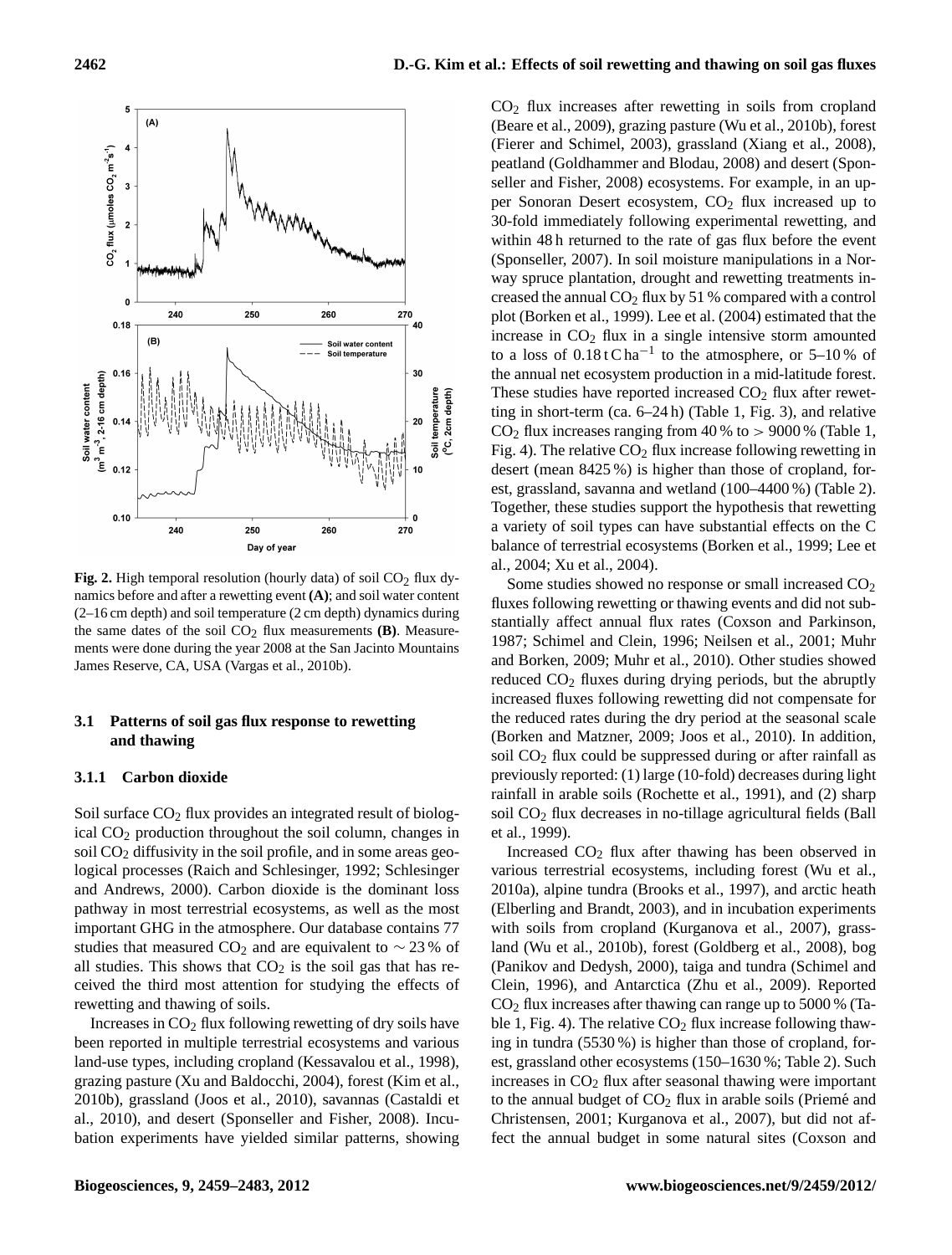| refere (E) and number of laborator<br>$\sim$ 1 $\sim$ $\sim$ $\sim$ $\sim$ $\sim$ $\sim$ $\sim$<br>֖֖֖֚֚֚֚֚֚֚֚֚֚֚֚֚֚֚֚֚֚֚֚֚֚֚֚֚֚֚֡֬֝֟֓֡֞֝֬֝֓֝֝֬֝֓֝֬֝֬֝֬֝֓֬֝֬֝֬<br>ì<br>iii Frint Albert Control of the Sun of the Sun of the Sun of the Sun of the Sun of the Sun of the Sun of the Sun of the Sun of the Sun of the Sun of the Sun of the Sun of the Sun of the Sun of the Sun of the Sun of the Sun<br><br>١ | $\sqrt{2}n = 23$ , CH <sub>4</sub> $n = 10$ ).<br>----------<br>î<br>$CLH_4 n = 15$<br>i<br>i<br>L<br>$\zeta = \eta$ |
|----------------------------------------------------------------------------------------------------------------------------------------------------------------------------------------------------------------------------------------------------------------------------------------------------------------------------------------------------------------------------------------------------------------|----------------------------------------------------------------------------------------------------------------------|
|                                                                                                                                                                                                                                                                                                                                                                                                                | i                                                                                                                    |

|                       |           | rewetting of dry soils (CO <sub>2</sub> $n = 54$ , CH <sub>4</sub> $n = 15$ ) and thaw |                                    |                                                       | Table 1. Summary of effects of soil rewetting and thawing on soil CO <sub>2</sub> and CH <sub>4</sub> fluxes. Number of field observations (F) and number of laboratory experiments (L) used for the analysis:<br>ing of frozen soils (CO <sub>2</sub> $n = 23$ , CH <sub>4</sub> $n = 10$ )                                                                                                                                                                                                                                                                                                                                                                                                                                                                                              |                                                                                                                                                                                                                                                                                    |
|-----------------------|-----------|----------------------------------------------------------------------------------------|------------------------------------|-------------------------------------------------------|-------------------------------------------------------------------------------------------------------------------------------------------------------------------------------------------------------------------------------------------------------------------------------------------------------------------------------------------------------------------------------------------------------------------------------------------------------------------------------------------------------------------------------------------------------------------------------------------------------------------------------------------------------------------------------------------------------------------------------------------------------------------------------------------|------------------------------------------------------------------------------------------------------------------------------------------------------------------------------------------------------------------------------------------------------------------------------------|
| type<br>Gas           | Event     | ecosystems<br>Observed                                                                 | Peak periods<br>$(d)^{a,b}$        | Change rate<br>$(\%)^{a,c}$                           | Mechanism                                                                                                                                                                                                                                                                                                                                                                                                                                                                                                                                                                                                                                                                                                                                                                                 | Driver                                                                                                                                                                                                                                                                             |
| $\mathbf{C}^{\prime}$ | Rewetting | Croplands, forests,<br>savannas, deserts.<br>grasslands,                               | $F: 3(0.25-30)$<br>$L: 4(0.7-5.5)$ | $(42 - 10880)$ ,<br>$(112 - 3000)$<br>L:500<br>F: 140 | protected organic matter and increase the accessibility of substrate that<br>4. Physical mechanisms involving infiltration, reduced diffusivity and<br>3. Root exudates from reviving plants following rewetting could<br>1. Microbial metabolism can be enhanced by the availability of<br>2. Rewetting could disrupt soil aggregates, exposing physically<br>gas displacement in the soil can influence gas flux.<br>accumulated substrate during soil drying periods.<br>significantly affect soil surface flux.<br>can be rapidly mineralized.                                                                                                                                                                                                                                        | quality of organic matter, the<br>practice, plant photosynthesis<br>Size of soil organic pool, the<br>before rewetting, successive<br>rates following rewetting.<br>moisture state conditions<br>agricultural management<br>cycles, soil temperature,<br>properties of soil biota, |
|                       | Thawing   | tundra, arctic heath<br>Croplands, forests,<br>grasslands, alpine                      | $L: 1.5 (1.5-7)$                   | $(158 - 5227),$<br>$(112 - 3900)$<br>L:500<br>F: 203  | 2. Thawing could disrupt soil aggregates, exposing physically protected<br>organic matter and increase the accessibility of substrate that can be<br>1. Microbial metabolism can be enhanced by the availability of<br>accumulated substrate during soil freezing periods.<br>rapidly mineralized.                                                                                                                                                                                                                                                                                                                                                                                                                                                                                        | Substance availability, frost<br>temperatures, freeze-thaw<br>event frequency.                                                                                                                                                                                                     |
| CH <sub>4</sub>       | Rewetting | peatland, tropical<br>Croplands,<br>forest                                             | $L: 2(2-32)$<br>$F: 2(2-3),$       | $(-709 - 88.5)$<br>$(60 - 667),$<br>$L: -453$<br>F:76 | 1. Wetting increases the availability of water-soluble carbon substrates<br>remineralization of organic sulfate and/or reoxidation of iron sulfides.<br>support soil methanogens, which then supply CH4 to methanotrophs.<br>3. Drought typically suppresses CH <sub>4</sub> production, while rewetting<br>2. Water-soluble carbon substrates reduce $O2$ concentrations and<br>4. Drying and rewetting of soils can increase SO <sub>4</sub> pools through<br>5. Rewetting inhibits methanotrophic activity in more poorly<br>This can stimulate sulfate reduction and effectively suppress<br>increases it. Methanogenic populations require some time to<br>and soil methanotrophs are able to use this carbon.<br>re-establish after rewetting.<br>methanogenesis.<br>drained soils. | Not yet revealed.                                                                                                                                                                                                                                                                  |
|                       | Thawing   | mineral wetlands.<br>Peatlands, forest,                                                | $\mathbf{L}:\mathbf{7}$            | $(33 - 765)$ ,<br>L:1100<br>F: 433                    | 1. Freezing increases substrate availability and limits $O2$ transport into<br>soil, both of which would promote methanogenesis and CH4 is stored<br>2. During thawing periods, the diffusion barriers disappear, and trapped<br>3. Thawing can create saturated surface soils in the active layer, which<br>microbes, and the resulting presence of more $O_2$ in soil increased<br>4. Low temperatures reduced microbial activity of some aerobic<br>can favour CH <sub>4</sub> production and suppress methanotrophy.<br>methanotrophy and reduced methanogenesis.<br>CH <sub>4</sub> is released to the atmosphere.<br>in deeper soil layers.                                                                                                                                         | Not yet revealed.                                                                                                                                                                                                                                                                  |
|                       |           |                                                                                        |                                    |                                                       |                                                                                                                                                                                                                                                                                                                                                                                                                                                                                                                                                                                                                                                                                                                                                                                           |                                                                                                                                                                                                                                                                                    |

a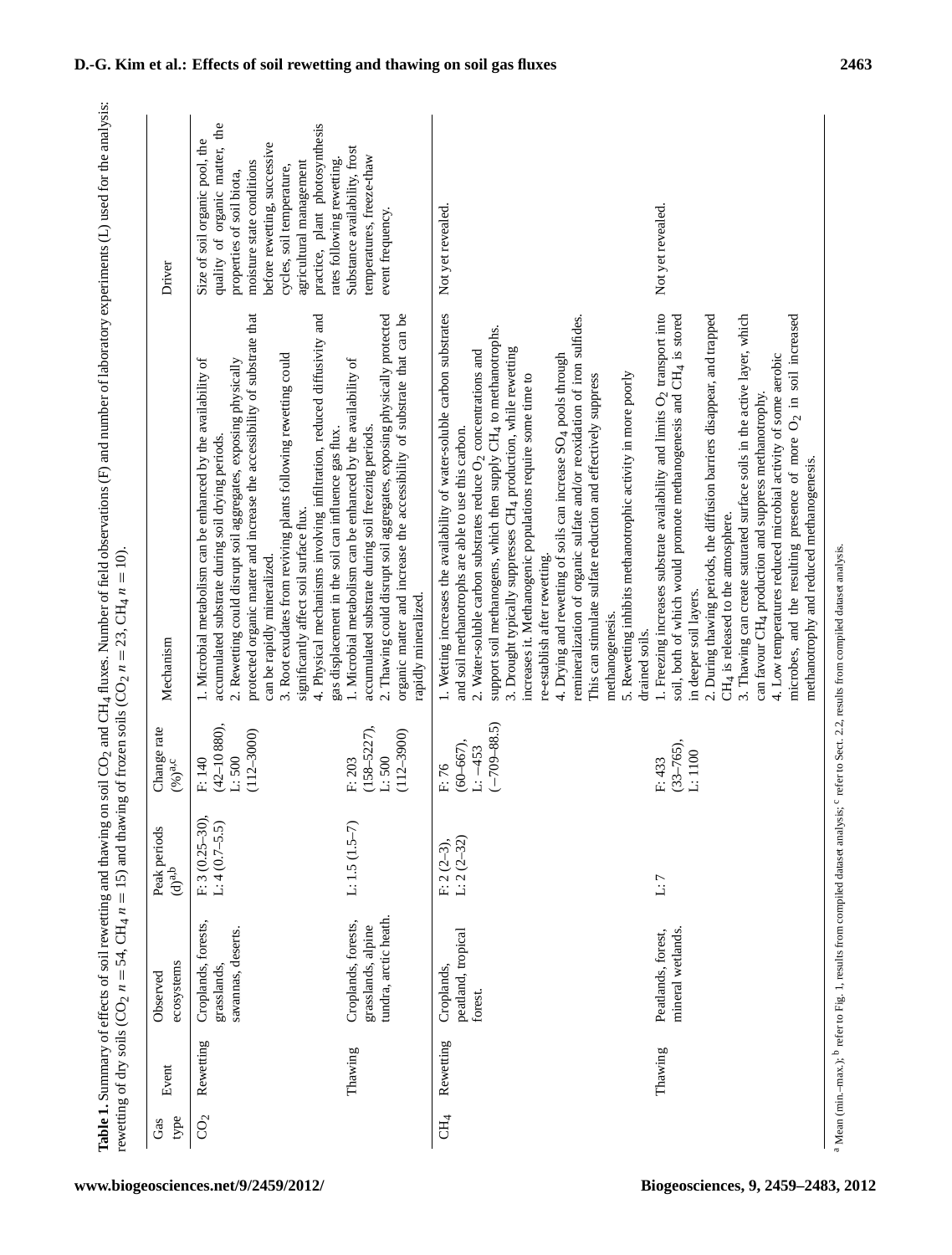| Rewetting event |                                    |                                       |                                |                            |                          |  |
|-----------------|------------------------------------|---------------------------------------|--------------------------------|----------------------------|--------------------------|--|
| Ecosystem type  | CO <sub>2</sub>                    | CH <sub>4</sub>                       | $N_2O$                         | NO.                        | NH <sub>3</sub>          |  |
| Cropland        | F: $100 \pm 19$ (9) <sup>*</sup> , | F: $67 \pm 3$ (6)                     | F: $487 \pm 87$ (3),           | F: $1008 \pm 474$ (5),     |                          |  |
|                 | L: $1042 \pm 503$ (4)              |                                       | L: $68600 \pm 21169$ (7)       | L: $650 \pm 250$ (2)       |                          |  |
| Desert          | F: $8425 \pm 4625$ (2)             | $\qquad \qquad -$                     |                                | F: $1187 \pm 572$ (4),     | F: $561 \pm 182$ (4),    |  |
|                 |                                    |                                       |                                | L: $2100 \pm 1200$ (2)     | L: $575 \pm 85(4)$       |  |
| Forest          | F: $102 \pm 26$ (9),               | L: $-538 \pm 98$ (3)                  | F: $9787 \pm 6528$ (13),       | F: $1725 \pm 731$ (17),    |                          |  |
|                 | L: $800 \pm 530(5)$                |                                       | L: $85\ 210 \pm 83\ 675\ (5)$  | L: $1380 \pm 1002$ (9)     |                          |  |
| Grassland       | F: $4440 \pm 2510$ (4),            | $\qquad \qquad -$                     | F: $945 \pm 411$ (5),          | F: $47823 \pm 44885$ (18), | $\overline{\phantom{0}}$ |  |
|                 | L: $675 \pm 217(5)$                |                                       | L: $34973 \pm 20571(6)$        | L: $2900 \pm 1806$ (7)     |                          |  |
| Rice paddy      |                                    | $\qquad \qquad -$                     | F: $450 \pm 126$ (3)           |                            | $\equiv$                 |  |
| Sand dune       |                                    |                                       |                                | L: $6900(1)$               |                          |  |
| Savanna         | F: $750 \pm 413$ (5)               |                                       | F: $1609 \pm 374$ (7)          | F: $4920 \pm 1835$ (18)    |                          |  |
| Wetland         | L: $130 \pm 18$ (2)                | $F: 471 \pm 112$ (3)                  | F: 1250(1),                    | L: $1700(1)$               |                          |  |
|                 |                                    |                                       | L: $8457 \pm 7157$ (2)         |                            |                          |  |
|                 |                                    |                                       | Thawing event                  |                            |                          |  |
| Ecosystem type  | CO <sub>2</sub>                    | CH <sub>4</sub>                       | $N_2O$                         | N <sub>O</sub>             | NH <sub>3</sub>          |  |
| Arctic heath    | F: 150(1)                          | $\qquad \qquad -$                     |                                |                            |                          |  |
| Cropland        | L: $918 \pm 418$ (3)               | $\overline{\phantom{0}}$              | F: $1755 \pm 416$ (15),        |                            |                          |  |
|                 |                                    |                                       | L: $62\,250 \pm 22\,683\,$ (4) |                            |                          |  |
| Forest          | F: $220 \pm 42$ (3),               |                                       | F: $4176 \pm 1771$ (9),        |                            |                          |  |
|                 | L: $525 \pm 266$ (4)               |                                       | L: $619 \pm 173$ (5)           |                            |                          |  |
| Grassland       | L: $752 \pm 262$ (4)               | F: 33(1)                              | F: $836 \pm 33$ (3),           | L: 500(2)                  |                          |  |
|                 |                                    |                                       | L: $35052 \pm 20585$ (6)       |                            |                          |  |
| Sand dune       | L: 900(1)                          |                                       | L: $100(1)$                    | L: 40(1)                   |                          |  |
|                 |                                    |                                       |                                |                            |                          |  |
| Tundra          | F: 5227(1)                         | F: $433 \pm 67$ (2)                   | F: 748(1)                      |                            |                          |  |
| Wetland         | L: $1631 \pm 1519$ (2)             | $F: 538 \pm 227$ (3),<br>L: $1100(1)$ | L: $3271 \pm 2581$ (3)         | L: 200(1)                  |                          |  |

**Table 2.** Change rate (%) of soil gas flux following rewetting and thawing events observed in various ecosystems (results from compiled dataset analysis).  $F = \text{field observation}$ ;  $L = \text{laboratory experiment}$ .

<sup>∗</sup> Mean ± standard error (number of samples); "–" no data.

Parkinson, 1987; Schimel and Clein, 1996; Neilsen et al., 2001). However, we caution that most of these studies lack the high temporal sampling resolution necessary to capture the full dynamic of the pulse (Groffman et al., 2006; Muhr et al., 2009, Vargas et al., 2011), as shown in Fig. 2.

## **3.1.2 Methane**

Net CH<sup>4</sup> flux is the result of the balance between methanogenesis (microbial production under anaerobic conditions) and methanotrophy (microbial consumption) (Dutaur and Verchot, 2007). Methanogenesis occurs via the anaerobic degradation of organic matter by methanogenic archaea within the archaeal phylum *Euryarchaeota* (Thauer, 1998). Methanotrophy occurs by methanotrophs metabolizing CH<sup>4</sup> as their source of carbon and energy (Hanson and Hanson, 1996). In anoxic soils, emergent vegetation also influences CH<sup>4</sup> flux to the atmosphere, as plants enable oxygen transport to the rhizosphere through aerenchymateous tissue and through the production of labile substrates via root exudation (Joabsson et al., 1999). Methane also can be stored in soils and consequently released to the atmosphere during changes in pressure such as with freezing (Mastepanov et al., 2008). Plant mediated release likely reduces  $CH<sub>4</sub>$  storage in soils and thus could reduce episodic releases of  $CH<sub>4</sub>$  (Chanton, 2005; Tagesson et al., 2012), though other studies have found no relationship between vascular plant abundance and ebullition (Coulthard et al., 2009; Green and Baird, 2012). Our database contains 25 studies that measured CH<sup>4</sup> and are equivalent to  $\sim$  7% of all studies. This shows that CH<sub>4</sub> is one of the soil gases that have received the least attention for studying the effects of rewetting and thawing of soils.

The reported effects of rewetting and thawing on CH<sup>4</sup> fluxes were variable within our database. Rewetting reduced CH<sup>4</sup> consumption or increased CH<sup>4</sup> production in arable land (Syamsul Arif et al., 1996; Kessavalou et al., 1998; Hergoualc'h et al., 2008), peatlands (Kettunen et al., 1996; Blodau and Moore, 2003; Dinsmore et al., 2009), and tropical forests (Silver et al., 1999). In a wheat-fallow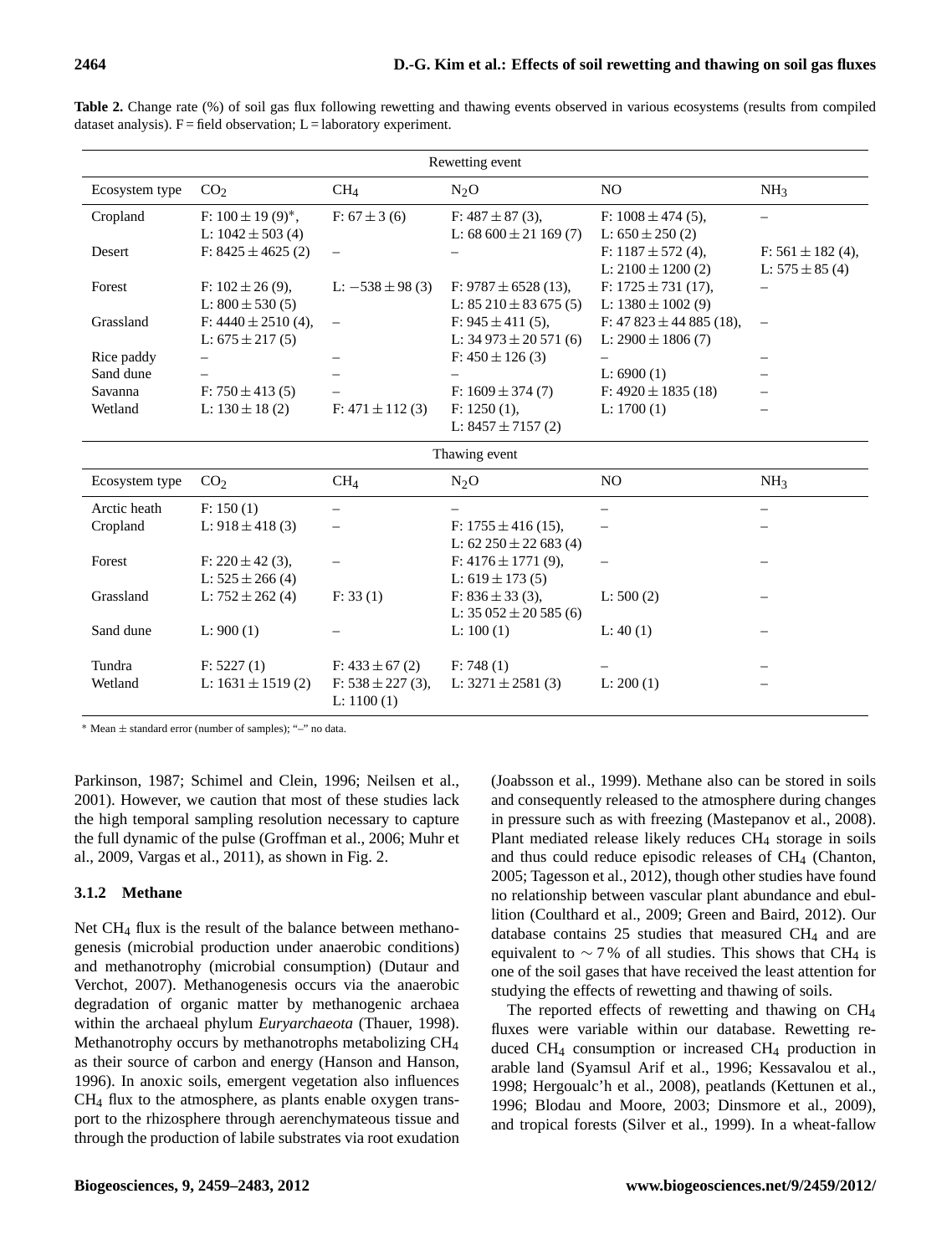

**Fig. 3.** Histograms of the duration of increased flux of soil gas  $CO<sub>2</sub>$ ,  $CH<sub>4</sub>$ , N<sub>2</sub>O, NO and NH<sub>3</sub>following soil rewetting and thawing in field and laboratory experiments.

cropping system, CH<sup>4</sup> consumption declined by about 60 % for 3–14 d after rewetting (Kessavalou et al., 1998). In peatland, a pulse of CH<sub>4</sub> was observed after water table drawdown (Moore and Knowles, 1990; Shurpali et al., 1993), and substantial pulses of CH<sub>4</sub> fluxes were produced with both drainage (700 µg m<sup>-2</sup> h<sup>-1</sup> above the pre-change mean) and rewetting (over  $160 \,\mathrm{\mu g\,m^{-2}\,h^{-1}}$  above the value of prior to rewetting) within 1–2 days in a mesocosm study (Dinsmore et al., 2009). In contrast, other studies have reported that rewetting increased CH<sup>4</sup> consumption, or reduced CH<sup>4</sup> production, both in the field (Davidson et al., 2004, 2008; Borken et al., 2006; Fiedler et al., 2008) and laboratory (Czepiel et al., 1995; West and Schmidt, 1998; Estop-Aragonés and Blodau, 2012). In incubation experiments with alpine soil, CH<sub>4</sub> oxidation increased significantly from 11 pmol CH<sub>4</sub> (g dry weight)<sup>-1</sup> h<sup>-1</sup> to -67.0–  $-29.5$  pmol CH<sub>4</sub> (g dry weight)<sup>-1</sup> h<sup>-1</sup>9 days after rewetting (West and Schmidt, 1998). Enhanced CH<sub>4</sub> oxidation was promoted after rewetting for days to weeks in peatland (Öquist and Sundh, 1998; Kettunen et al., 1999; Goldhammer and Blodau, 2008) and rice field (Ratering and Conrad, 1998). However, in an in situ water table drawdown experiment, CH<sup>4</sup> production declined in hummocks but stayed constant in hollows relative to control plots, suggesting a strong role of microtopography in the effects of rewetting on CH<sup>4</sup> fluxes (Strack and Waddington, 2007).

Seasonal thawing of soils increased CH<sub>4</sub> flux in a peatland (Tokida et al., 2007), forest (Kim and Tanaka, 2003), and wetlands (Friborg et al., 1997; Song et al., 2006; Ding



**Fig. 4.** Change rate  $(\%)$  of soil gas  $CO_2$ , CH<sub>4</sub>, N<sub>2</sub>O, NO and NH<sub>3</sub> fluxes following soil rewetting and thawing in field and laboratory experiments. Top and bottom of box are 25th and 75th percentiles; whiskers extend to  $1.5 \times$  interquartile range.

and Cai, 2007; Yu et al., 2007). In a subarctic peatland, CH<sup>4</sup> flux increased from 2.6 mg m<sup>-2</sup> d<sup>-1</sup> to 22.5 mg m<sup>-2</sup> d<sup>-1</sup> during thawing, with the latter rate equivalent to approximately 25 % of the mid-summer flux (Friborg et al., 1997). A few studies have also shown enhanced CH<sub>4</sub> consumption during seasonal thawing periods (Ding and Cai, 2007; Wu et al., 2010b). In addition to affecting rates of  $CH<sub>4</sub>$  production and oxidation, seasonal soil thaw also may affect CH<sub>4</sub> transport mechanisms (Friborg et al., 1997; Kim and Tanaka, 2003; Tokida et al., 2007). For example, surface seasonal thawing in a bog appeared to trigger ebullition events, with flux up to 25.3 mg CH<sub>4</sub> m<sup>-2</sup> h<sup>-1</sup> (Tokida et al., 2007). In Alaskan boreal forest soils damaged by fire,  $CH_4$  flux increased 7–142 % during seasonal thawing (Kim and Tanaka, 2003). Longerterm increases in an active layer depth with permafrost thaw also tend to increase  $CH_4$  flux in high latitude wetlands and lakes (Turetsky et al., 2002; Christensen et al., 2004; Walter et al., 2006; Anisimov, 2007), although these processes are not the focus of this review. In summary, studies report a large uncertainty in CH<sup>4</sup> responses after rewetting and thawing, but there are much smaller responses in magnitude and fewer observations compared with other gases (Table 1, Fig. 3).

#### **3.1.3 Nitrous oxide**

Three main processes produce  $N_2O$  in soils: (1) nitrification, the stepwise oxidation of NH<sub>3</sub> to nitrite (NO<sub>2</sub><sup> $-$ </sup>) and to nitrate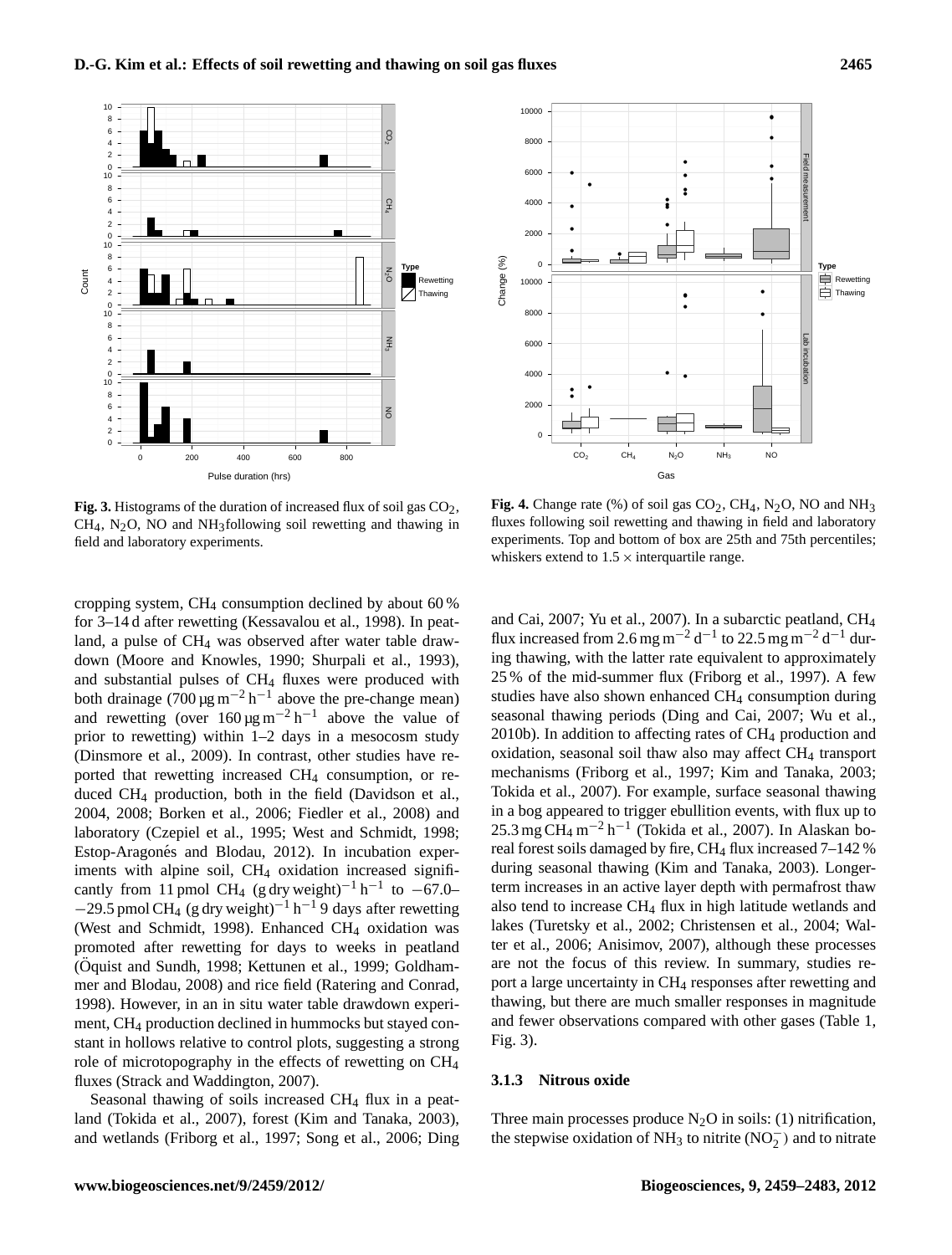(NO<sup>−</sup> 3 ) (Kowalchuk and Stephen, 2001); (2) denitrification, the stepwise reduction of  $NO_3^-$  to  $NO_2^-$ , NO,  $N_2O$  and ultimately N<sub>2</sub>, where facultative anaerobic bacteria use  $NO_3^$ as an electron acceptor in the respiration of organic material under low oxygen  $(O_2)$  conditions (Knowles, 1982); and (3) nitrifier denitrification, which is carried out by autotrophic  $NH<sub>3</sub>$ -oxidizing bacteria and the pathway whereby  $NH<sub>3</sub>$  is oxidized to nitrite  $NO_2^-$ , followed by the reduction of  $NO_2^-$  to nitric oxide NO,  $N_2$ O and molecular nitrogen  $(N_2)$  (Wrage et al., 2001). Our database contains 165 studies that measured N<sub>2</sub>O and are equivalent to  $\sim$  40 % of all studies. This shows that  $N_2O$  is the soil gas that has received the most attention for studying the effects of rewetting and thawing of soils.

Field studies have observed increased soil  $N_2O$  flux following wetting in cropland (Barton et al., 2008), grazed pasture (Kim et al., 2010a), tropical forest (Butterbach-Bahl et al., 2004), grassland (Hao et al., 1988), savannah (Martin et al., 2003), and fen (Goldberg et al., 2010a). Laboratory incubation experiments with cropland (Beare et al., 2009), forest (Dick et al., 2001), grassland (Yao et al., 2010), and peatland soils (Dinsmore et al., 2009) have yielded similar results of increased  $N<sub>2</sub>O$  flux after rewetting. In tropical soils in Costa Rica,  $N_2O$  flux pulses began within 30 min, peaking no later than 8 h after rewetting, and  $25 \text{ g N}_2\text{O-N} \text{ ha}^{-1}$  was emitted for three simulated rain events over a 22-day period (control emitted  $14 \text{ g N}_2\text{O-N} \text{ ha}^{-1}$ ), and one episodic N<sub>2</sub>O production event driven by one moderate rain accounted for 15–90 % of the total weekly production (Nobre et al., 2001). These studies have observed increased soil  $N_2O$  flux following rewetting in short-term ( $∼ 12 h-15 d$ ; Table 3, Fig. 3), and an increase of  $N_2O$  flux up to 80 000 % with respect to the background conditions (Table 3, Fig. 4). Increases of forest N<sub>2</sub>O fluxes following rewetting (9790 %) are higher than those of cropland, grassland other ecosystems (450–1250 %) (Table 2). Noteworthy, our dataset reveals that even a single wetting event can affect annual  $N_2O$  flux between 2% and 50 % (Nobre et al., 2001; Barton et al., 2008; Goldberg et al., 2010a).

Increased soil  $N_2O$  flux following thawing has been observed in cropland (Rochette et al., 2010), grassland (Virkajarvi et al., 2010), forest (Maljanen et al., 2010), marsh ¨ (Yu et al., 2007), alpine meadow (Hu et al., 2010), and alpine tundra (Brooks et al., 1997). Laboratory incubation experiments showing similar results have been performed with agricultural (Kurganova et al., 2004), grassland (Yao et al., 2010), forest (Goldberg et al., 2008), permafrost (Elberling et al., 2010), and coastal Antarctica soils (Zhu et al., 2009). Episodic N<sub>2</sub>O peak fluxes of up to  $750 \,\text{\mu g\,N_2O-N m<sup>-2</sup> h<sup>-1</sup>$ (background levels of under  $50 \mu g N_2O-N m^{-2} h^{-1}$ ) were measured after freeze-thaw in arable field (Dörsch et al., 2004). Such increases usually occur when soil temperatures are close to 0 ◦C (Christensen and Tiedje, 1990; Chen et al., 1995; Müller et al., 2003). Studies examining the thawing effect on  $N_2O$  flux have reported 6 to 35 d response following rewetting (Table 3) and  $N_2O$  fluxes increase up to 17000 % (Table 3, Fig. 4). Increase of  $N_2O$  flux following thawing in forest (4180 %) is higher than those of cropland, grassland and other ecosystems (750–1760 %; Table 2). Thaw-induced  $N_2$ O fluxes constituted a major component of annual  $N_2$ O fluxes from arable field (Regina et al., 2004; Johnson et al., 2010), temperate grassland (Kammann et al., 1998; Müller et al., 2002), steppe (Holst et al., 2008; Wolf et al., 2010), wetland (Yu et al., 2007) and forest ecosystems (Papen and Butterbach-Bahl, 1999; Wu et al., 2010a; Guckland et al., 2010), with contributions exceeding 50 % of the annual budget in some years.

In contrast, some studies showed no response or small increased  $N_2O$  fluxes following rewetting or thawing events that did not substantially affect annual flux rates (Garcia-Montiel et al., 2003; Neill et al., 2005; Borken and Matzner, 2009). Some studies showed reduced  $N_2O$  fluxes during drying periods, but the abruptly increased fluxes following rewetting did not compensate for the reduced or nil uptake rates during the dry period at the seasonal scale (Borken and Matzner, 2009; Goldberg and Gebauer, 2009).

# **3.1.4 Nitric oxide**

Nitric oxide can be produced from: (1) nitrification (Kowalchuk and Stephen, 2001); (2) denitrification (Knowles, 1982); and (3) nitrifier denitrification (Wrage et al., 2001), as described in Sect. 3.1.3. Our database contains 92 studies that measured NO and are equivalent to  $\sim$  27 % of all studies. This shows that NO is the soil gas that has received the second most attention for studying the effects of rewetting and thawing of soils.

Increases in soil NO flux following rewetting have been reported in various terrestrial ecosystems, including cropland (Guenzi et al., 1994), grazing pasture (Hutchinson and Brams, 1992), forest (Wu et al., 2010a), grassland (Hartley and Schlesinger, 2000), savanna (Martin et al., 2003), and desert (McCalley and Sparks, 2008). Laboratory incubations with grassland soil (Yao et al., 2010), grazing pasture soil (Hutchinson et al., 1993), forest soil (Dick et al., 2006), and desert soil (McCalley and Sparks, 2008) have reported similar results of increased NO flux after rewetting. Rewetting studies have commonly reported a short-term increase in NO fluxes (ca. 1–3 d; Table 3, Fig. 3), and the rate of increase of NO flux ranged from 40 % to more than 800 000 % (Table 3, Fig. 4). Increase of NO flux following rewetting in grassland (47 800 %) is higher than those of cropland, forest and other ecosystems (1000–4900 %; Table 2). Some studies indicate that even a single rewetting event could substantially affect the annual flux rates of NO (Davidson et al., 1991; Yienger and Levy, 1995; Kitzler et al., 2006), and rewetting events could be important for regional fluxes (Harris et al., 1996; Ghude et al., 2010).

Increased soil NO fluxes following thawing have been observed only in a field study (Laville et al., 2011) and in a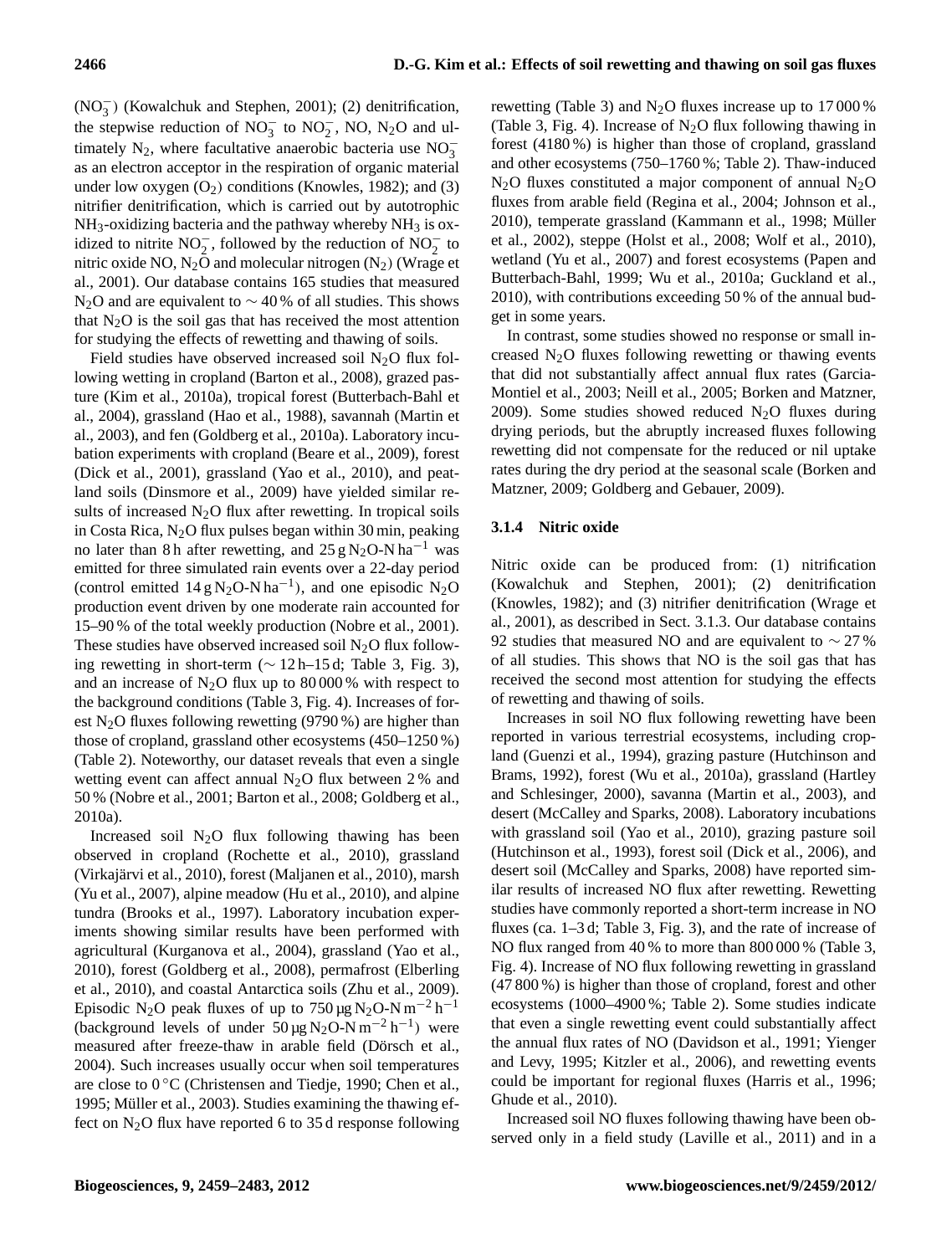| type<br>Gas               | Event                | ecosystems<br>Observed                                      | Peak periods<br>$(d)^{a,b}$   | Change rate<br>$(\%)^{a,c}$                                                             | Mechanism                                                                                                                                                                                                                                                                                                                                                                                                                           | Driver                                                                                                                                                                                                                                                                |
|---------------------------|----------------------|-------------------------------------------------------------|-------------------------------|-----------------------------------------------------------------------------------------|-------------------------------------------------------------------------------------------------------------------------------------------------------------------------------------------------------------------------------------------------------------------------------------------------------------------------------------------------------------------------------------------------------------------------------------|-----------------------------------------------------------------------------------------------------------------------------------------------------------------------------------------------------------------------------------------------------------------------|
| $N_2$ O                   | Rewetting            | Croplands, forests,<br>savannas, fen.<br>grasslands,        | F: 2 (0.5–15),<br>L: 4 (3–8)  | $(100 - 439700)$<br>$(102 - 83233),$<br>L:4100<br>F: 800                                | protected organic matter and increase the accessibility of substrate that<br>3. Physical mechanisms involving infiltration, reduced diffusivity and<br>1. Microbial metabolism can be enhanced by the availability of<br>2. Rewetting could disrupt soil aggregates, exposing physically<br>gas displacement in the soil can influence gas flux.<br>accumulated substrate during soil drying periods<br>can be rapidly mineralized. | of the rewetting pulse, length of<br>texture, soil water content, size<br>drought, soil compaction<br>Labile N soil pool, soil                                                                                                                                        |
|                           | Thawing              | grasslands, marsh,<br>Croplands, forests,<br>alpine tundra. | F: 35 (6-35),<br>$L: 6(2-11)$ | $(100-100000)$<br>$(253 - 17327),$<br>L:1400<br>F: 1233                                 | 2. Thawing could disrupt soil aggregates, exposing physically protected<br>organic matter and increase the accessibility of substrate that can be<br>3. Physical mechanisms involving reduced diffusivity can influence<br>1. Microbial metabolism can be enhanced by the availability of<br>accumulated substrate during soil freezing periods.<br>rapidly mineralized.<br>N <sub>2</sub> O fluxes.                                | Soil texture, crop species, forest<br>type, tillage history, soil water<br>content, the length of the<br>freezing period.                                                                                                                                             |
| $\mathsf{S}^{\mathsf{O}}$ | Rewetting            | Croplands, forests,<br>savannas, deserts<br>grasslands.     | $L: 4(0.2-7)$<br>$F: 1(1-3),$ | $(43 - 810400)$ ,<br>$(50 - 11500)$<br>L:500<br>F: 856                                  | 2. Physical mechanisms involving infiltration, reduced diffusivity and<br>1. Microbial metabolism can be enhanced by the availability of<br>gas displacement in the soil can influence gas flux.<br>accumulated substrate during soil drying periods.                                                                                                                                                                               | antecedent dry periods, size of<br>soil type, microbial demand for<br>temperature, vegetation type,<br>events, previous disturbances<br>Duration and severity of<br>N, frequency of wetting<br>(i.e., fire), agricultural<br>rewetting pulse, soil<br>management type |
| NH <sub>3</sub>           | Rewetting<br>Thawing | Cropland, mountain<br>meadow<br>Deserts                     | F: 7 (7–7),<br>L: 2 (2–2)     | $(200 - 1067),$<br>$(400 - 800)$<br>$(40 - 500)$<br>F: 400,<br>L:550<br>L:350<br>F: 489 | Not yet revealed.<br>Not yet revealed.                                                                                                                                                                                                                                                                                                                                                                                              | Cover type, soil temperature.<br>Not yet revealed.                                                                                                                                                                                                                    |
|                           | Thawing              | Not observed.                                               |                               |                                                                                         |                                                                                                                                                                                                                                                                                                                                                                                                                                     |                                                                                                                                                                                                                                                                       |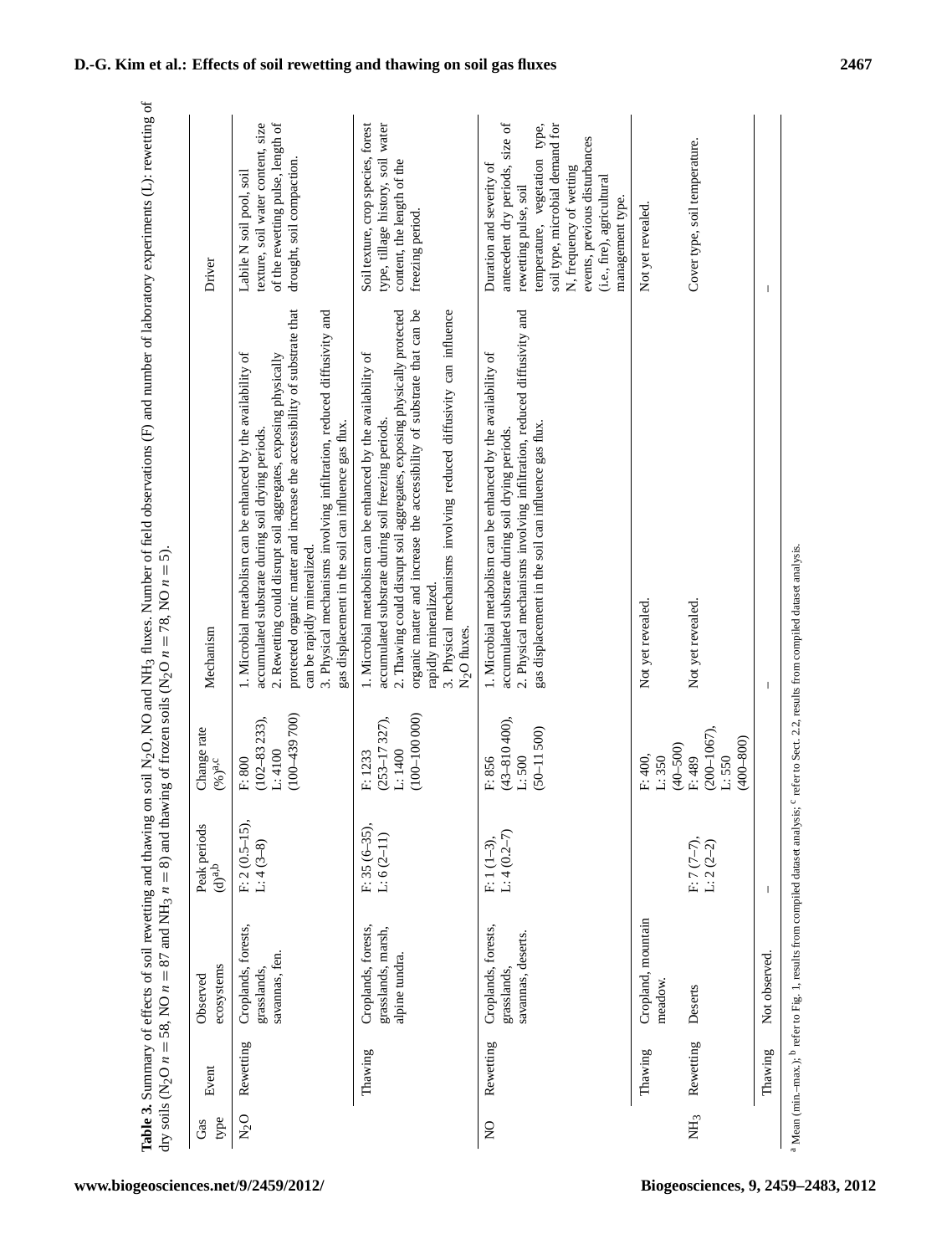laboratory incubation study (Yao et al., 2010). In a French crop field, NO fluxes following thawing increased up to  $10 \text{ ng N m}^{-2} \text{ s}^{-1}$  and decreased to pre-event values within 24 h, while the flux average was 1.7 to 2.3 ng N m<sup>-2</sup> s<sup>-1</sup> in two years (Laville et al., 2011). Incubation with the soils of steppe, mountain meadow, sand dune, and marshland in Inner Mongolia showed that NO fluxes were  $0.5-8.0 \,\text{\mu g\,N\,m^{-2}\,h^{-1}}$ at −10 °C and they increased to around  $30 \,\mu g$  N m<sup>-2</sup> h<sup>-1</sup> following thawing (at  $5^{\circ}$ C) (Yao et al., 2010).

# **3.1.5 Ammonia**

Soil NH<sub>3</sub> is primarily produced when ammonium ions  $(NH<sub>4</sub><sup>+</sup>)$  dissociate into gaseous NH<sub>3</sub> under alkaline conditions, and  $NH<sub>3</sub>$  flux is sensitive to soil conditions that influence NH<sup>+</sup> concentrations (Schlesinger and Peterjohn, 1991; McCalley and Sparks, 2008). Our database contains only 8 studies that measured  $NH<sub>3</sub>$ . This shows that  $NH<sub>3</sub>$  is the soil gas that has received the least attention for studying the effects of rewetting and thawing of soils.

Increases in soil  $NH_3$  flux following rewetting have been observed mainly in deserts (Schlesinger and Peterjohn, 1991; McCalley and Sparks, 2008). In the Chihuahuan Desert, USA, simulated rainfall increased NH<sub>3</sub> fluxes from 15 μg N m<sup>-2</sup> d<sup>-1</sup> to 95 μg N m<sup>-2</sup> d<sup>-1</sup> within 24 h and the fluxes declined as the soils dried during the next 7 days (Schlesinger and Peterjohn, 1991). Similarly, increased NH<sup>3</sup> fluxes following a natural rainfall were 5–10 times higher than pre-rain fluxes in the Mojave Desert, USA (McCalley and Sparks, 2008). Studies examining how rewetting affects NH<sup>3</sup> flux have commonly reported 7 d response following rewetting (Table 3), with the rate of  $NH<sub>3</sub>$  flux increase ranging from  $200\%$  to  $> 1000\%$  (Table 3, Fig. 4). To our knowledge, no study has looked at changes in soil NH<sub>3</sub> flux following thawing.

# **3.2 Mechanisms for soil gas flux response to rewetting and thawing**

# **3.2.1 Common mechanisms among soil gas fluxes**

Two broad mechanisms responsible for changed soil gas flux following rewetting and thawing have been commonly hypothesized: (1) enhanced microbial metabolism by substrate supply, and (2) physical mechanisms.

First, microbial metabolism can be enhanced by the availability of accumulated substrates during soil drying and frozen periods that become available as solutes in water after rewetting or thawing of soils. A large proportion of microorganisms, fine roots and mycorrhiza die during drought and frozen conditions (Clein and Schimel, 1994; Teepe et al., 2001; Wolf et al., 2010, Supplementary information); these dead cells tend to have low C:N ratios and could rapidly decompose during rewetting (Kieft et al., 1987; Van Gestel et al., 1993) and thawing (Priemé and Christensen, 2001;

Yergeau and Kowalchuk, 2008). Microorganisms accumulate high concentrations of solutes (osmolytes) to retain water inside the cell during drought conditions (Harris, 1981), which rapidly decompose on rewetting (Fierer and Schimel, 2003; Schimel et al., 2007). Dry–wet and freeze-thaw could disrupt soil aggregates, exposing physically protected organic matter and increase the accessibility of substrate that can be rapidly mineralized (Groffman and Tiedje, 1988; Appel, 1998; Pesaro et al., 2003; Grogan et al., 2004). Furthermore, root exudates from reviving plants following rewetting could significantly affect soil surface flux (Crow and Wieder, 2005; Curiel Yuste et al., 2007).

Second, physical mechanisms that can influence gas flux include infiltration, reduced diffusivity, and gas displacement in the soil (Jensen et al., 1996; Huxman et al., 2004). For example, the infiltration of rainwater may displace  $CO<sub>2</sub>$  that accumulates in soil pore spaces during dry periods (Huxman et al., 2004; Marañón-Jiménez et al., 2011). Changing atmospheric pressure (e.g., under windy conditions) can also create Venturi and other pressure effects that suppress or enhance soil-to-air gas fluxes (Xu et al., 2006). In the following sections, we discuss the characteristic mechanisms responsible for changes in fluxes for each soil gas.

# **3.2.2 Carbon dioxide**

The mechanisms responsible for increased  $CO<sub>2</sub>$  flux following rewetting and thawing have been commonly hypothesized as belonging to two categories: (1) enhanced microbial metabolism, and (2) the physical mechanisms described above (Sect. 3.2.1). Importantly, the relative contribution of autotrophic or heterotrophic activity to changes in  $CO<sub>2</sub>$  fluxes following rewetting and thawing is still poorly understood. In a Mediterranean dehesa, autotrophic activity was dominant during drought periods but heterotrophic activity became dominant for  $CO<sub>2</sub>$  fluxes following rewetting events (Casals et al., 2011).

Possible explanations for the reduced soil  $CO<sub>2</sub>$  flux rates during or after rainfall are: (1) increased accumulation of rain water in the soil pore space that reduces soil  $CO<sub>2</sub>$  diffusivity rates (Rochette et al., 1991; Simùnek and Suarez, 1993), and (2) restriction of the soil macro-porosity by rainfall that reduces soil air-filled pore space, enhances anaerobiosis and reduces aerobic respiration (Linn and Doran, 1984; Ball et al., 1999; Davidson et al., 2000).

# **3.2.3 Methane**

In general, CH<sub>4</sub> production rates are controlled by the availability of suitable substrates, alternative electron acceptors for competing redox reactions (i.e., sulfate reduction), the nutritional status of the ecosystem (i.e., bog versus fen), water table position or soil moisture content, temperature, and soil salinity (Thauer, 1998; Hanson and Hanson, 1996; Dutaur and Verchot, 2007).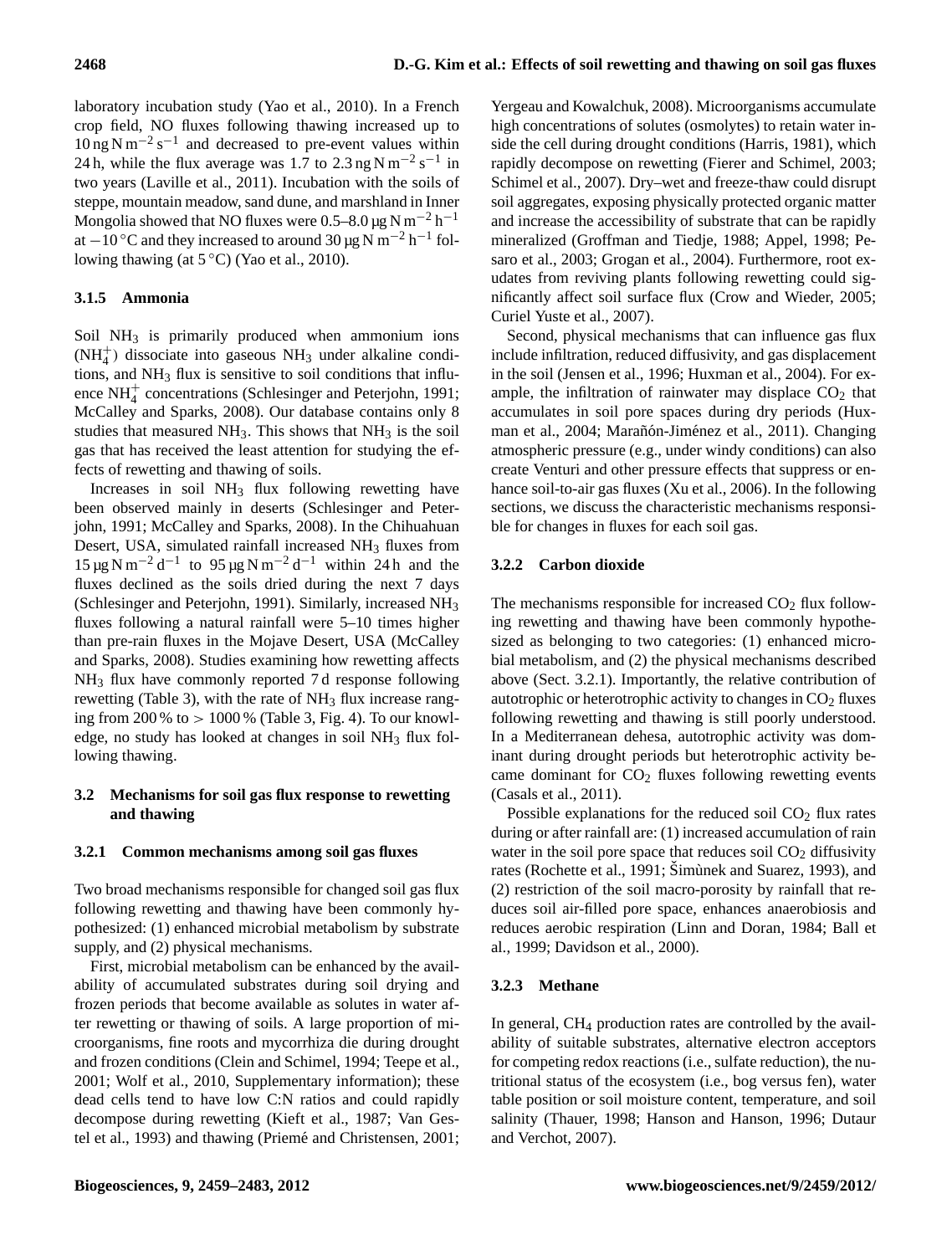The mechanisms underlying changes in  $CH<sub>4</sub>$  flux following rewetting and thawing are complex because they involve the response of both methanogenesis and methanotrophy to changes in availability of substrates, soil environment, particularly soil moisture, and availability of electron donors and acceptors that determine the redox status of soil. Additionally, changes to the physical soil environment can indirectly influence  $CH<sub>4</sub>$  flux by affecting vegetation composition and abundance as well as the tendency for soils to store bubbles. Rewetting can increase the availability of water-soluble C substrates (Zsolnay and Görlitz, 1994; Stark and Firestone, 1995; Sect. 3.2.1) that are being used by soil methanotrophs (Whittenbury et al., 1970). In unfrozen soils, there was no correlation between soil temperature and CH<sup>4</sup> consumption, suggesting strong substrate limitation on methanotrophs (Borken et al., 2006). Borken et al. (2006) also found that methanotrophs were stressed when water contents were below 0.15  $\text{g cm}^{-3}$  (in the A horizon), thus rewetting could alleviate osmotic stress and promote the growth and activity of soil methanotrophs (Schnell and King, 1994; West and Schmidt, 1998). While several studies have shown that experimental drought increased CH<sup>4</sup> consumption rates (cf. Borken et al., 2006; Davidson et al., 2008), Fiedler et al. (2008) found no evidence of increased methanotrophy in response to natural drought in forest soils. Methanotrophs responded quickly to water table manipulations in peat soil (Blodau and Moore, 2003). Rewetting also can inhibit methanotrophic activity in more poorly drained soils, for example, if oxygen diffusion becomes limiting (Striegl, 1993). Because methanogenesis requires anaerobic soil conditions, drought typically suppresses  $CH<sub>4</sub>$  production, while rewetting increases it. Methanogenic populations require some time to re-establish after rewetting (Fetzer et al., 1993).

In addition to environmental controls, both methanotrophy and methanogenesis are sensitive to interactions and competition with other microbial redox processes. Drying and rewetting of soils can increase SO<sub>4</sub> pools through remineralization of organic sulfate and/or reoxidation of iron sulfides. This can stimulate sulfate reduction and effectively suppress methanogenesis (cf. Blodau and Moore, 2003). In thick organic soils, this is more likely to occur in surface layers that experience fluctuating water tables than in more saturated, deeper peat layers (Goldhammer and Blodau, 2008).

Freezing increases substrate availability (Sect. 3.2.1) and limits diffusive transport of gases (including  $O_2$ ) into and out of soil, which could promote methanogenesis and the storage of  $CH_4$  in deeper soil layers (Yu et al., 2007). Also,  $CH_4$  typically accumulates subsurface in snow or ice covered ecosystems. During thawing periods, the diffusion barriers disappear and trapped CH<sup>4</sup> is released to the atmosphere (Friborg et al., 1997; Yu et al., 2007). Methane emissions were independent of temperature < 0 ◦C (Friborg et al., 1997; Yu et al., 2007), suggesting that biological activity is not the dominant control on soil CH<sup>4</sup> flux during early soil thaw. As the

soil active layer becomes thicker, soil CH<sub>4</sub> fluxes is driven by soil aeration and redox controls on methanotrophy and methanogenesis, as described above for rewetting. In particular, due to poor drainage of melting snow and seasonal ice, thawing can create saturated surface soils in the active layer, which can favour CH<sub>4</sub> production (Thauer, 1998) and suppress methanotrophy. In contrast, Ding and Cai (2007) found that low temperatures reduced microbial activity of some aerobic microbes, and the resulting presence of more  $O<sub>2</sub>$  in soil increased methanotrophy and reduced methanogenesis. Overall, to our knowledge the mechanisms responsible for the various response of  $CH<sub>4</sub>$  to rewetting and thawing have not been clearly explored and further research is needed to identify the mechanisms controlling the response after rewetting and thawing across ecosystems.

#### **3.2.4 Nitrous oxide**

The mechanisms responsible for increased  $N_2O$  flux following rewetting have been commonly hypothesized as belonging to two categories: (1) enhanced microbial metabolism, and (2) the physical mechanisms described above (Sect. 3.2.1). Similarly, the enhanced substrate supply described above (Sect. 3.2.1) and physical mechanisms have been hypothesized as responsible for increased  $N_2O$  fluxes following thawing. The hypothesized physical mechanisms for increased  $N_2O$  fluxes following thawing are: first, anaerobic water-saturated topsoil conditions are created during thawing by reduced drainage of melting ice and snow in the frozen subsoil, and these conditions are known to increase N2O fluxes (Li et al., 2000; de Bruijn et al., 2009). Second, ice layers prevent  $N_2O$  exchange between topsoil and atmosphere and during thawing periods, the diffusion barriers disappear, and the trapped  $N_2O$  is released into the atmosphere within a few days (Goldberg et al., 2010b; Virkajärvi et al., 2010). Increased  $N_2O$  fluxes following thawing may be caused by the combination of these two mechanisms (Koponen et al., 2006; de Bruijn et al., 2009).

Enhanced nutrient supply from soil freezing has been accepted as one of the mechanisms to explain abruptly increased  $N_2O$  fluxes. However, Hentschel et al. (2009) found that moderate soil freezing did not affect solute losses of N, DOC, and mineral ions from temperate forest soils, and argued that their results did not support the hypothesis that N2O peak fluxes are caused by the enhanced nutrient supply from soil freezing (Goldberg et al., 2010b). While it has been argued that  $N_2O$  peak flux at spring thaw was mostly produced in the surface layer (Müller et al., 2002; Furon et al., 2008; Wagner-Riddle et al., 2008), Goldberg et al. (2010b) found that released  $N_2O$  in soil thawing was due to a slow release of subsoil  $N_2O$  and a delayed activation of  $N_2O$  reductase in the topsoil after soil frost due to low soil temperatures.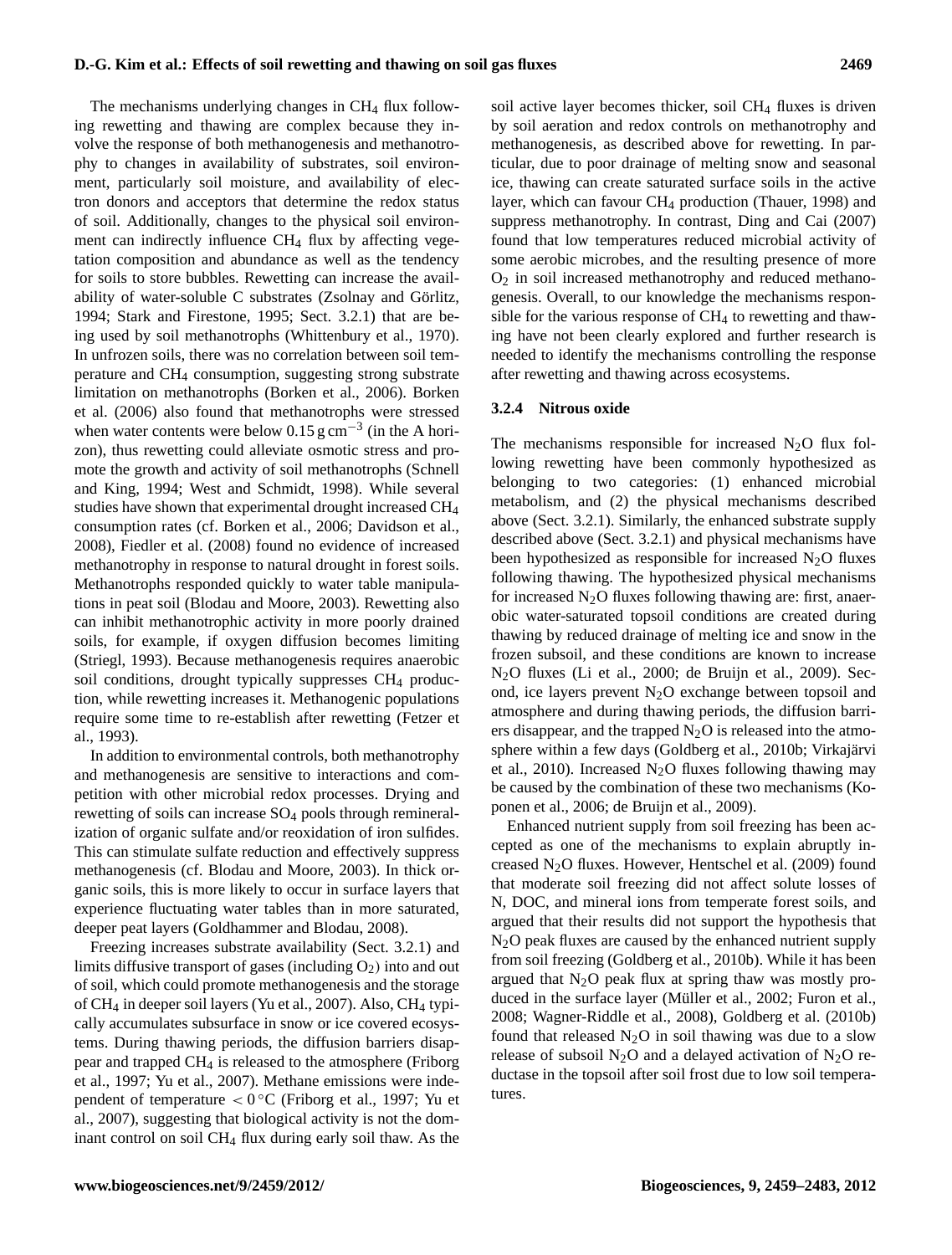The relative contribution of specific microbial processes (e.g., nitrification, denitrification and nitrifier denitrification) to changes in  $N_2O$  fluxes following rewetting and thawing is still poorly understood, although several studies have found denitrification to be a major contribution process in N2O fluxes following rewetting (Groffman and Tiedje, 1988; Priemé and Christensen, 2001) and thawing (Mørkved et al., 2006; Sharma et al., 2006; Wagner-Riddle et al., 2008).

# **3.2.5 Nitric oxide**

The mechanisms responsible for increased NO fluxes following rewetting have been commonly hypothesized as belonging to the two categories: (1) enhanced microbial metabolism by substrate supply, and (2) physical mechanisms described above (Sect. 3.2.1). Several studies found that nitrification is the dominant source of increased NO flux following wetting of dry soils (Davidson, 1992a; Davidson et al., 1993; Hutchinson et al., 1993).

# **3.2.6 Ammonia**

The mechanisms responsible for the response of  $NH<sub>3</sub>$  to rewetting have not been explored to our knowledge. We hypothesized that increase in  $NH<sub>4</sub><sup>+</sup>$  caused by enhanced N mineralization following rewetting (Tomoaki Morishita, unpublished data) and rewetting promotes reaction between  $NH_4^+$ and OH−, without biota (James Raich, unpublished data) results in increased NH<sub>3</sub> flux.

# **3.3 Drivers for soil gas flux response to rewetting and thawing**

# **3.3.1 Carbon dioxide**

The magnitude of  $CO<sub>2</sub>$  flux increases following rewetting may depend on: (1) the size of the soil organic pool; (2) the quality of organic matter, determined by its age, origin, and the extent to which these substrates are protected from microbial attack by adsorption to clay surfaces and inclusion in micro-aggregates; and (3) the properties of soil biota (Van Gestel et al., 1993). Soil moisture conditions before rewetting also influence the response (Orchard and Cook, 1983; Cable et al., 2008; Harms and Grimm, 2012), as can the length and severity of drought periods (Unger et al., 2010), and rain pulse size (Sponseller, 2007; Chen et al., 2009). Based on our literature review, we identified the existence of a threshold in soil moisture at 12–20 % gravimetric moisture content, below which a substantial increase in soil  $CO<sub>2</sub>$  flux after rewetting is typically observed (Davidson et al., 1998; Xu and Qi, 2001; Rey et al., 2002; Yuste et al., 2003; Dilustro et al., 2005; Cable et al., 2008; Chou et al., 2008; Kim et al., 2010b; Misson et al., 2010).

The effects of rewetting may decline with successive drying and rewetting cycles, possibly as a result of a limited pool of labile substrates that have built up over time or during the dry season (Schimel and Mikan, 2005; Goldberg et al., 2008). Importantly, Fernández et al. (2006) suggested that substrate availability, rather than soil moisture, influenced the duration of the  $CO<sub>2</sub>$  pulse in response to rain events, while Vargas et al. (2010b) noted that  $CO<sub>2</sub>$  flux pulses may be driven not only by labile substrate availability, but also by plant photosynthesis rates following the rain event. It can be difficult to separate the often-confounded factors controlling CO<sup>2</sup> flux pulses, requiring measurement of microbial communities, isotopic composition, and/or precise flux timing. For example, Unger et al. (2012) used  $\delta^{13}$ C to separate out the effects of soil moisture versus substrate availability in an oak woodland. In addition, management practice (mowing or tillage) (Steenwerth et al., 2010), vegetation type (Shi et al., 2011) and high soil temperatures (Jager and Bruins, 1975; Borken et al., 1999) could influence the magnitude of the response of soil  $CO<sub>2</sub>$  flux following rewetting of dry soils.

The magnitude of increased  $CO<sub>2</sub>$  flux following thawing is controlled by characteristics of thawing events. For example, frozen soils in colder temperatures show greater increase of  $CO<sub>2</sub>$  flux following thawing, possibly as a result of higher amounts of substrate accumulated in colder temperatures (Matzner and Borken, 2008; Goldberg et al., 2008). Another known factor is freeze-thaw cycle frequency, where the largest  $CO<sub>2</sub>$  flux increase commonly occurs in the first thawing event (among repeated freezing–thawing cycles), with the effects declining in following cycles (Priemé and Christensen, 2001; Kurganova and Tipe, 2003; Goldberg et al., 2008) due to limited pool of labile substrates that have built up over time (Priemé and Christensen, 2001; Goldberg et al., 2008).

# **3.3.2 Methane**

To our knowledge, the drivers responsible for the magnitude of change in soil CH<sup>4</sup> flux following rewetting and thawing have not been clearly explored. We recommend that further research is needed to identify the drivers controlling the response after rewetting and thawing across ecosystems. The lack of understanding about drivers from  $CH<sub>4</sub>$  fluxes is reflected in the low percentage of studies ( $\sim$  7%) in our database.

# **3.3.3 Nitrous oxide**

The magnitude of increased  $N_2O$  flux caused by the wetting of dry soils varies, depending on the labile N soil pool (Van Gestel et al., 1993; Schaeffer et al., 2003), soil texture (Appel, 1998; Austin et al., 2004), soil water content (Appel, 1998), the size of the rewetting pulse (Ruser et al., 2006; Yanai et al., 2007), length of drought (van Haren et al., 2005), and soil compaction (Uchida et al., 2008; Beare et al., 2009). A significant relationship between the organic N extracted from dried soil samples and the magnitude of  $N_2O$  flushes following soil drying-rewetting has been observed (Appel,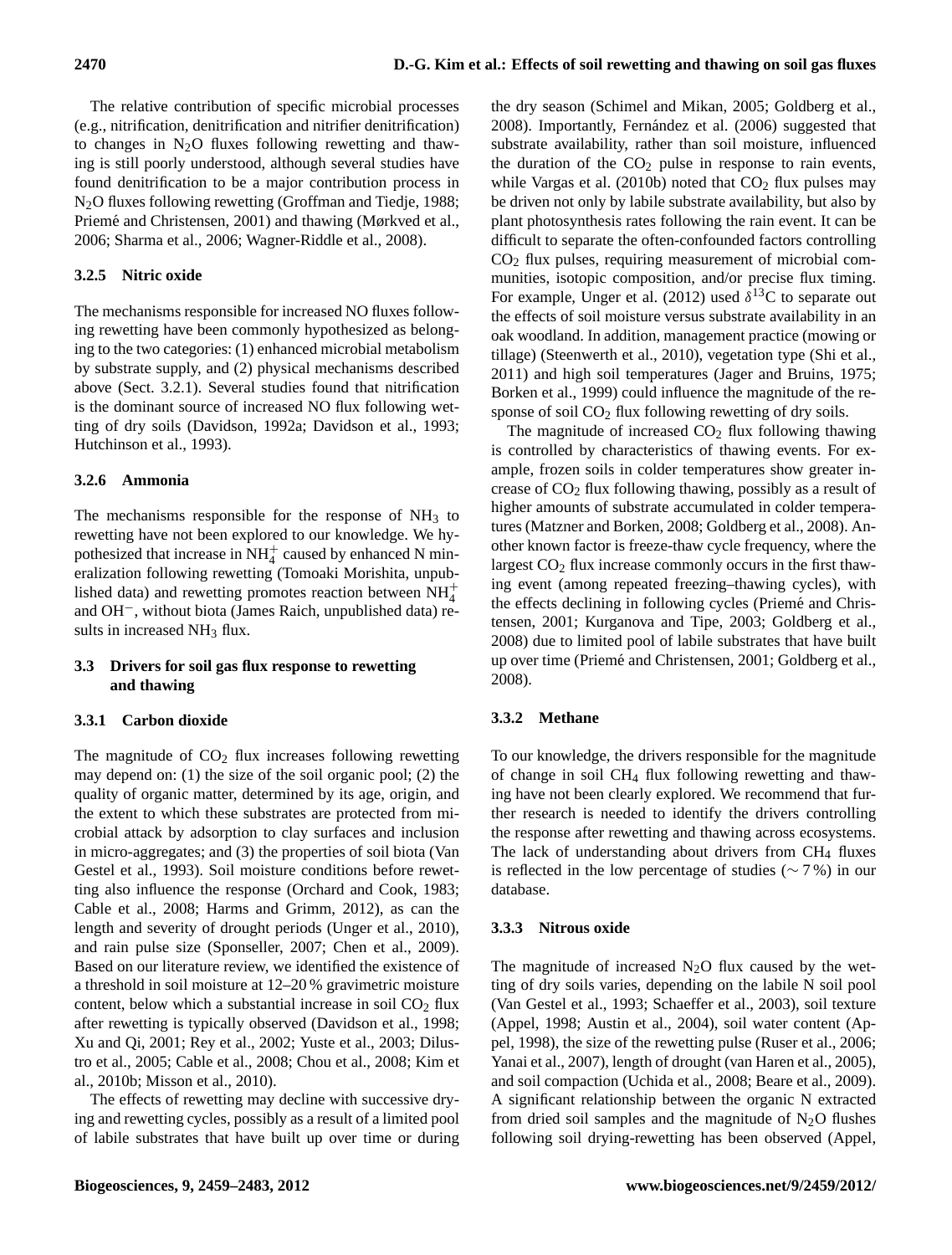1998). Field and laboratory studies with arid and semiarid soils, fine-textured soils with higher water-holding capacity and labile C and N pools compared with coarse-textured soils, showed a greater flush of  $N_2O$  flux following rewetting (Austin et al., 2004). In an incubation experiment with soils from a potato field, the amount of increase in  $N_2O$  flux following rewetting was enhanced with the amount of water added (Ruser et al., 2006). Furthermore, in another experiment with soils from a field compaction trial, the production of  $N_2O$  during the first 24 h following rewetting of dry soil was nearly 20 times higher in compacted than in uncompacted soil (Beare et al., 2009).

The magnitude of increased  $N_2O$  flux following thawing of frozen soils is influenced by soil texture (Christensen and Christensen, 1991; Lemke, 1998), crop species (Kaiser et al., 1998; Johnson et al., 2010), forest type (Teepe and Ludwig, 2004), tillage history (Singurindy et al., 2009), soil water content (Koponen and Martikainen, 2004; Wolf et al., 2010), the length of the freezing period (Papen and Butterbach-Bahl, 1999; Wagner-Riddle et al., 2007; Dietzel et al., 2011), and the degree of ice formation (Wagner-Riddle et al., 2010). Soils with clay-dominated aggregates are prone to high  $N_2O$  flux during thawing periods (van Bochove et al., 2000; Müller et al., 2003). However, there is little information on the subsequent effect of soil water content on  $N_2O$ fluxes (Röver et al., 1998; van Bochove et al., 2000). For example, Röver et al. (1998) measured large fluxes of  $N<sub>2</sub>O$ after freezing in an agricultural soil at 80 % water-filled pore space, while van Bochove et al. (2000) reported that the  $N_2O$ fluxes from a clay soil were significantly larger at a volumetric water content of 39 % than at 28 %.

#### **3.3.4 Nitric oxide**

The magnitude of increased NO flux can be influenced by the duration and severity of antecedent dry periods (Butterbach-Bahl et al., 2004; McCalley and Sparks, 2008), change in soil moisture (Yienger and Levy, 1995) and temperature (Smart et al., 1999; McCalley and Sparks, 2008), vegetation type (Barger et al., 2005; McCalley and Sparks, 2008), soil type (Martin et al., 2003), microbial demand for N (Stark et al., 2002), frequency of wetting events (Davidson et al., 1991; Hartley and Schlesinger, 2000), previous disturbances (Levine et al., 1988; Poth et al., 1995), and agricultural management (Hutchinson and Brams, 1992). Interestingly, there are conflicting results on the magnitude of increased NO flux after rewetting, which were independent of both the size of rewetting pulse (Davidson, 1992b; Martin et al., 1998) and the periods of antecedent dry days (Martin et al., 1998). Also, other reports have suggested that lower amounts of water addition result in higher NO pulses (Hutchinson et al., 1997; Dick et al., 2001). These conflicting results emphasize the uncertainty and limitations of predicting the magnitude of NO flux responses to soil rewetting.

#### **3.3.5 Ammonia**

The magnitude of increased  $NH<sub>3</sub>$  flux following rewetting of dry soils may be influenced by land cover type and soil temperature (Schlesinger and Peterjohn, 1991; McCalley and Sparks, 2008).

However, it is important to recognize the lack of studies on soil NH<sub>3</sub> flux represented in our database ( $\sim$  2 %).

## **4 Effects of rewetting and thawing on soil gas fluxes: analysis of a database**

Here we present results from an analysis of the database "A Global Database of Gas Fluxes from Soils after Rewetting or Thawing, Version 1.0)". We found that increases in  $CO<sub>2</sub>$ , N<sub>2</sub>O and NO fluxes following rewetting were negatively correlated to pre-change flux (total  $n = 112$ ; Fig. 5, Table 4); that is, soils producing lower gas fluxes in dry conditions showed greater flux increases following rewetting. This likely occurs because drier soil conditions cause lower soil gas fluxes, but also greater accumulation of substrates, promoting large fluxes following rewetting (Orchard and Cook, 1983; Yanai et al., 2007; Unger et al., 2010). This finding is consistent with results from many previous studies (Orchard and Cook, 1983; Ruser et al., 2006; Yanai et al., 2007; Cable et al., 2008).

We also found a positive relationship between  $N_2O$  flux increases following thawing and mean annual temperature (MAT)  $(n = 21;$  Fig. 6, Table 5), implying that soils in warmer climates exhibit greater  $N_2O$  flux increases following thawing than colder climate soils. This result contrasts with previous individual studies showing that colder and longer-frozen soils have greater flux increases following thawing (Papen and Butterbach-Bahl, 1999; Wagner-Riddle et al., 2007, 2010; Dietzel et al., 2011). A partial explanation may be that warmer regions have higher labile substrate inputs (i.e., fine roots, microbial biomass, soil organic matters), which accumulate in soils during frozen periods and contribute to larger gas fluxes following thawing.

Finally, we found that  $CO<sub>2</sub>$  flux responses were positively related with MAT, while  $N_2O$  and NO flux responses were negatively related to MAT (all marginally significant)  $(n = 82; Fig. 6, Table 5)$ . These relationships are not well explained by our current understanding about mechanisms and drivers of gas flux increase following rewetting, and further studies are needed to determine if these patterns can be generalized to other sites and regions.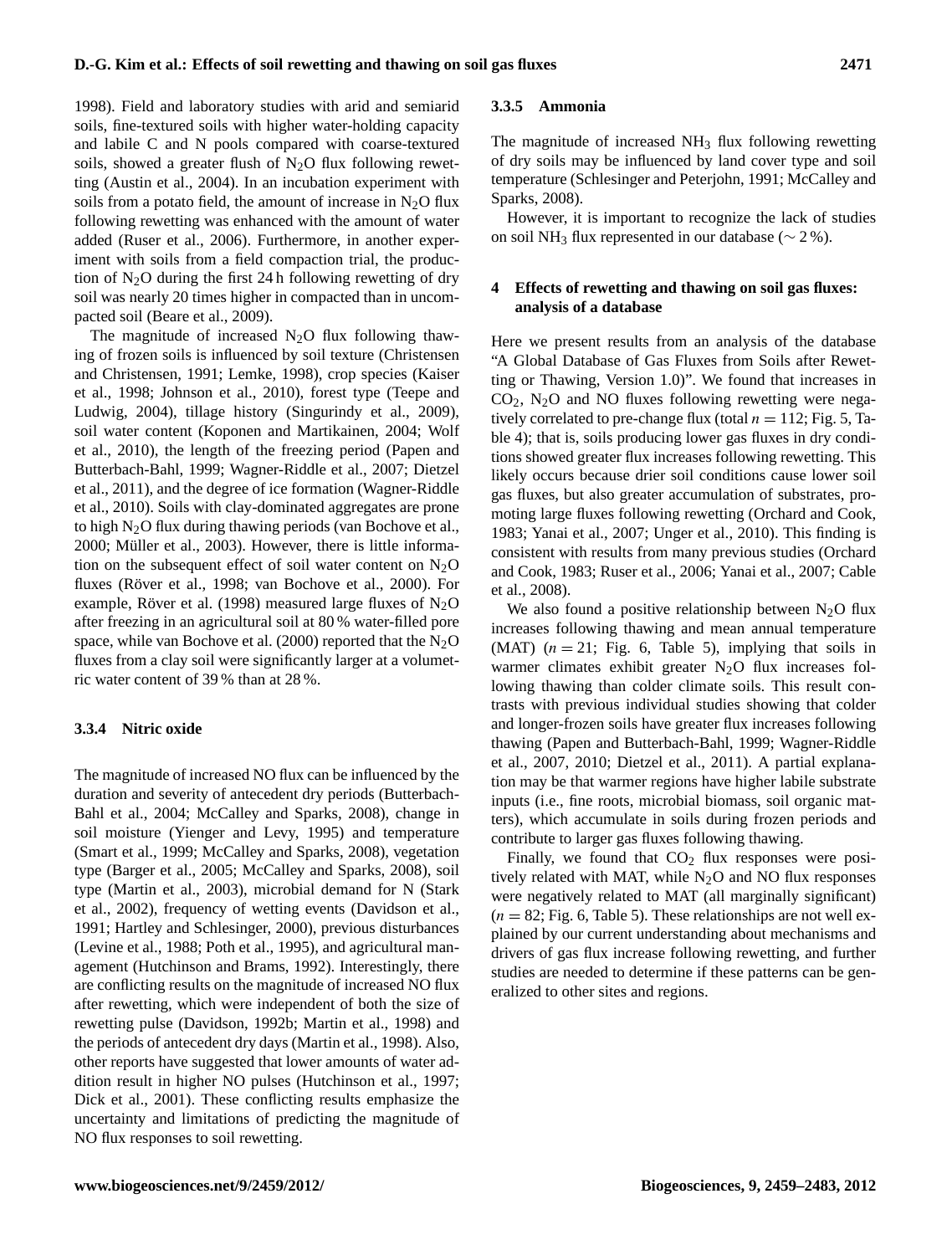| Event type                                | Gas type     | Intercept         | Slope                                                                                             | Slope F-statistic Slope p-value |                            |
|-------------------------------------------|--------------|-------------------|---------------------------------------------------------------------------------------------------|---------------------------------|----------------------------|
| Rewetting $CO2$<br>Rewetting<br>Rewetting | $N_2O$<br>NO | $2.478 \pm 0.250$ | $4.527 \pm 0.296 = 0.902 \pm 0.125$<br>$-0.421 \pm 0.130$<br>$2.578 \pm 0.175 = -0.242 \pm 0.102$ | 52.35<br>10.53<br>5.601         | < 0.0001<br>0.003<br>0.021 |

Table 4. Summary statistics of relationship between mean pre-change flux and flux change (i.e. peak flux as a percentage of pre-event flux) by gas and rewetting or thawing (Fig. 5).

**Table 5.** Summary statistics of relationship between mean annual temperature and flux change (i.e. peak flux as a percentage of pre-event flux) by gas and rewetting or thawing (Fig. 6).

| Event type | Gas type         | Intercept         | Slope              | Slope F-statistic | Slope p-value |
|------------|------------------|-------------------|--------------------|-------------------|---------------|
| Rewetting  | CO <sub>2</sub>  | $2.133 \pm 0.214$ | $0.037 \pm 0.021$  | 3.315             | 0.089         |
| Rewetting  | N <sub>2</sub> O | $3.800 \pm 0.347$ | $-0.033 \pm 0.017$ | 3.871             | 0.058         |
| Rewetting  | NO.              | $4.055 \pm 0.333$ | $-0.036 \pm 0.017$ | 3.619             | 0.072         |
| Thawing    | $N_{2}O$         | $2.540 \pm 0.280$ | $0.154 \pm 0.049$  | 10                | 0.005         |

#### **5 Knowledge gaps and future directions**

# **5.1 Challenges in understanding the responses and mechanisms of soil gas fluxes**

Overall, the scientific community lacks a good understanding of both the responses and mechanisms of soil gases following rewetting or thawing and their impact on annual budgets. Many studies report the magnitude of peak flux or increased rate of flux following rewetting or thawing, but often do not identify: (1) whether peak fluxes are significantly different from fluxes of pre-drought or pre-frozen periods, (2) the change in soil moisture or soil temperature, (3) the time lag between rewetting or thawing events and peak fluxes, (4) peak flux durations, (5) cumulative emissions in peak fluxes, and (6) their contributions to annual budgets. Efforts to collect such information will contribute to improving our understanding of the response of gas fluxes to rewetting and thawing events. Compared to  $CO<sub>2</sub>$  and N<sub>2</sub>O fluxes, our understanding of the effect of rewetting and thawing on CH4, NO and NH<sup>3</sup> fluxes and mechanisms and drivers of the variation is limited, as shown in our database. We encourage the scientific community to perform experiments and observations to better understand their magnitudes and mechanisms.

Changes in the relative proportion of  $CO<sub>2</sub>$ ,  $CH<sub>4</sub>$ , N<sub>2</sub>O, NO and  $NH<sub>3</sub>(e.g., CO<sub>2</sub>/CH<sub>4</sub>; CO<sub>2</sub>/N<sub>2</sub>O)$  emitted following rewetting and thawing compared with that of pre-disturbance conditions are poorly understood. To report these ratios and the change, additional efforts are required to conduct multiple gases measurements. This is important since the different mechanisms would be involved in changing the relative proportion of the emissions and a good understanding of the variation of the relative proportion could improve our understanding of the impact of rewetting or thawing on annual gas budgets.

How soils underlying different vegetation types respond to rewetting and thawing events (Teepe and Ludwig, 2004; Matzner and Borken, 2008; Kim et al., 2010b; Shi et al., 2011) is also a research frontier. This is important because different vegetation types can have different phenologies and photosynthesis rates (Vargas et al., 2010b), nutrient cycling rates in detritus (Vogt et al., 1986), and soils (Borken and Beese, 2005; Paré et al., 2006). Plant-mediated effects on soil microclimate, such as soil temperature and soil moisture (Raich and Schlesinger, 1992; Aussenac, 2000), and plant mediated effects on root, rhizomorph (Vargas and Allen, 2008) and mycorrhizae (Heinemeyer et al., 2012) dynamics are also only beginning to be explored. Novel mechanisms and pathways by which plants emit gas have been explored recently (Smart and Bloom, 2001; Pihlatie et al., 2005; Keppler et al., 2006; Aubrey and Teskey, 2009; Gauci et al., 2010), but how these pathways respond to rewetting or thawing events are not well understood. Furthermore, the relative importance of source processes responsible for the increased fluxes of CO<sub>2</sub> (i.e., autotrophic or heterotrophic activity), NO and  $N_2O$  (i.e., nitrification, denitrification or nitrifier denitrification) is poorly understood. Finally, the effect of rewetting and thawing on dissolved soil gas has been only rarely studied (Matzner and Borken, 2008). To our knowledge, there is only one study showing indirect evidence of this effect, which found that in spring rainfall after thawing increased concentration of dissolved  $N_2O$  in soil solutions in forest (Xu et al., 2009). These results suggest that the increased N2O following rewetting can be dissolved in the soil solution (Xu et al., 2009). This  $N_2O$  in the soil solution can drain to surface or groundwater, and be a source of indirect  $N_2O$ flux (IPCC, 2006). It is therefore important to understand and quantify the effect of rewetting and thawing on dissolved soil gases.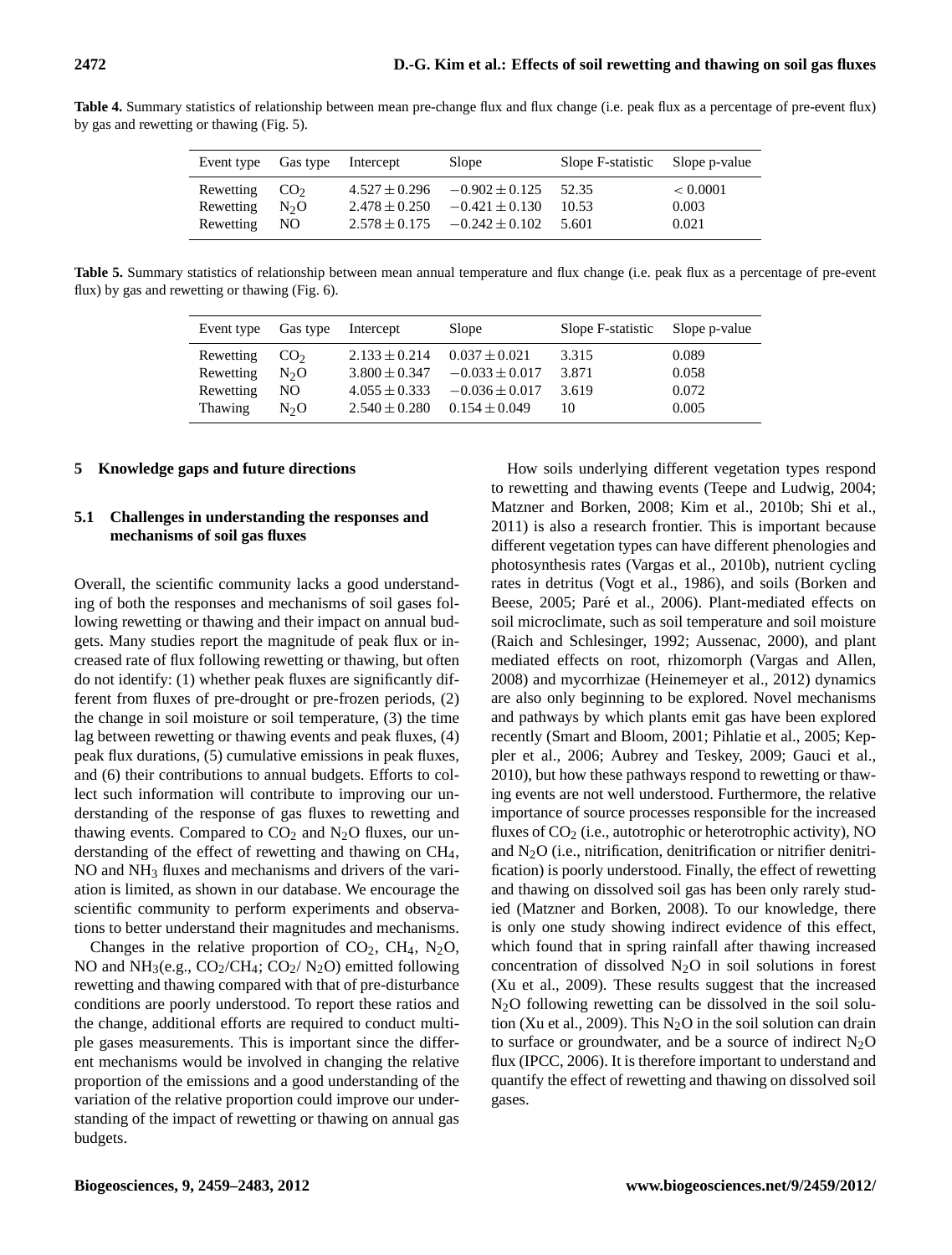

**Fig. 5.** Pre-change flux (normalized to common units of mg gas m<sup>-2</sup> h<sup>-1</sup> for field measurements, and mg gas kg<sup>-1</sup> h<sup>-1</sup> for lab incubations) versus flux change (i.e. peak flux as a percentage of pre-event flux), by gas and rewetting or thawing. Only statistically significant relationships (for  $CO_2$ , N<sub>2</sub>O and NO on left) are shown.

#### **5.2 Temporal and spatial resolution**

Considering the short response time and short effective period of the pulse in soil gas fluxes, many peak fluxes might have been missed in previous studies (see Fig. 2), as frequently only a few manual measurements were used (Joos et al., 2010; Maljanen et al., 2010). The lack of temporal sampling resolution may also influence the estimation of annual fluxes. In contrast, substantial rewetting effects have been frequently observed with automated chamber systems (Borken et al., 1999: 4–5 observations per day), eddy covariance methods (cf. Lee et al., 2004; Kim et al., 2010a), and automated measurements of soil CO<sub>2</sub> profiles (Vargas et al., 2010b). Such continuous flux measurements during and after pulse events will help calculate the temporaldynamics and the total contribution to the cumulative flux and annual flux (Maljanen et al., 2010; Vargas et al., 2010a). When manual chamber methods have to be used, more frequent measurements (Smith and Dobbie, 2001; Parkin, 2008) or measurements coinciding with rewetting or thawing events (Beare et al., 2009; Kim et al., 2010b) should be considered.

Most studies have explored the effects of rewetting and thawing at small spatial scales (i.e., plot level). Thus, a critical issue is how to scale up to the ecosystem, landscape or continental scale. Rewetting and thawing pulses may be patchily distributed in space, and without measurements in various spatial and temporal scales (i.e., chambers, eddy covariance, upscaling through remote sensing) it is difficult



**Fig. 6.** Mean annual temperature versus flux change (i.e. peak flux as a percentage of pre-event flux), by gas and rewetting or thawing. Only statistically significant relationships (for  $CO_2$ , N<sub>2</sub>O and NO on left, and  $N_2O$  on right) are shown.

to evaluate the impacts of these events across regions of the Earth. Although multi-spatial scale sampling is needed, we recognize that there is frequently a cost trade-off between temporal sampling and spatial sampling. However, with improving technologies and the growth of continental and global networks (i.e., NEON, ICOS, FLUXNET), multitemporal and multi-scale experiments will become more common in the near future.

#### **5.3 Experimental designs**

To test the effect of rewetting and thawing on soil gas flux, controlled experiments have been frequently conducted both in field and laboratory settings using, for example, rainfall exclusions (Borken et al., 2006; Davidson et al., 2008), snow removal (Groffman et al., 2006; Maljanen et al., 2007), and soil cores incubated in the lab (Panikov and Dedysh, 2000). However, these conditions may not accurately simulate natural conditions (Henry, 2007). Future experiments might: (1) simulate drying-rewetting and freezing-thawing based on historical or projected extreme events, the latter under multiple climate change scenarios (Jentsch et al., 2007); (2) collect soil samples in the appropriate season and include relevant surface factors such as plant litter in the autumn or excess water in the spring (Henry, 2007); and (3) develop new methods for simulating field conditions more closely in the laboratory (Hu et al., 2006). Future studies could benefit from these approaches in combination with high-temporal frequency resolution using automated flux measurements.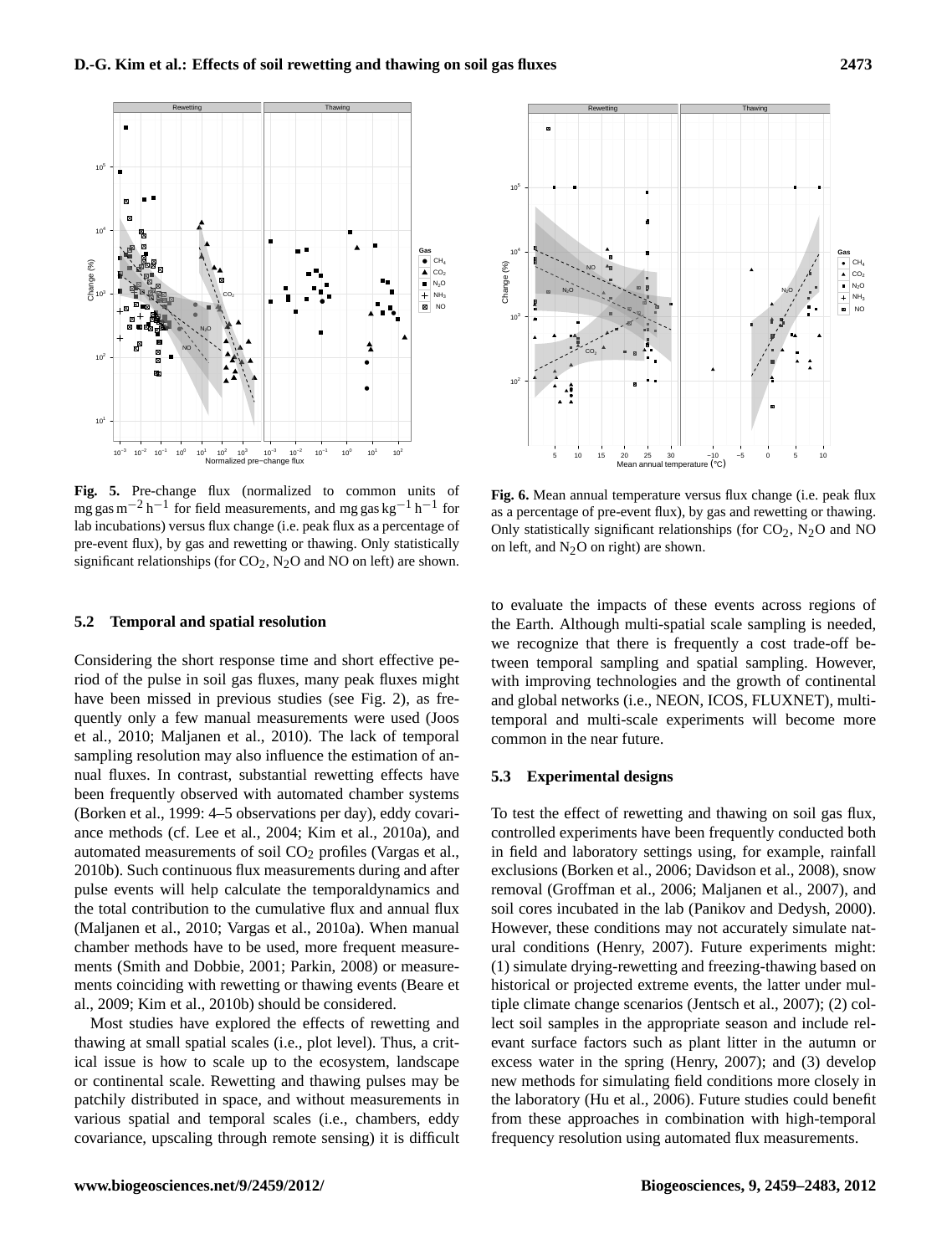An area of significant promise involves combining microbial community analyses (Kim et al., 2008; Smith et al., 2010; Sawicka et al., 2009) and/or stable isotope techniques (Wagner-Riddle et al., 2008; Goldberg and Gebauer, 2009; Gaudinski et al., 2009; Unger et al., 2012) with flux measurements. Whether performed in the lab or field, such experiments could improve our understanding of rewetting and thawing effect on soil gas fluxes, identifying source processes and mechanisms and quantifying their contributions to overall responses.

# **5.4 Model improvement**

Models are promising tools for evaluating the importance of drying-rewetting and freeze-thaw events (Groffman et al., 2009). Simple linear regressions and empirical models have been developed based on the relationships between environmental factors, including soil moisture and/or soil temperature and soil gas fluxes (Roelandt et al., 2005; Flechard et al., 2007). Some rely on empirical observations but fail under rewetting or thawing conditions (Borken et al., 2003; Lawrence et al., 2009). We propose that further work in this area will increasingly have to incorporate non-linearities in the flux response and the actual substrate and microbial dynamics occurring (Davidson and Janssens, 2006; Vargas et al., 2011).

Process-based models have been developed with the objective of simulating terrestrial ecosystem C and N biogeochemistry including GHGs (e.g. DAYCENT, Parton et al., 2001; DNDC, Li et al., 1992; ecosys, Grant and Pattey, 2003). Most existing process-based models require additional work to improve simulating rewetting and thawing effect on soil gas fluxes (Jarecki et al., 2009; Norman et al., 2008; Kariyapperuma et al., 2011; Wolf et al., 2012). Groffman et al. (2009) suggested that modelling peak fluxes associated with drying and rewetting events requires: (1) accurate simulation of moisture changes in different soil layers and complex shifts in utilisation of fast- and slow-cycling soil organic matter pools by microbes that take place during these events (Miller et al., 2005), and (2) daily or sub-daily simulations of both physical and biological processes (Kiese et al., 2005). They also suggested that the modelling of freeze-thaw induced  $N_2O$  fluxes requires consideration of the increase in easily degradable substrates following freezing, tight coupling of nitrification and denitrification in the water saturated topsoil, and the breakdown of  $N_2O$  reductase activity at low temperature (Holtan-Hartwig et al., 2002). Another processbased modelling study found that including decreases in hydraulic conductivity in frozen soil improved the simulation of pulse N2O emissions following thawing (Wolf et al., 2012). Regardless of the specific process under consideration, it is critical to enhance the communication between field scientists and the modelling community, as models can be used to generate hypotheses (de Bruijn et al., 2009) to be tested in the field and laboratory.

## **6 Conclusions**

Rewetting and thawing events are important short-term transitional and non-stationary phenomena in terms of hydrology and the thermodynamics of soil systems. Through this review and the compiled database, we identified that major soil gases such as  $CO<sub>2</sub>$ , CH<sub>4</sub>, N<sub>2</sub>O, NO and NH<sub>3</sub> are influenced substantially by these events. The responses of these gases to rewetting and thawing events are critical for our understanding of C and N dynamics and land-atmosphere gas exchange. The mechanisms that control these fluxes during rewetting and thawing events are not fully understood, but enhanced microbial metabolism by substrate supply and changed soil physical properties influencing gas flux are accepted as the main mechanisms responsible for changes in all the gases we considered. An analysis of the compiled dataset showed that lower initial (pre-change) fluxes of  $CO<sub>2</sub>$ , N<sub>2</sub>O and NO tend to be associated with greater flux increases following rewetting. Additionally, increases in  $N_2O$  flux following thawing were greater in warmer climate soils than in colder soils. Future climatic change is likely to alter the frequency and intensity of drying-rewetting events and thawing of frozen soils. Thus, rewetting and thawing events could become more critical for land-atmosphere gas exchange and may be more important to incorporate in biogeochemical models. Advancements in this research field are likely to come from high frequency measurements of gas fluxes, soil microbial analyses, isotope measurements, and stronger collaborations between the process-based modelling community and the experimental scientific community.

# **Appendix A**

## **A Blog for open discussion and web based open databases**

We have created a blog (web-based discussion) entitled "Rewetting, thawing and soil gas fluxes" [\(http://](http://rewettingandthawing.blogspot.com/) [rewettingandthawing.blogspot.com/\)](http://rewettingandthawing.blogspot.com/) and we have uploaded a current version of this review paper section by section as an individual post in the Blog; comments can be left under the separate posts. An open-access database, which can be modified by the users, is linked to the Blog: "Rewetting, thawing and soil gas fluxes database" [\(https://spreadsheets.google.com/spreadsheet/ccc?key=0Aj](https://spreadsheets.google.com/spreadsheet/ccc?key=0AjWu6bR8SA9idHY4Tk5TdDZDMWgtMEJsUVhFOWhKLWc&hl=en_US) [Wu6bR8SA9idHY4Tk5TdDZDMWgtMEJsUVhFOWhKL](https://spreadsheets.google.com/spreadsheet/ccc?key=0AjWu6bR8SA9idHY4Tk5TdDZDMWgtMEJsUVhFOWhKLWc&hl=en_US) [Wc&hl=en](https://spreadsheets.google.com/spreadsheet/ccc?key=0AjWu6bR8SA9idHY4Tk5TdDZDMWgtMEJsUVhFOWhKLWc&hl=en_US) US). The database contains detailed information in the reported studies on soil gas peak flux following rewetting and thawing. The database is hosted in webbased spreadsheets and is easily accessible and modified. The authors do not have any relationship with the companies currently being used to host the Blog and databases. Finally, version 1 of this database has been archived at the Oak Ridge National Laboratory Distributed Active Archive Center [\(http://daac.ornl.gov/SOILS/guides/global](http://daac.ornl.gov/SOILS/guides/global_rtsg_flux_v1.html)\_rtsg\_flux\_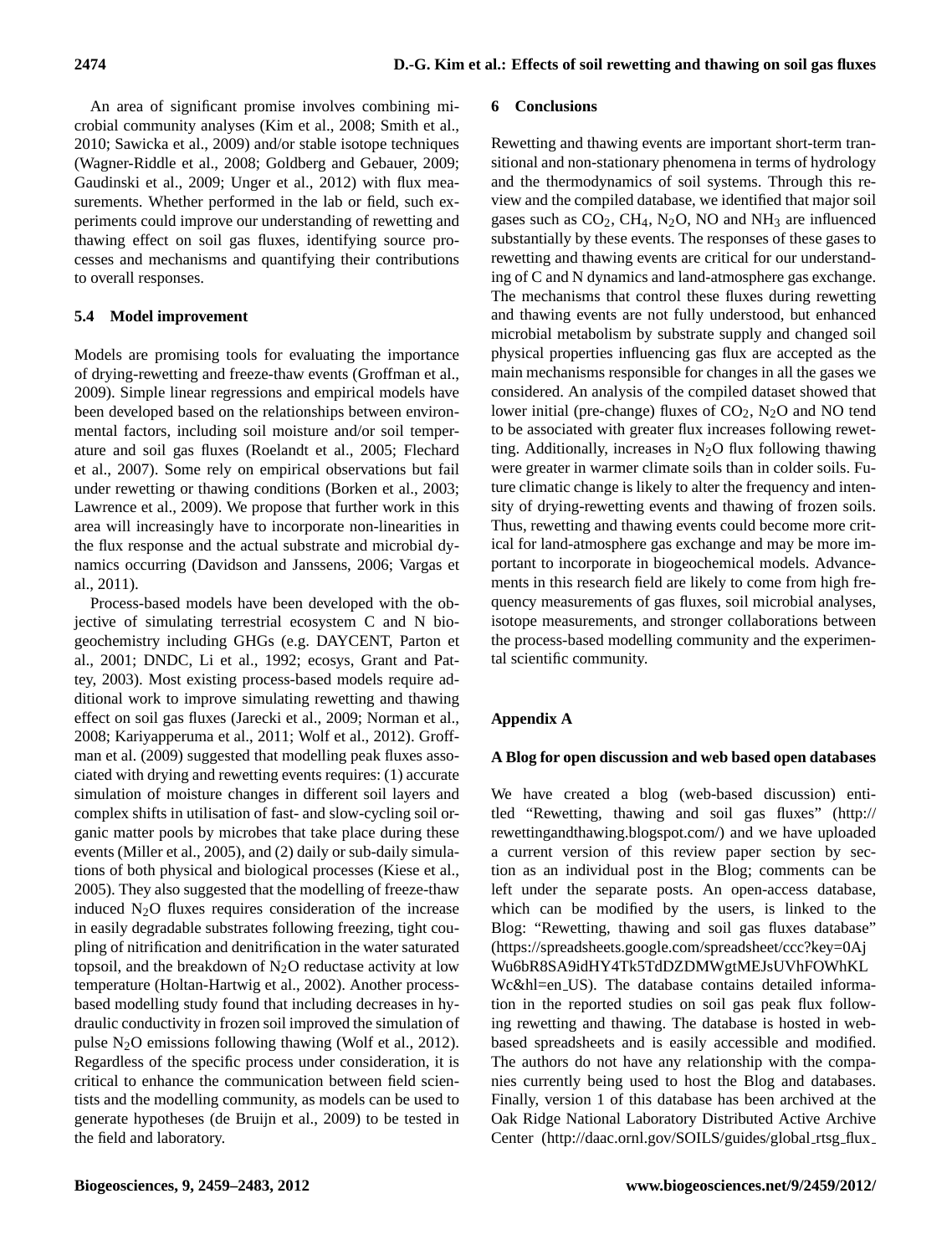[v1.html;](http://daac.ornl.gov/SOILS/guides/global_rtsg_flux_v1.html) A Global Database of Gas Fluxes from Soils after Rewetting or Thawing, Version 1.0) and is available for reproducing the results presented in this study.

*Acknowledgements.* We are grateful for the numerous researchers and technicians who provided invaluable data. It is impossible to cite all the references due to limited space allowed and we apologize for the authors whose work has not been cited. We are also grateful to Yit Arn Teh, Gerhard Gebauer, James Raich, Kevin Tate, Klaus Butterbach-Bahl, Miko Kirschbaum, Tom Misselbrook, Tomoaki Morishita, Sara Marañón-Jiménez, Stephan Unger, Ana Rey and an anonymous reviewer for constructive and valuable comments. We thank Leslie Hook at the Oak Ridge National Laboratory Distributed Active Archive Center, and Anne Austin for editing. R.V. was partially funded by CONACyT grants (145074, 152671) while writing this manuscript.

#### Edited by: M. Bahn

#### **References**

- Anisimov, O. A.: Potential feedback of thawing permafrost to the global climate system through methane emission, Environ. Res. Lett., 2, 045016, [doi:10.1088/1748-9326/2/4/045016,](http://dx.doi.org/10.1088/1748-9326/2/4/045016) 2007.
- Appel, T.: Non-biomass soil organic  $N -$  the substrate for N mineralization flushes following soil drying-rewetting and for organic N rendered CaCl<sub>2</sub>-extractable upon soil drying, Soil Biol. Biochem., 30, 1445–1456, 1998.
- Aubrey, D. P. and Teskey, R. O.: Root-derived  $CO<sub>2</sub>$  efflux via xylem stream rivals soil  $CO<sub>2</sub>$  efflux, New Phytol., 184, 35-40, [doi:10.1111/j.1469-8137.2009.02971.x,](http://dx.doi.org/10.1111/j.1469-8137.2009.02971.x) 2009.
- Aussenac, G.: Interactions between forest stands and microclimate: ecophysiological aspects and consequences for silviculture, Ann. For. Sci, 57, 287–301, 2000.
- Austin, A. T., Yahdjian, L., Stark, J. M., Belnap, J., Porporato, A., Norton, U., Ravetta, D. A., and Schaeffer, S. M.: Water pulses and biogeochemical cycles in arid and semiarid ecosystems, Oecologia, 141, 221–235, 2004.
- Ball, B. C., Scott, A., and Parker, J. P.: Field  $N_2O$ ,  $CO_2$  and  $CH_4$ fluxes in relation to tillage, compaction and soil quality in Scotland, Soil Till. Res., 53, 29–39, 1999.
- Balser, T. C. and Firestone, M. K.: Linking microbial community composition and soil processes in a California annual grassland and mixed-conifer forest, Biogeochemistry, 73, 395–415, [doi:10.1007/s10533-004-0372-y,](http://dx.doi.org/10.1007/s10533-004-0372-y) 2005.
- Barger, N., Belnap, J., Ojima, D., and Mosier, A.: NO gas loss from biologically crusted soils in Canyonlands national park, Utah, Biogeochemistry, 75, 373–391, 2005.
- Barton, L., Kiese, R., Gatter, D., Butterbach-Bahl, K., Buck, R., Hinz, C., and Murphy, D. V.: Nitrous oxide emissions from a cropped soil in a semi-arid climate, Global Change Biol., 14, 177–192, 2008.
- Beare, M. H., Gregorich, E. G., and St-Georges, P.: Compaction effects on  $CO<sub>2</sub>$  and  $N<sub>2</sub>O$  production during drying and rewetting of soil, Soil Biol. Biochem., 41, 611–621, [doi:10.1016/j.soilbio.2008.12.024,](http://dx.doi.org/10.1016/j.soilbio.2008.12.024) 2009.
- Birch, H.: The effect of soil drying on humus decomposition and nitrogen availability, Plant Soil, 10, 9–31, 1958.
- Blankinship, J. C. and Hart, S. C.: Consequences of manipulated snow cover on soil gaseous emission and N retention in the growing season: a meta-analysis, Ecosphere, 3, art1, [doi:10.1890/es11-00225.1,](http://dx.doi.org/10.1890/es11-00225.1) 2012.
- Blodau, C. and Moore, T. R.: Micro-scale  $CO<sub>2</sub>$  and CH<sub>4</sub> dynamics in a peat soil during a water fluctuation and sulfate pulse, Soil Biol. Biochem., 35, 535–547, 2003.
- Bobbink, R., Heil, G. W., and Raessen, M. B. A. G.: Atmospheric deposition and canopy exchange processes in heathland ecosystems, Environ. Poll., 75, 29–37, 1992.
- Borken, W. and Beese, F.: Soil respiration in pure and mixed stands of European beech and Norway spruce following removal of organic horizons, Can. J. Forest Res., 35, 2756–2764, 2005.
- Borken, W. and Matzner, E.: Reappraisal of drying and wetting effects on C and N mineralization and fluxes in soils, Global Change Biol., 15, 808–824, 2009.
- Borken, W., Xu, Y. J., Brumme, R., and Lamersdorf, N.: A climate change scenario for carbon dioxide and dissolved organic carbon fluxes from a temperate forest soil: Drought and rewetting effects, Soil Sci. Soc. Am. J., 63, 1848–1855, 1999.
- Borken, W., Davidson, E. A., Savage, K., Gaudinski, J., and Trumbore, S. E.: Drying and wetting effects on carbon dioxide release from organic horizons, Soil Sci. Soc. Am. J., 67, 1888–1896, 2003.
- Borken, W., Davidson, E. A., Savage, K., Sundquist, E. T., and Steudler, P.: Effect of summer throughfall exclusion, summer drought, and winter snow cover on methane fluxes in a temperate forest soil, Soil Biol. Biochem., 38, 1388–1395, 2006.
- Brooks, P., Schmidt, S., and Williams, M.: Winter production of  $CO<sub>2</sub>$  and N<sub>2</sub>O from alpine tundra: Environmental controls and relationship to inter-system C and N fluxes, Oecologia, 110, 403– 413, 1997.
- Butterbach-Bahl, K., Kock, M., Willibald, G., Hewett, B., Buhagiar, S., Papen, H., and Kiese, R.: Temporal variations of fluxes of NO, NO<sub>2</sub>, N<sub>2</sub>O, CO<sub>2</sub>, and CH<sub>4</sub> in a tropical rain forest ecosystem, Global Biogeochem. Cy., 18, GB3012, [doi:10.1029/2004GB002243,](http://dx.doi.org/10.1029/2004GB002243) 2004.
- Cable, J. M., Ogle, K., Williams, D. G., Weltzin, J. F., and Huxman, T. E.: Soil texture drives responses of soil respiration to precipitation pulses in the Sonoran Desert: Implications for climate change, Ecosystems, 11, 961–979, [doi:10.1007/s10021-](http://dx.doi.org/10.1007/s10021-008-9172-x) [008-9172-x,](http://dx.doi.org/10.1007/s10021-008-9172-x) 2008.
- Casals, P., Lopez-Sangil, L., Carrara, A., Gimeno, C., and Nogués, S.: Autotrophic and heterotrophic contributions to short-term soil CO2 efflux following simulated summer precipitation pulses in a Mediterranean dehesa, Global Biogeochem. Cy., 25, GB3012, [doi:10.1029/2010gb003973,](http://dx.doi.org/10.1029/2010gb003973) 2011.
- Castaldi, S., de Grandcourt, A., Rasile, A., Skiba, U., and Valentini, R.:  $CO<sub>2</sub>$ , CH<sub>4</sub> and N<sub>2</sub>O fluxes from soil of a burned grassland in Central Africa, Biogeosciences, 7, 3459–3471, [doi:10.5194/bg-](http://dx.doi.org/10.5194/bg-7-3459-2010)[7-3459-2010,](http://dx.doi.org/10.5194/bg-7-3459-2010) 2010.
- Chanton, J. P.: The effect of gas transport on the isotope signature of methane in wetlands, Org. Geochem., 36, 753–768, 2005.
- Chen, S., Lin, G., Huang, J., and Jenerette, G. D.: Dependence of carbon sequestration on the differential responses of ecosystem photosynthesis and respiration to rain pulses in a semiarid steppe, Global Change Biol., 15, 2450–2461, 2009.
- Chen, Y., Tessier, S., Mackenzie, A. F., and Laverdiere, M. R.: Nitrous oxide emission from an agricultural soil subjected to dif-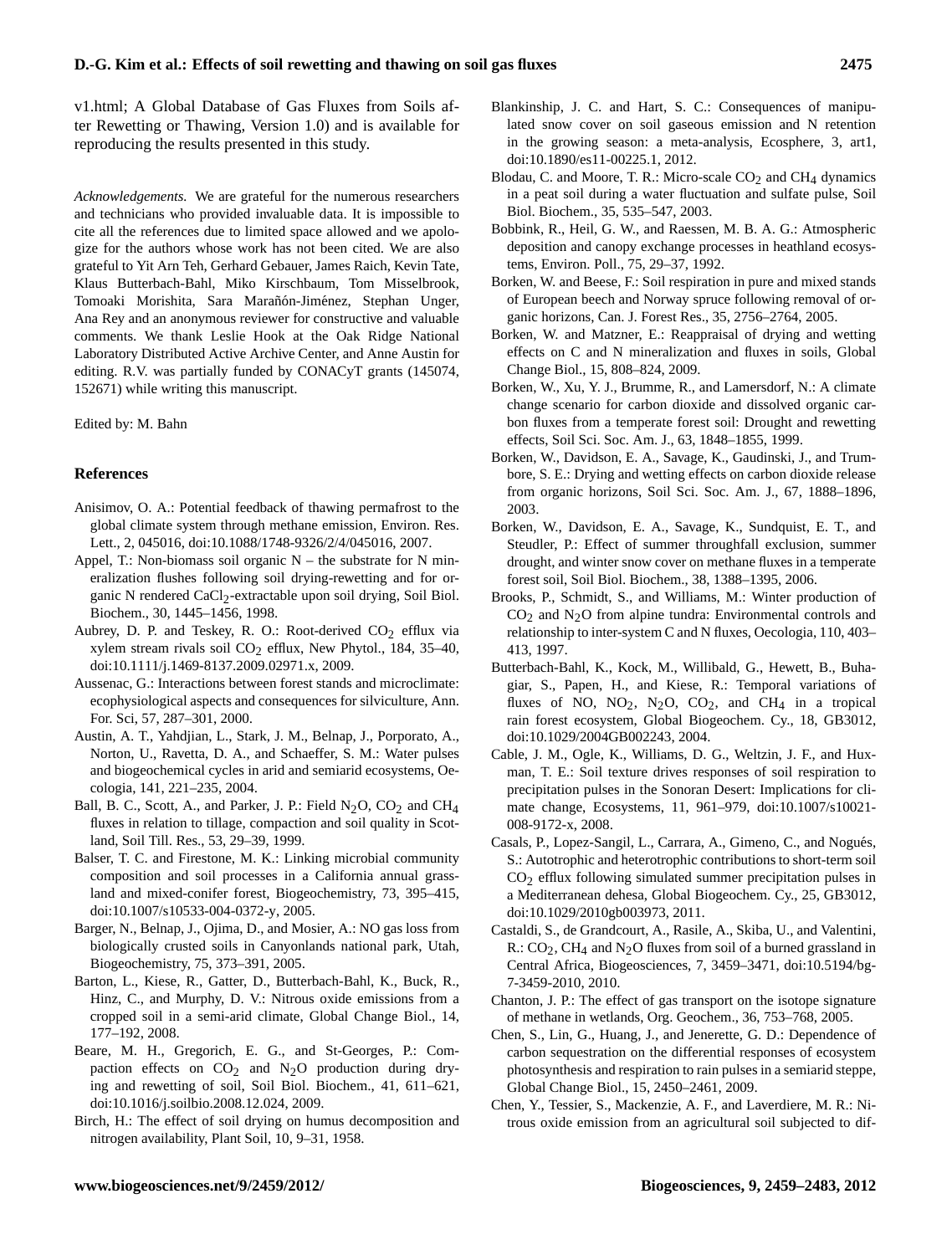ferent freeze-thaw cycles, Agr. Ecosyst. Environ., 55, 123–128, 1995.

- Chou, W. W., Silver, W. L., Jackson, R. D., Thompson, A. W., and Allen-Diaz, B.: The sensitivity of annual grassland carbon cycling to the quantity and timing of rainfall, Global Change Biol., 14, 1382–1394, [doi:10.1111/j.1365-2486.2008.01572.x,](http://dx.doi.org/10.1111/j.1365-2486.2008.01572.x) 2008.
- Christensen, S. and Christensen, B. T.: Organic-matter available for denitrification in different soil fractions-effect of freeze thaw cycles and straw disposal, J. Soil Sci., 42, 637–647, 1991.
- Christensen, S. and Tiedje, J. M.: Brief and vigorous  $N_2O$  production by soil at spring thaw, J. Soil Sci., 41, 1–4, 1990.
- Christensen, T. R., Johansson, T., Åkerman, H. J., Mastepanov, M., Malmer, N., Friborg, T., Crill, P., and Svensson, B. H.: Thawing sub-arctic permafrost: Effects on vegetation and methane emissions, Geophys. Res. Lett., 31, L04501, [doi:10.1029/2003gl018680,](http://dx.doi.org/10.1029/2003gl018680) 2004.
- Clein, J. S. and Schimel, J. P.: Reduction in microbial activity in birch litter due to drying and rewetting events, Soil Biol. Biochem., 26, 403–406, 1994.
- Coulthard, T. J., Baird, A. J., Ramirez, J., and Waddington, J. M.: Methane dynamics in peat: Importance of shallow peats and a novel reduced-complexity approach for modeling ebullition, in Carbon Cycling in Northern Peatlands, edited by: Baird, A. J., Belyea, L. R., Comas, X., Reeve, A. S., and Slater, L. D., Geoph. Monog. Series, 184, 173–185, [doi:10.1029/2008GM000811,](http://dx.doi.org/10.1029/2008GM000811) 2009.
- Coxson, D. and Parkinson, D.: Winter respiratory activity in aspen woodland forest floor litter and soils, Soil Biol. Biochem., 19, 49–59, 1987.
- Crow, S. E. and Wieder, R. K.: Sources of  $CO<sub>2</sub>$  emission from a northern peatland: root respiration, exudation, and decomposition, Ecology, 86, 1825–1834, 2005.
- Curiel Yuste, J., Baldocchi, D. D., Gershenson, A., Goldstein, A., Misson, L., and Wong, S.: Microbial soil respiration and its dependency on carbon inputs, soil temperature and moisture, Global Change Biol., 13, 2018–2035, [doi:10.1111/j.1365-](http://dx.doi.org/10.1111/j.1365-2486.2007.01415.x) [2486.2007.01415.x,](http://dx.doi.org/10.1111/j.1365-2486.2007.01415.x) 2007.
- Czepiel, P., Crill, P., and Harriss, R.: Environmental factors influencing the variability of methane oxidation in temperate zone soils, J. Geophys. Res., 100, 9359–9364, 1995.
- Davidson, E. A.: Pulses of nitric oxide and nitrous oxide flux following wetting of dry soil: An assessment of probable sources and importance relative to annual fluxes, Ecol. Bull., 42, 149– 155, 1992a.
- Davidson, E. A.: Sources of nitric oxide and nitrous oxide following wetting of dry soil, Soil Sci. Soc. Am. J., 56, 95–102, 1992b.
- Davidson, E. A. and Janssens, I. A.: Temperature sensitivity of soil carbon decomposition and feedbacks to climate change, Nature, 440, 165–173, 2006.
- Davidson, E. A., Vitousek, P. M., Matson, P. A., Riley, R., García-Mendez, G., and Maass, J. M.: Soil emissions of nitric oxide in ´ a seasonally dry tropical forest of México, J. Geophys. Res., 96, 15439–15445, [doi:10.1029/91jd01476,](http://dx.doi.org/10.1029/91jd01476) 1991.
- Davidson, E., Matson, P., Vitousek, P., Riley, R., Dunkin, K., Garcia-Mendez, G., and Maass, J.: Processes regulating soil emissions of NO and  $N<sub>2</sub>O$  in a seasonally dry tropical forest, Ecology, 74, 130–139, 1993.
- Davidson, E. A., Belk, E., and Boone, R. D.: Soil water content and temperature as independent or confounded factors controlling

soil respiration in a temperate mixed hardwood forest, Global Change Biol., 4, 217–227, 1998.

- Davidson, E. A., Verchot, L. V., Cattânio, J. H., Ackerman, I. L., and Carvalho, J.: Effects of soil water content on soil respiration in forests and cattle pastures of eastern Amazonia, Biogeochemistry, 48, 53–69, 2000.
- Davidson, E. A., Ishida, F. Y., and Nepstad, D. C.: Effects of an experimental drought on soil emissions of carbon dioxide, methane, nitrous oxide, and nitric oxide in a moist tropical forest, Global Change Biol., 10, 718–730, [doi:10.1111/j.1365-](http://dx.doi.org/10.1111/j.1365-2486.2004.00762.x) [2486.2004.00762.x,](http://dx.doi.org/10.1111/j.1365-2486.2004.00762.x) 2004.
- Davidson, E. A., Nepstad, D. C., Ishida, F. Y., and Brando, P. M.: Effects of an experimental drought and recovery on soil emissions of carbon dioxide, methane, nitrous oxide, and nitric oxide in a moist tropical forest, Global Change Biol., 14, 2582–2590, [doi:10.1111/j.1365-2486.2008.01694.x,](http://dx.doi.org/10.1111/j.1365-2486.2008.01694.x) 2008.
- de Bruijn, A. M. G., Butterbach-Bahl, K., Blagodatsky, S., and Grote, R.: Model evaluation of different mechanisms driving freeze-thaw N<sub>2</sub>O emissions, Agr. Ecosyst. Environ., 133, 196– 207, 2009.
- Dick, J., Skiba, U., and Wilson, J.: The effect of rainfall on NO and N2O emissions from Ugandan agroforest soils, Phyton, 41, 73–80, 2001.
- Dick, J., Skiba, U., Munro, R., and Deans, D.: Effect of N-fixing and non N-fixing trees and crops on NO and  $N<sub>2</sub>O$  emissions from Senegalese soils, J. Biogeogr., 33, 416–423, [doi:10.1111/j.1365-](http://dx.doi.org/10.1111/j.1365-2699.2005.01421.x) [2699.2005.01421.x,](http://dx.doi.org/10.1111/j.1365-2699.2005.01421.x) 2006.
- Dietzel, R., Wolfe, D., and Thies, J. E.: The influence of winter soil cover on spring nitrous oxide emissions from an agricultural soil, Soil Biol. Biochem., 43, 1989–1991, 2011.
- Dilustro, J. J., Collins, B., Duncan, L., and Crawford, C.: Moisture and soil texture effects on soil  $CO<sub>2</sub>$  efflux components in southeastern mixed pine forests, Forest Ecol. Manag., 204, 87– 97, 2005.
- Ding, W. X. and Cai, Z. C.: Methane emission from natural wetlands in China: Summary of years 1995–2004 studies, Pedosphere, 17, 475–486, 2007.
- Dinsmore, K., Skiba, U., Billett, M., and Rees, R.: Effect of water table on greenhouse gas emissions from peatland mesocosms, Plant Soil, 318, 229–242, 2009.
- Dörsch, P., Palojärvi, A., and Mommertz, S.: Overwinter greenhouse gas fluxes in two contrasting agricultural habitats, Nutr. Cycl. Agroecosys., 70, 117–133, 2004.
- Dutaur, L. and Verchot, L. V.: A global inventory of the soil CH4 sink, Global Biogeochem. Cy., 21, GB4013, [doi:10.1029/2006gb002734,](http://dx.doi.org/10.1029/2006gb002734) 2007.
- Elberling, B. and Brandt, K. K.: Uncoupling of microbial  $CO<sub>2</sub>$  production and release in frozen soil and its implications for field studies of arctic C cycling, Soil Biol. Biochem., 35, 263–272, 2003.
- Elberling, B., Christiansen, H. H., and Hansen, B. U.: High nitrous oxide production from thawing permafrost, Nat. Geosci., 3, 332– 335, [doi:10.1038/ngeo803,](http://dx.doi.org/10.1038/ngeo803) 2010.
- Estop-Aragonés, C. and Blodau, C.: Effects of experimental drying intensity and duration on respiration and methane production recovery in fen peat incubations, Soil Biol. Biochem., 47, 1–9, 2012.
- Fernández, D. P., Neff, J. C., Belnap, J., and Reynolds, R. L.: Soil respiration in the cold desert environment of the Colorado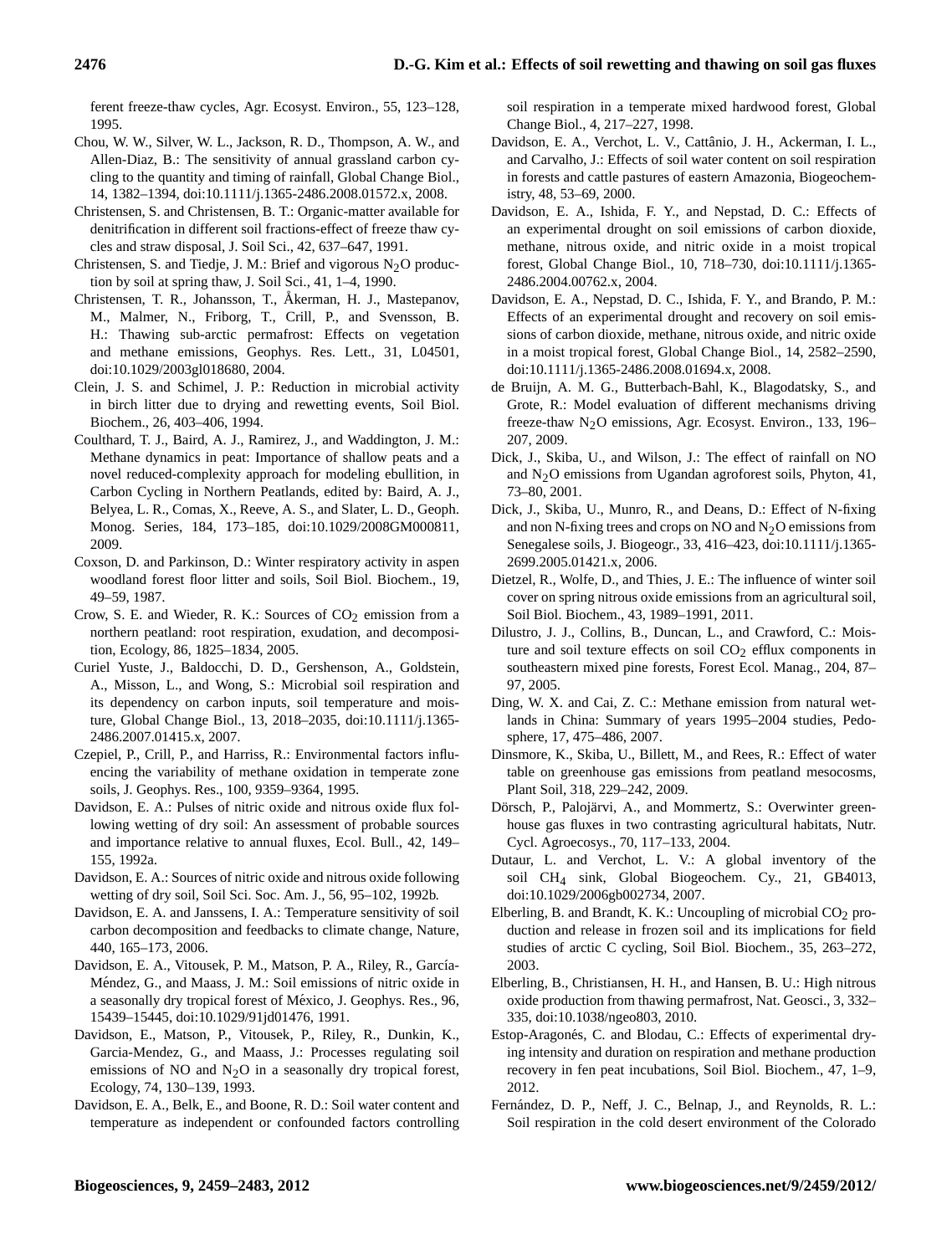Plateau (USA): Abiotic regulators and thresholds, Biogeochemistry, 78, 247–265, [doi:10.1007/s10533-005-4278-0,](http://dx.doi.org/10.1007/s10533-005-4278-0) 2006.

Fetzer, S., Bak, F., and Conrad, R.: Sensitivity of methanogenic bacteria from paddy soil to oxygen and desiccation, FEMS Microbiol. Ecol., 12, 107–115, 1993.

Fiedler, S., Lamers, M., Ingwersen, J., Streck, T., Stahr, K., and Jungkunst, H. F.: Impact of the heatwave in 2003 on the summer CH4 budget of a spruce forest with large variation in soil drainage: A four-year comparison (2001–2004), J. Plant Nutr. Soil Sc., 171, 666–671, [doi:10.1002/jpln.200700248,](http://dx.doi.org/10.1002/jpln.200700248) 2008.

Fierer, N. and Schimel, J. P.: A proposed mechanism for the pulse in carbon dioxide production commonly observed following the rapid rewetting of a dry soil, Soil Sci. Soc. Am. J., 67, 798–805, 2003.

Flechard, C., Ambus, P., Skiba, U., Rees, R., Hensen, A., Van Amstel, A., Dasselaar, A., Soussana, J. F., Jones, M., and Clifton-Brown, J.: Effects of climate and management intensity on nitrous oxide emissions in grassland systems across Europe, Agr. Ecosyst. Environ., 121, 135–152, 2007.

Francis, D. D., Vigil, M. F., and Moiser, A. R.: Gaseous losses of nitrogen other than through denitrification, in: Nitrogen in agricultural systems, edited by: Schepers, J. S. and Raun, W. R., Agronomy Monograph 49, American Society of Agronomy, Madison, WI, USA, 255–279, 2008.

Friborg, T., Christensen, T. R., and Sogaard, H.: Rapid response of greenhouse gas emission to early spring thaw in a subarctic mire as shown by micrometeorological techniques, Geophys. Res. Lett., 24, 3061–3064, 1997.

Furon, A., Wagner-Riddle, C., Smith, C., and Warland, J.: Wavelet analysis of wintertime and spring thaw  $CO<sub>2</sub>$  and  $N<sub>2</sub>O$  fluxes from agricultural fields, Agr. Forest Meterol., 148, 1305–1317, 2008.

Garcia-Montiel, D. C., Steudler, P. A., Piccolo, M., Neill, C., Melillo, J., and Cerri, C. C.: Nitrogen oxide emissions following wetting of dry soils in forest and pastures in Rondonia, Brazil, Biogeochemistry, 64, 319–336, 2003.

Gauci, V., Cowing, D. J. G., Hornibrook, E. R. C., Davis, J. M., and Dise, N. B.: Woody stem methane emission in mature wetland alder trees, Atmos. Environ., 44, 2157–2160, [doi:10.1016/j.atmosenv.2010.02.034,](http://dx.doi.org/10.1016/j.atmosenv.2010.02.034) 2010.

Gaudinski, J. B., Torn, M. S., Riley, W. J., Swanston, C., Trumbore, S. E., Joslin, J. D., Majdi, H., Dawson, T. E., and Hanson, P. J.: Use of stored carbon reserves in growth of temperate tree roots and leaf buds: analyses using radiocarbon measurements and modeling, Global Change Biol., 15, 992–1014, [doi:10.1111/j.1365-2486.2008.01736.x,](http://dx.doi.org/10.1111/j.1365-2486.2008.01736.x) 2009.

Ghude, S. D., Lal, D. M., Beig, G., van der A, R., and Sable, D.: Rain-induced soil  $NO<sub>x</sub>$  emission from India during the onset of the summer monsoon: A satellite perspective, J. Geophys. Res., 115, D16304, [doi:10.1029/2009jd013367,](http://dx.doi.org/10.1029/2009jd013367) 2010.

Goldberg, S. D. and Gebauer, G.: Drought turns a Central European Norway spruce forest soil from an  $N_2O$  source to a transient  $N_2O$ sink, Global Change Biol., 15, 850–860, [doi:10.1111/j.1365-](http://dx.doi.org/10.1111/j.1365-2486.2008.01752.x) [2486.2008.01752.x,](http://dx.doi.org/10.1111/j.1365-2486.2008.01752.x) 2009.

Goldberg, S. D., Muhr, J., Borken, W., and Gebauer, G.: Fluxes of climate-relevant trace gases between a Norway spruce forest soil and atmosphere during repeated freeze-thaw cycles in mesocosms, J. Plant Nutr. Soil Sc., 171, 729–739, 2008.

Goldberg, S. D., Knorr, K. H., Blodau, C., Lischeid, G., and Gebauer, G.: Impact of altering the water table height of an acidic fen on  $N<sub>2</sub>O$  and NO fluxes and soil concentrations, Global Change Biol., 16, 220–233, 2010a.

Goldberg, S. D., Borken, W., and Gebauer, G.:  $N<sub>2</sub>O$  emission in a Norway spruce forest due to soil frost: concentration and isotope profiles shed a new light on an old story, Biogeochemistry, 97, 21–30, 2010b.

Goldhammer, T. and Blodau, C.: Desiccation and product accumulation constrain heterotrophic anaerobic respiration in peats of an ombrotrophic temperate bog, Soil Biol. Biochem., 40, 2007– 2015, [doi:10.1016/j.soilbio.2008.03.005,](http://dx.doi.org/10.1016/j.soilbio.2008.03.005) 2008.

Grant, R. F. and Pattey, E.: Modelling variability in  $N_2O$  emissions from fertilized agricultural fields, Soil Biol. Biochem., 35, 225– 243, 2003.

Green, S. and Baird, A.: A mesocosm study of the role of the sedge *Eriophorum angustifolium* in the efflux of methane – including that due to episodic ebullition – from peatlands, Plant Soil, 351, 207–218, [doi:10.1007/s11104-011-0945-1,](http://dx.doi.org/10.1007/s11104-011-0945-1) 2012.

Groffman, P. M. and Tiedje, J. M.: Denitrification hysteresis during wetting and drying cycles in soil, Soil Sci. Soc. Am. J., 52, 1626– 1629, 1988.

Groffman, P. M., Hardy, J. P., Driscoll, C. T., and Fahey, T. J.: Snow depth, soil freezing, and fluxes of carbon dioxide, nitrous oxide and methane in a northern hardwood forest, Global Change Biol., 12, 1748–1760, [doi:10.1111/j.1365-2486.2006.01194.x,](http://dx.doi.org/10.1111/j.1365-2486.2006.01194.x) 2006.

Groffman, P. M., Butterbach-Bahl, K., Fulweiler, R., Gold, A., Morse, J., Stander, E., Tague, C., Tonitto, C., and Vidon, P.: Challenges to incorporating spatially and temporally explicit phenomena (hotspots and hot moments) in denitrification models, Biogeochemistry, 93, 49–77, 2009.

Grogan, P., Michelsen, A., Ambus, P., and Jonasson, S.: Freezethaw regime effects on carbon and nitrogen dynamics in subarctic heath tundra mesocosms, Soil Biol. Biochem., 36, 641– 654, 2004.

Gu, L., Hanson, P. J., Mac Post, W., Kaiser, D. P., Yang, B., Nemani, R., Pallardy, S. G., and Meyers, T.: The 2007 eastern US spring freezes: Increased cold damage in a warming world?, Bioscience, 58, 253–262, [doi:10.1641/b580311,](http://dx.doi.org/10.1641/b580311) 2008.

Guckland, A., Corre, M. D., and Flessa, H.: Variability of soil N cycling and  $N_2O$  emission in a mixed deciduous forest with different abundance of beech, Plant Soil, 336, 25–38, [doi:10.1007/s11104-010-0437-8,](http://dx.doi.org/10.1007/s11104-010-0437-8) 2010.

Guenzi, W. D., Hutchinson, G. L., and Beard, W. E.: Nitric and nitrous oxide emissions and soil nitrate distribution in a centerpivot-irrigated cornfield, J. Environ. Qual., 23, 483–487, 1994.

Hanson, R. S. and Hanson, T. E.: Methanotrophic bacteria, Microbiol. Mol. Biol. Rev., 60, 439–471, 1996.

Hao, W. M., Scharffe, D., Crutzen, P. J., and Sanhueza, E.: Production of  $N_2O$ , CH<sub>4</sub>, and CO<sub>2</sub> from soils in the tropical savanna during the dry season, J. Atmos. Chem., 7, 93–105, 1988.

Harms, T. K. and Grimm, N. B.: Responses of trace gases to hydrologic pulses in desert floodplains, J. Geophys. Res., 117, G01035, [doi:10.1029/2011jg001775,](http://dx.doi.org/10.1029/2011jg001775) 2012.

Harris, G. W., Wienhold, F. G., and Zenker, T.: Airborne observations of strong biogenic  $NO<sub>x</sub>$  emissions from the Namibian Savanna at the end of the dry season, J. Geophys. Res., 101, 23707– 23711, [doi:10.1029/96jd01278,](http://dx.doi.org/10.1029/96jd01278) 1996.

Harris, R.: Effect of water potential on microbial growth and activity, in: Water potential relations in soil microbiology, edited by: Parr, J., Gardner, W., and Elliott, L., Soil Science Society of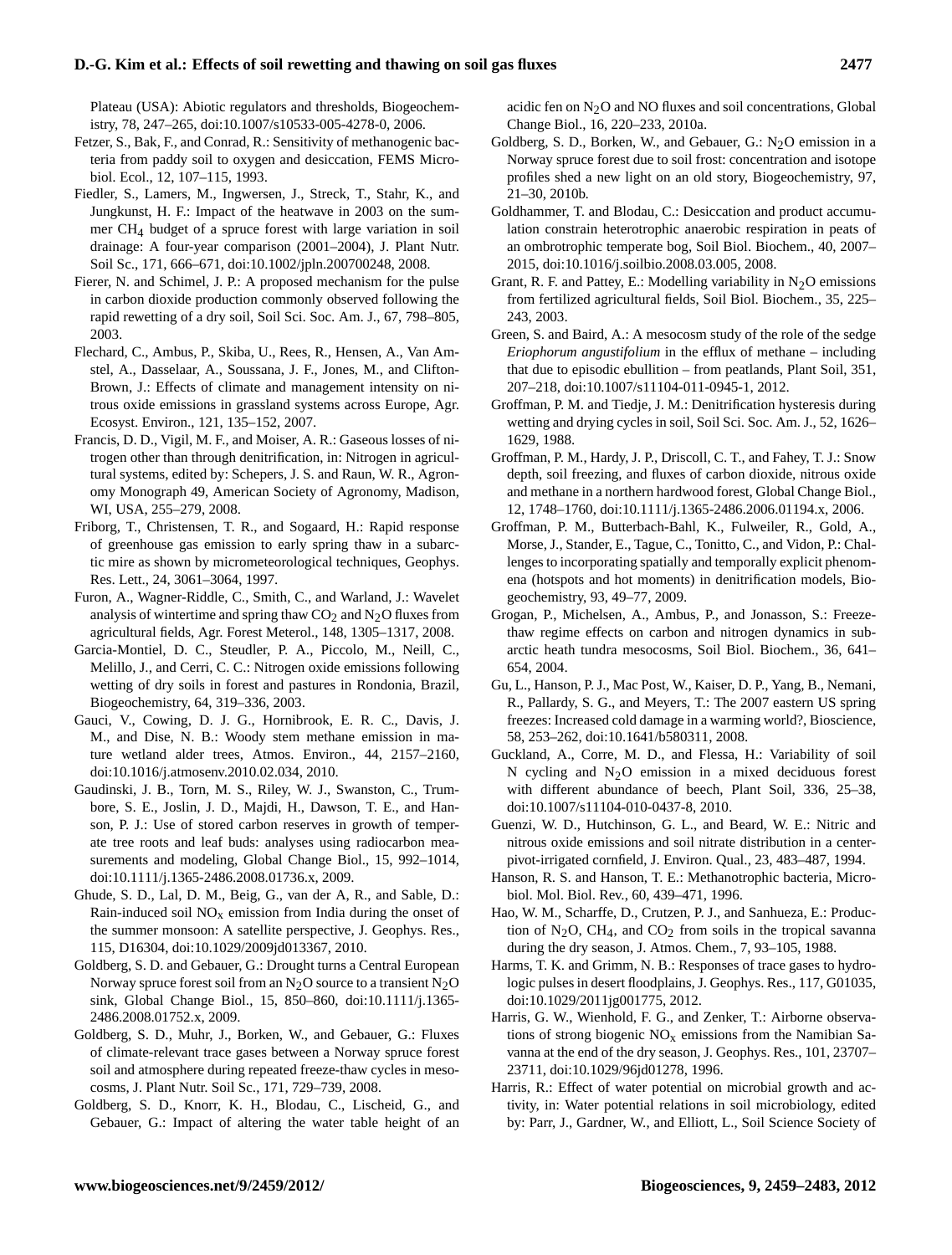America, Madison, WI, USA, 23–97, 1981.

- Hartley, A. E. and Schlesinger, W. H.: Environmental controls on nitric oxide emission from northern Chihuahuan desert soils, Biogeochemistry, 50, 279–300, 2000.
- Heinemeyer, A., Wilkinson, M., Vargas, R., Subke, J.-A., Casella, E., Morison, J. I. L., and Ineson, P.: Exploring the "overflow tap" theory: linking forest soil  $CO<sub>2</sub>$  fluxes and individual mycorrhizosphere components to photosynthesis, Biogeosciences, 9, 79–95, [doi:10.5194/bg-9-79-2012,](http://dx.doi.org/10.5194/bg-9-79-2012) 2012.
- Henry, H. A. L.: Soil freeze–thaw cycle experiments: trends, methodological weaknesses and suggested improvements, Soil Biol. Biochem., 39, 977–986, 2007.
- Henry, H. A. L.: Climate change and soil freezing dynamics: historical trends and projected changes, Climatic Change, 87, 421–434, [doi:10.1007/s10584-007-9322-8,](http://dx.doi.org/10.1007/s10584-007-9322-8) 2008.
- Hentschel, K., Borken, W., Zuber, T., Bogner, C., Huwe, B., and Matzner, E.: Effects of soil frost on nitrogen net mineralization, soil solution chemistry and seepage losses in a temperate forest soil, Global Change Biol., 15, 825–836, 2009.
- Hergoualc'h, K., Skiba, U., Harmand, J.-M., and Hénault, C.: Fluxes of greenhouse gases from Andosols under coffee in monoculture or shaded by *Inga densiflora* in Costa Rica, Biogeochemistry, 89, 329–345, 2008.
- Holst, J., Liu, C., Yao, Z., Brüggemann, N., Zheng, X., Giese, M., and Butterbach-Bahl, K.: Fluxes of nitrous oxide, methane and carbon dioxide during freezing-thawing cycles in an Inner Mongolian steppe, Plant Soil, 308, 105–117, 2008.
- Holtan-Hartwig, L., Dörsch, P., and Bakken, L. R.: Low temperature control of soil denitrifying communities: kinetics of  $N_2O$ production and reduction, Soil Biol. Biochem., 34, 1797–1806, 2002.
- Hu, Q., Warland, E., Kay, J., and Wagner-Riddle, B.: New method to simulate soil freezing and thawing cycles for studying nitrous oxide flux, Soil Sci. Soc. Am. J., 70, 2106–2113, 2006.
- Hu, Y., Chang, X., Lin, X., Wang, Y., Wang, S., Duan, J., Zhang, Z., Yang, X., Luo, C., Xu, G., and Zhao, X.: Effects of warming and grazing on  $N<sub>2</sub>O$  fluxes in an alpine meadow ecosystem on the Tibetan plateau, Soil Biol. Biochem., 42, 944–952, 2010.
- Hutchinson, G. L. and Brams, E. A.: NO versus  $N<sub>2</sub>O$  emissions from an NH<sup>+</sup> amended Bermuda grass pastur, J. Geophys. Res., 97, 9889–9896, 1992.
- Hutchinson, G. L., Guenzi, W. D., and Livingston, G. P.: Soil water controls on aerobic soil emission of gaseous nitrogen oxides, Soil Biol. Biochem., 25, 1–9, 1993.
- Hutchinson, G. L., Vigil, M. F., Doran, J. W., and Kessavalou, A.: Coarse-scale soil–atmosphere  $NO<sub>x</sub>$  exchange modeling: status and limitations, Nutr. Cycl. Agroecosys., 48, 25–35, 1997.
- Huxman, T. E., Snyder, K. A., Tissue, D., Leffler, A. J., Ogle, K., Pockman, W. T., Sandquist, D. R., Potts, D. L., and Schwinning, S.: Precipitation pulses and carbon fluxes in semiarid and arid ecosystems, Oecologia, 141, 254–268, [doi:10.1007/s00442-004-](http://dx.doi.org/10.1007/s00442-004-1682-4) [1682-4,](http://dx.doi.org/10.1007/s00442-004-1682-4) 2004.
- Intergovernmental Panel on Climate Change: IPCC Guidelines for National Greenhouse Gas Inventories, Prepared by the National Greenhouse Gas Inventories Programme, IGES, Japan, 2006.
- Jager, G. and Bruins, E. H.: Effect of repeated drying at different temperatures on soil organic matter decomposition and characteristics, and on the soil microflora, Soil Biol. Biochem., 7, 153– 159, 1975.
- Jarecki, M., Parkin, T., Chan, A., Kaspar, T., Moorman, T., Singer, J., Kerr, B., Hatfield, J., and Jones, R.: Cover crop effects on nitrous oxide emission from a manure-treated Mollisol, Agr. Ecosyst. Environ., 134, 29–35, 2009.
- Jarvis, P., Rey, A., Petsikos, C., Wingate, L., Rayment, M., Pereira, J., Banza, J., David, J., Miglietta, F., Borghetti, M., Manca, G., and Valentini, R.: Drying and wetting of Mediterranean soils stimulates decomposition and carbon dioxide emission: the "Birch effect", Tree Physiol., 27, 929–940, [doi:10.1093/treephys/27.7.929,](http://dx.doi.org/10.1093/treephys/27.7.929) 2007.
- Jensen, L. S., Mueller, T., Tate, K. R., Ross, D. J., Magid, J., and Nielsen, N. E.: Soil surface  $CO<sub>2</sub>$  flux as an index of soil respiration in situ: A comparison of two chamber methods, Soil Biol. Biochem., 28, 1297–1306, [doi:10.1016/S0038-0717\(96\)00136-](http://dx.doi.org/10.1016/S0038-0717(96)00136-8) [8,](http://dx.doi.org/10.1016/S0038-0717(96)00136-8) 1996.
- Jentsch, A., Kreyling, J., and Beierkuhnlein, C.: A new generation of climate-change experiments: events, not trends, Front. Ecol. Environ., 5, 365–374, 2007.
- Joabsson, A., Christensen, T. R., and Wallén, B.: Vascular plant controls on methane emissions from northern peatforming wetlands, Trends Ecol. Evol., 14, 385–388, 1999.
- Johnson, J. M. F., Archer, D., and Barbour, N.: Greenhouse gas emission from contrasting management scenarios in the northern corn belt, Soil Sci. Soc. Am. J., 74, 396–406, [doi:10.2136/sssaj2009.0008,](http://dx.doi.org/10.2136/sssaj2009.0008) 2010.
- Joos, O., Hagedorn, F., Heim, A., Gilgen, A. K., Schmidt, M. W. I., Siegwolf, R. T. W., and Buchmann, N.: Summer drought reduces total and litter-derived soil  $CO<sub>2</sub>$  effluxes in temperate grassland – clues from a  ${}^{13}C$  litter addition experiment, Biogeosciences, 7, 1031–1041, [doi:10.5194/bg-7-1031-2010,](http://dx.doi.org/10.5194/bg-7-1031-2010) 2010.
- Kaiser, E. A., Kohrs, K., Kucke, M., Schnug, E., Heinemeyer, O., and Munch, J. C.: Nitrous oxide release from arable soil: Importance of N-fertilization, crops and temporal variation, Soil Biol. Biochem., 30, 1553–1563, 1998.
- Kammann, C., Grunhage, L., Muller, C., Jacobi, S., and Jager, H. J.: Seasonal variability and mitigation options for  $N<sub>2</sub>O$  emissions from differently managed grasslands, Environ. Pollut., 102, 179– 186, 1998.
- Kariyapperuma, K. A., Wagner-Riddle, C., Furon, A. C., and Li, C.: Assessing spring thaw nitrous oxide fluxes simulated by the DNDC model for agricultural soils, Soil Sci. Soc. Am. J., 75, 678–690, [doi:10.2136/sssaj2010.0264,](http://dx.doi.org/10.2136/sssaj2010.0264) 2011.
- Kemmitt, S. J., Lanyon, C. V., Waite, I. S., Wen, Q., Addiscott, T. M., Bird, N. R. A., O'Donnell, A. G., and Brookes, P. C.: Mineralization of native soil organic matter is not regulated by the size, activity or composition of the soil microbial biomass-a new perspective, Soil Biol. Biochem., 40, 61–73, [doi:10.1016/j.soilbio.2007.06.021,](http://dx.doi.org/10.1016/j.soilbio.2007.06.021) 2008.
- Keppler, F., Hamilton, J. T. G., Brass, M., and Rockmann, T.: Methane emissions from terrestrial plants under aerobic conditions, Nature, 439, 187–191, 2006.
- Kessavalou, A., Doran, J. W., Mosier, A. R., and Drijber, R. A.: Greenhouse gas fluxes following tillage and wetting in a wheatfallow cropping system, J. Environ. Qual., 27, 1105–1116, 1998.
- Kettunen, A., Kaitala, V., Alm, J., Silvola, J., Nykanen, H., and Martikainen, P. J.: Cross-correlation analysis of the dynamics of methane emissions from a boreal peatland, Global Biogeochem. Cy., 10, 457–471, 1996.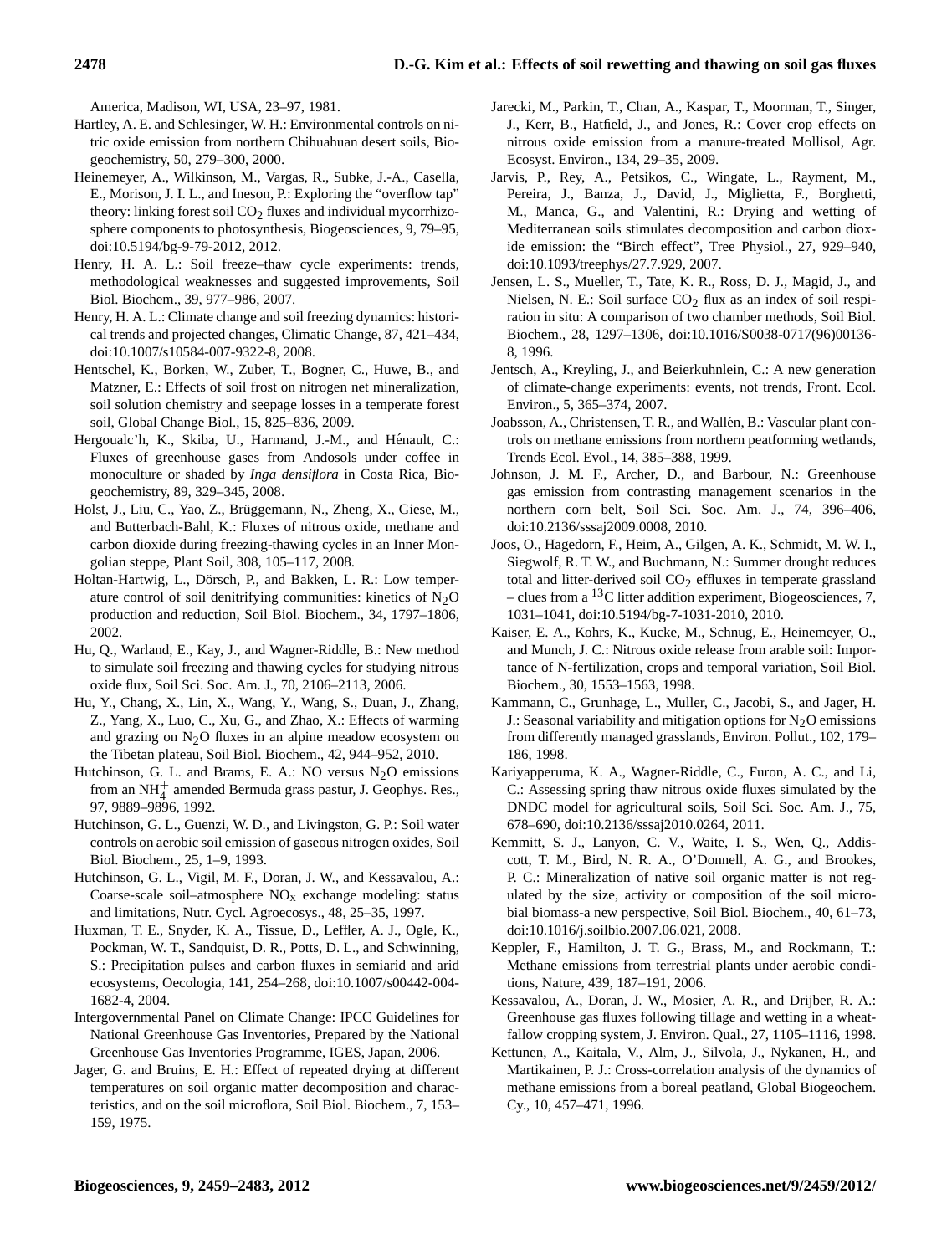- Kettunen, A., Kaitala, V., Lehtinen, A., Lohila, A., Alm, J., Silvola, J., and Martikainen, P. J.: Methane production and oxidation potentials in relation to water table fluctuations in two boreal mires, Soil Biol. Biochem., 31, 1741–1749, 1999.
- Kieft, T. L., Soroker, E., and Firestone, M. K.: Microbial biomass response to a rapid increase in water potential when dry soil is wetted, Soil Biol. Biochem., 19, 119–126, 1987.
- Kiese, R., Li, C., Hilbert, D. W., Papen, H., and Butterbach-Bahl, K.: Regional application of PnET-N-DNDC for estimating the  $N_2O$  source strength of tropical rainforests in the Wet Tropics of Australia, Global Change Biol., 11, 128–144, [doi:10.1111/j.1365-2486.2004.00873.x,](http://dx.doi.org/10.1111/j.1365-2486.2004.00873.x) 2005.
- Kim, D.-G., Mishurov, M., and Kiely, G.: Effect of increased N use and dry periods on  $N<sub>2</sub>O$  emission from a fertilized grassland, Nutr. Cycl. Agroecosys., 88, 397–410, [doi:10.1007/s10705-010-](http://dx.doi.org/10.1007/s10705-010-9365-5) [9365-5,](http://dx.doi.org/10.1007/s10705-010-9365-5) 2010a.
- Kim, D.-G., Mu, S., Kang, S., and Lee, D.: Factors controlling soil  $CO<sub>2</sub>$  effluxes and the effects of rewetting on effluxes in adjacent deciduous, coniferous, and mixed forests in Korea, Soil Biol. Biochem., 42, 576–585, 2010b.
- Kim, S.-Y., Lee, S.-H., Freeman, C., Fenner, N., and Kang, H.: Comparative analysis of soil microbial communities and their responses to the short-term drought in bog, fen, and riparian wetlands, Soil Biol. Biochem., 40, 2874–2880, 2008.
- Kim, Y. and Tanaka, N.: Effect of forest fire on the fluxes of  $CO<sub>2</sub>$ ,  $CH<sub>4</sub>$  and N<sub>2</sub>O in boreal forest soils, interior Alaska, J. Geophys. Res., 108, 8154, [doi:10.1029/2001JD000663,](http://dx.doi.org/10.1029/2001JD000663) 2003.
- Kitzler, B., Zechmeister-Boltenstern, S., Holtermann, C., Skiba, U., and Butterbach-Bahl, K.: Controls over  $N_2O$ ,  $NO<sub>x</sub>$  and  $CO<sub>2</sub>$ fluxes in a calcareous mountain forest soil, Biogeosciences, 3, 383–395, [doi:10.5194/bg-3-383-2006,](http://dx.doi.org/10.5194/bg-3-383-2006) 2006.
- Knorr, K.-H., Glaser, B., and Blodau, C.: Fluxes and  ${}^{13}C$  isotopic composition of dissolved carbon and pathways of methanogenesis in a fen soil exposed to experimental drought, Biogeosciences, 5, 1457–1473, [doi:10.5194/bg-5-1457-2008,](http://dx.doi.org/10.5194/bg-5-1457-2008) 2008.
- Knowles, R.: Denitrification, Microbiol. Rev., 46, 43–70, 1982.
- Koponen, H. T. and Martikainen, P. J.: Soil water content and freezing temperature affect freeze-thaw related  $N_2O$  production in organic soil, Nutr. Cycl. Agroecosys., 69, 213–219, 2004.
- Koponen, H. T., Escudé Duran, C., Maljanen, M., Hytönen, J., and Martikainen, P. J.: Temperature responses of NO and  $N<sub>2</sub>O$  emissions from boreal organic soil, Soil Biol. Biochem., 38, 1779– 1787, [doi:10.1016/j.soilbio.2005.12.004,](http://dx.doi.org/10.1016/j.soilbio.2005.12.004) 2006.
- Kowalchuk, G. A. and Stephen, J. R.: Ammonia-oxidizing bacteria: A model for molecular microbial ecology, Annu. Rev. Microbiol., 55, 485–529, 2001.
- Kurganova, I. N. and Tipe, P.: The effect of freezing-thawing processes on soil respiration activity, Eurasian Soil Sci., 36, 976– 985, 2003.
- Kurganova, I. N., Teepe, R., and de Gerenyu, V. O. L.: The dynamics of  $N<sub>2</sub>O$  emission from arable and forest soils under alternating freeze-thaw conditions, Eurasian Soil. Sci., 37, 1219–1228, 2004.
- Kurganova, I. N., Teepe, R., and Loftfield, N.: Influence of freeze-thaw events on carbon dioxide emission from soils at different moisture and land use, Carbon Bal. Manage., 2, [doi:10.1186/1750-0680-2-2,](http://dx.doi.org/10.1186/1750-0680-2-2) 2007.
- Laville, P., Lehuger, S., Loubet, B., Chaumartin, F., and Cellier, P.: Effect of management, climate and soil conditions on  $N_2O$  and

NO emissions from an arable crop rotation using high temporal resolution measurements, Agr. Forest Meterol., 151, 228–240, [doi:10.1016/j.agrformet.2010.10.008,](http://dx.doi.org/10.1016/j.agrformet.2010.10.008) 2011.

- Lawrence, C. R., Neff, J. C., and Schimel, J. P.: Does adding microbial mechanisms of decomposition improve soil organic matter models? A comparison of four models using data from a pulsed rewetting experiment, Soil Biol. Biochem., 41, 1923– 1934, 2009.
- Lee, X., Wu, H. J., Sigler, J., Oishi, C., and Siccama, T.: Rapid and transient response of soil respiration to rain, Global Change Biol., 10, 1017–1026, 2004.
- Lemke, R.: Nitrous oxide emissions from agricultural soils of the Boreal and Parkland regions of Alberta, Soil Sci. Soc. Am. J., 62, 1096–1102, 1998.
- Levine, J., Cofer III, W., Sebacher, D., Winstead, E., Sebacher, S., and Boston, P.: The effects of fire on biogenic soil emissions of nitric oxide and nitrous oxide, Global Biogeochem. Cy., 2, 445– 449, 1988.
- Li, C., Frolking, S., and Frolking, T. A.: A model of nitrous oxide evolution from soil driven by rainfall events: 1. Model structure and sensitivity, J. Geophys. Res., 97, 9759–9776, [doi:10.1029/92jd00509,](http://dx.doi.org/10.1029/92jd00509) 1992.
- Li, C., Aber, J., Stange, F., Butterbach-Bahl, K., and Papen, H.: A process-oriented model of  $N_2O$  and NO emissions from forest soils: 1. Model development, J. Geophys. Res., 105, 4369–4384, 2000.
- Linn, D. M. and Doran, J. W.: Effects of water-filled pore space on carbon dioxide and nitrous oxide production in tilled and nontilled soils, Soil Sci. Soc. Am. J., 48, 1267–1272, 1984.
- Liu, S. C., Trainer, M., Fehsenfeld, F. C., Parrish, D. D., Williams, E. J., Fahey, D. W., Hübler, G., and Murphy, P. C.: Ozone production in the rural troposphere and the implications for regional and global ozone distributions, J. Geophys. Res., 92, 4191–4207, [doi:10.1029/JD092iD04p04191,](http://dx.doi.org/10.1029/JD092iD04p04191) 1987.
- Maljanen, M., Kohonen, A. R., Virkajarvi, P., and Martikainen, P. J.: Fluxes and production of  $N_2O$ ,  $CO_2$  and  $CH_4$  in boreal agricultural soil during winter as affected by snow cover, Tellus B, 59, 853–859, [doi:10.1111/j.1600-0889.2007.00304.x,](http://dx.doi.org/10.1111/j.1600-0889.2007.00304.x) 2007.
- Maljanen, M., Alm, J., Martikainen, P. J., and Repo, T.: Prolongation of soil frost resulting from reduced snow cover increases nitrous oxide emissions from boreal forest soil, Boreal Environ. Res., 15, 34–42, 2010.
- Marañón-Jiménez, S., Castro, J., Kowalski, A. S., Serrano-Ortiz, P., Reverter, B. R., Sánchez-Cañete, E. P., and Zamora, R.: Postfire soil respiration in relation to burnt wood management in a Mediterranean mountain ecosystem, Forest Ecol. Manag., 261, 1436–1447, 2011.
- Martikainen, P. J.: Nitrous-oxide emission associated with autotrophic ammonium oxidation in acid coniferous forest soil, Appl. Environ. Microb., 50, 1519–1525, 1985.
- Martin, R. E., Scholes, M. C., Mosier, A. R., Ojima, D. S., Holland, E. A., and Parton, W. J.: Controls on annual emissions of nitric oxide from soils of the Colorado shortgrass steppe, Global Biogeochem. Cy., 12, 81–91, 1998.
- Martin, R. E., Asner, G. P., Ansley, R. J., and Mosier, A. R.: Effects of woody vegetation encroachment on soil nitrogen oxide emissions in a temperate savanna, Ecol. Appl., 13, 897–910, 2003.
- Mastepanov, M., Sigsgaard, C., Dlugokencky, E. J., Houweling, S., Strom, L., Tamstorf, M. P., and Christensen, T. R.: Large tundra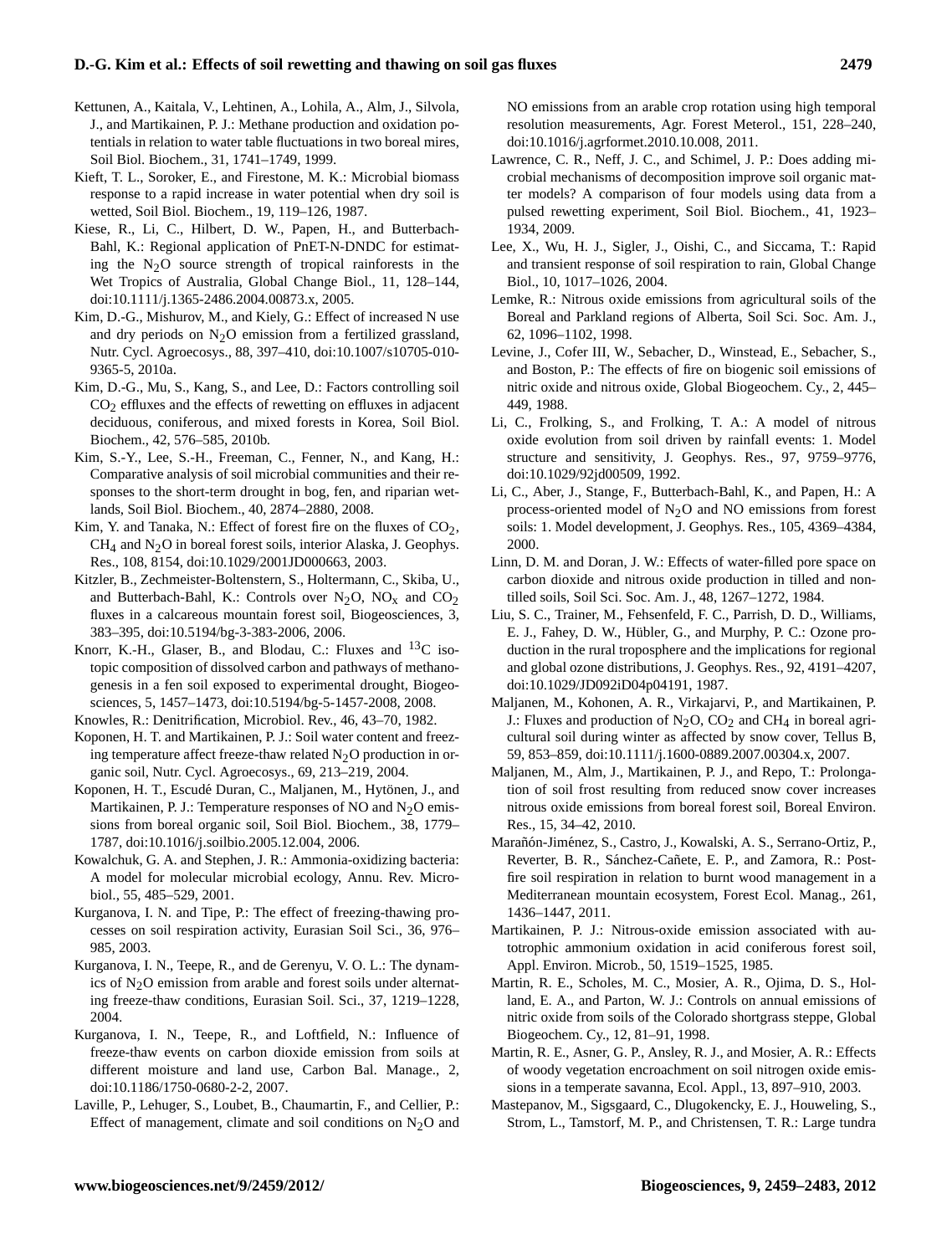methane burst during onset of freezing, Nature, 456, 628–630, 2008.

- Matzner, E. and Borken, W.: Do freeze-thaw events enhance C and N losses from soils of different ecosystems? A review, Eur. J. Soil Sci., 59, 274–284, 2008.
- McCalley, C. K. and Sparks, J. P.: Controls over nitric oxide and ammonia emissions from Mojave Desert soils, Oecologia, 156, 871–881, [doi:10.1007/s00442-008-1031-0,](http://dx.doi.org/10.1007/s00442-008-1031-0) 2008.
- Meehl, G., Washington, W., Santer, B., Collins, W., Arblaster, J., Hu, A., Lawrence, D., Teng, H., Buja, L., and Strand, W.: Climate change projections for the twenty-first century and climate change commitment in the CCSM3, J. Climate, 19, 2597–2616, 2006.
- Miller, A. E., Schimel, J. P., Meixner, T., Sickman, J. O., and Melack, J. M.: Episodic rewetting enhances carbon and nitrogen release from chaparral soils, Soil Biol. Biochem., 37, 2195–2204, 2005.
- Misson, L., Rocheteau, A., Rambal, S., Ourcival, J.-M., Limousin, J.-M., and Rodriguez, R.: Functional changes in the control of carbon fluxes after 3 years of increased drought in a Mediterranean evergreen forest?, Global Change Biol., 16, 2461–2475, [doi:10.1111/j.1365-2486.2009.02121.x,](http://dx.doi.org/10.1111/j.1365-2486.2009.02121.x) 2010.
- Moore, T. R. and Knowles, R.: Methane emissions from fen, bog and swamp peatlands in Quebec, Biogeochemistry, 11, 45–61, 1990.
- Moore, T. R., Roulet, N. T., and Waddington, J. M.: Uncertainty in predicting the effect of climatic change on the carbon cycling of Canadian peatlands, Climatic Change, 40, 229–245, 1998.
- Mørkved, P. T., Dörsch, P., Henriksen, T. M., and Bakken, L. R.:  $N<sub>2</sub>O$  emissions and product ratios of nitrification and denitrification as affected by freezing and thawing, Soil Biol. Biochem., 38, 3411–3420, 2006.
- Müller, C., Martin, M., Stevens, R., Laughlin, R., Kammann, C., Ottow, J., and Jäger, H.: Processes leading to  $N<sub>2</sub>O$  emissions in grassland soil during freezing and thawing, Soil Biol. Biochem., 34, 1325–1331, 2002.
- Müller, C., Kammann, C., Ottow, J. C. G., and Jäger, H. J.: Nitrous oxide emission from frozen grassland soil and during thawing periods, J. Plant Nutr. Soil Sc., 166, 46–53, 2003.
- Muhr, J. and Borken, W.: Delayed recovery of soil respiration after wetting of dry soil further reduces C losses from a Norway spruce forest soil, J. Geophys. Res., 114, G04023, [doi:10.1029/2009jg000998,](http://dx.doi.org/10.1029/2009jg000998) 2009.
- Muhr, J., Borken, W., and Matzner, E.: Effects of soil frost on soil respiration and its radiocarbon signature in a Norway spruce forest soil, Global Change Biol., 15, 782–793, 2009.
- Muhr, J., Franke, J., and Borken, W.: Drying-rewetting events reduce C and N losses from a Norway spruce forest floor, Soil Biol. Biochem., 42, 1303–1312, [doi:10.1016/j.soilbio.2010.03.024,](http://dx.doi.org/10.1016/j.soilbio.2010.03.024) 2010.
- Neill, C., Steudler, P. A., Garcia-Montiel, D. C., Melillo, J. M., Feigl, B. J., Piccolo, M. C., and Cerri, C. C.: Rates and controls of nitrous oxide and nitric oxide emissions following conversion of forest to pasture in Rondonia, Nutr. Cycl. Agroecosys., 71, 1–15, [doi:10.1007/s10705-004-0378-9,](http://dx.doi.org/10.1007/s10705-004-0378-9) 2005.
- Neilsen, C. B. G., Groffman, P. M., Hamburg, S. P., and Driscoll, C. T.: Freezing effects on carbon and nitrogen cycling in northern hardwood forest soils, Soil Sci. Soc. Am. J., 65, 1723–1730, 2001.
- Nelson, D. W.: Gaseous losses of nitrogen other than through denitrification, in: Nitrogen in agricultural soils, edited by: Stevenson, F. J., American Society of Agronomy, Madison, WI, USA, 327–363, 1982.
- Nobre, A. D., Keller, M., Crill, P. M., and Harriss, R. C.: Short-term nitrous oxide profile dynamics and emissions response to water, nitrogen and carbon additions in two tropical soils, Biol. Fert. Soils, 34, 363–373, 2001.
- Norman, J., Jansson, P.-E., Farahbakhshazad, N., Butterbach-Bahl, K., Li, C., and Klemedtsson, L.: Simulation of NO and  $N_2O$ emissions from a spruce forest during a freeze/thaw event using an N-flux submodel from the PnET-N-DNDC model integrated to CoupModel, Ecol. Model., 216, 18–30, 2008.
- Oquist, M. and Sundh, I.: Effects of a transient oxic period on min- ¨ eralization of organic matter to  $CH<sub>4</sub>$  and  $CO<sub>2</sub>$  in anoxic peat incubations, Geomicrobiol. J., 15, 325–333, 1998.
- Orchard, V. and Cook, F.: Relationship between soil respiration and soil moisture, Soil Biol. Biochem., 15, 447–453, 1983.
- Panikov, N. and Dedysh, S.: Cold season  $CH<sub>4</sub>$  and  $CO<sub>2</sub>$  emission from boreal peat bogs (West Siberia): Winter fluxes and thaw activation dynamics, Global Biogeochem. Cy., 14, 1071–1080, 2000.
- Papen, H. and Butterbach-Bahl, K.: A 3-year continuous record of nitrogen trace gas fluxes from untreated and limed soil of a Nsaturated spruce and beech forest ecosystem in Germany – 1. N2O emissions, J. Geophys. Res., 104, 18487–18503, 1999.
- Paré, D., Boutin, R., Larocque, G. R., and Raulier, F.: Effect of temperature on soil organic matter decomposition in three forest biomes of eastern Canada, Can. J. Soil Sci., 86, 247–256, 2006.
- Parkin, T. B.: Effect of sampling frequency on estimates of cumulative nitrous oxide emissions, J. Environ. Qual., 37, 1390–1395, [doi:10.2134/jeq2007.0333,](http://dx.doi.org/10.2134/jeq2007.0333) 2008.
- Parton, W. J., Holland, E. A., Grosso, S. J. D., Hartman, M. D., Martin, R. E., Mosier, A. R., Ojima, D. S., and Schimel, D. S.: Generalized model for  $NO<sub>x</sub>$  and  $N<sub>2</sub>O$  emissions from soils, J. Geophys. Res., 106, 17403–17419, [doi:10.1029/2001jd900101,](http://dx.doi.org/10.1029/2001jd900101) 2001.
- Pesaro, M., Widmer, F., Nicollier, G., and Zeyer, J.: Effects of freeze-thaw stress during soil storage on microbial communities and methidathion degradation, Soil Biol. Biochem., 35, 1049– 1061, 2003.
- Pihlatie, M., Ambus, P., Rinne, J., Pilegaard, K., and Vesala, T.: Plant-mediated nitrous oxide emissions from beech (*Fagus sylvatica*) leaves, New Phytol., 168, 93–98, [doi:10.1111/j.1469-](http://dx.doi.org/10.1111/j.1469-8137.2005.01542.x) [8137.2005.01542.x,](http://dx.doi.org/10.1111/j.1469-8137.2005.01542.x) 2005.
- Poth, M., Anderson, I., Miranda, H., Miranda, A., and Riggan, P.: The magnitude and persistence of soil NO,  $N_2O$ , CH<sub>4</sub>, and CO2 fluxes from burned tropical savanna in Brazil, Global Biogeochem. Cy., 9, 503–513, 1995.
- Priemé, A. and Christensen, S.: Natural perturbations, dryingwetting and freezing-thawing cycles, and the emission of nitrous oxide, carbon dioxide and methane from farmed organic soils, Soil Biol. Biochem., 33, 2083–2091, 2001.
- R Development Core Team: R: A language and environment for statistical computing, R Foundation for Statistical Computing, Vienna, Austria, ISBN 3-900051-07-0, available at: [http://www.](http://www.R-project.org/) [R-project.org/](http://www.R-project.org/) (last access: 28 June 2012), 2011.
- Raich, J. and Schlesinger, W.: The global carbon dioxide flux in soil respiration and its relationship to vegetation and climate, Tellus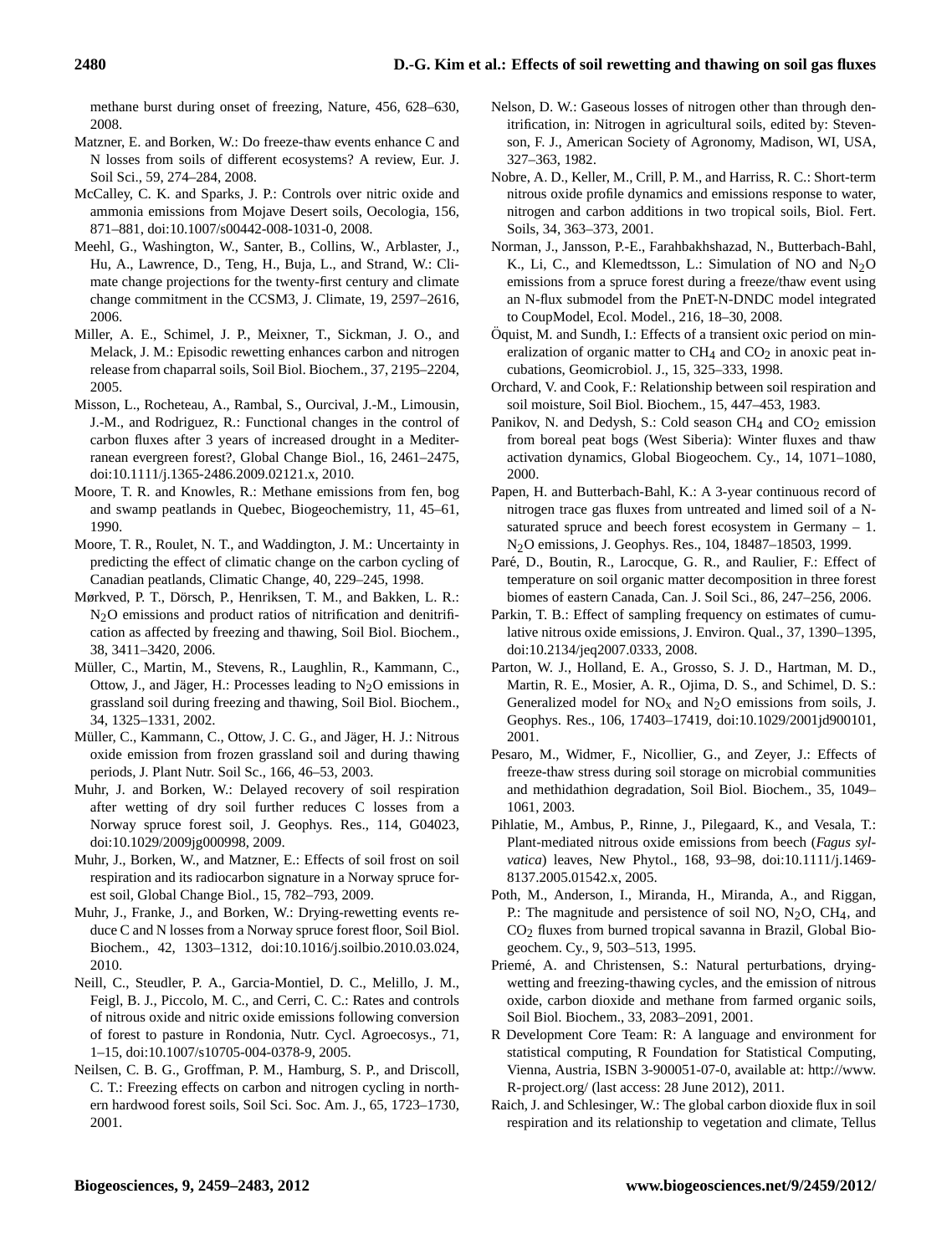B, 44, 81–99, 1992.

- Ratering, S. and Conrad, R.: Effects of short-term drainage and aeration on the production of methane in submerged rice soil, Global Change Biol., 4, 397–407, 1998.
- Regina, K., Syvasalo, E., Hannukkala, A., and Esala, M.: Fluxes of N2O from farmed peat soils in Finland, Eur. J. Soil Sci., 55, 591–599, 2004.
- Rennenberg, H. and Gessler, A.: Consequences of N deposition to forest ecosystems – Recent results and future research needs, Water Air Soil Poll., 116, 47–64, 1999.
- Rey, A., Pegoraro, E., Tedeschi, V., De Parri, I., Jarvis, P. G., and Valentini, R.: Annual variation in soil respiration and its components in a coppice oak forest in Central Italy, Global Change Biol., 8, 851–866, 2002.
- Rochette, P., Desjardins, R. L., and Pattey, E.: Spatial and temporal variability of soil respiration in agricultural fields, Can. J. Soil Sci., 71, 189–196, 1991.
- Rochette, P., Tremblay, N., Fallon, E., Angers, D. A., Chantigny, M. H., MacDonald, J. D., Bertrand, N., and Parent, L.-É.:  $N_2O$  emissions from an irrigated and non-irrigated organic soil in eastern Canada as influenced by N fertilizer addition, Eur. J. Soil Sci., 61, 186–196, 2010.
- Roelandt, C., Van Wesemael, B., and Rounsevell, M.: Estimating annual  $N<sub>2</sub>O$  emissions from agricultural soils in temperate climates, Global Change Biol., 11, 1701–1711, 2005.
- Röver, M., Heinemeyer, O., and Kaiser, E.: Microbial induced nitrous oxide emissions from an arable soil during winter, Soil Biol. Biochem., 30, 1859–1865, 1998.
- Ruser, R., Flessa, H., Russow, R., Schmidt, G., Buegger, F., and Munch, J. C.: Emission of  $N_2O$ ,  $N_2$  and  $CO_2$  from soil fertilized with nitrate: Effect of compaction, soil moisture and rewetting, Soil Biol. Biochem., 38, 263–274, 2006.
- Saetre, P. and Stark, J. M.: Microbial dynamics and carbon and nitrogen cycling following re-wetting of soils beneath two semiarid plant species, Oecologia, 142, 247–260, 2005.
- Sawicka, J., Robador, A., Hubert, C., Jørgensen, B., and Brüchert, V.: Effects of freeze–thaw cycles on anaerobic microbial processes in an Arctic intertidal mud flat, ISME J., 4, 585–594, [doi:10.1038/ismej.2009.140,](http://dx.doi.org/10.1038/ismej.2009.140) 2009.
- Schaeffer, S. M., Billings, S. A., and Evans, R. D.: Responses of soil nitrogen dynamics in a Mojave Desert ecosystem to manipulations in soil carbon and nitrogen availability, Oecologia, 134, 547–553, 2003.
- Schimel, J. P. and Clein, J. S.: Microbial response to freeze-thaw cycles in tundra and taiga soils, Soil Biol. Biochem., 28, 1061– 1066, 1996.
- Schimel, J. P. and Mikan, C.: Changing microbial substrate use in Arctic tundra soils through a freeze-thaw cycle, Soil Biol. Biochem., 37, 1411–1418, 2005.
- Schimel, J. P., Balser, T. C., and Wallenstein, M.: Microbial stressresponse physiology and its implications for ecosystem function, Ecology, 88, 1386–1394, 2007.
- Schlesinger, W. H. and Andrews, J. A.: Soil respiration and the global carbon cycle, Biogeochemistry, 48, 7–20, 2000.
- Schlesinger, W. H. and Peterjohn, W. T.: Processes controlling ammonia volatilization from Chihuahuan desert soils, Soil Biol. Biochem., 23, 637–642, 1991.
- Schnell, S. and King, G.: Mechanistic analysis of ammonium Inhibition of atmospheric methane consumption in forest soils, Appl.

Environ. Microb., 60, 3514–3521, 1994.

- Sharma, S., Szele, Z., Schilling, R., Munch, J. C., and Schloter, M.: Influence of freeze-thaw stress on the structure and function of microbial communities and denitrifying populations in soil, Appl. Environ. Microb., 72, 2148–2154, 2006.
- Sheffield, J. and Wood, E. F.: Global trends and variability in soil moisture and drought characteristics, 1950–2000, from observation-driven Simulations of the terrestrial hydrologic cycle, J. Climate, 21, 432–458, 2008.
- Shi, W.-Y., Tateno, R., Zhang, J.-G., Wang, Y.-L., Yamanaka, N., and Du, S.: Response of soil respiration to precipitation during the dry season in two typical forest stands in the forest-grassland transition zone of the Loess Plateau, Agr. Forest Meteorol., 151, 854–863, [doi:10.1016/j.agrformet.2011.02.003,](http://dx.doi.org/10.1016/j.agrformet.2011.02.003) 2011.
- Shurpali, N. J., Verma, S. B., Clement, R. J., and Billesbach, D. P.: Seasonal distribution of methane flux in a Minnesota peatland measured by eddy-correlation, J. Geophys. Res., 98, 20649– 20655, 1993.
- Silver, W. L., Lugo, A. E., and Keller, M.: Soil oxygen availability and biogeochemistry along rainfall and topographic gradients in upland wet tropical forest soils, Biogeochemistry, 44, 301–328, 1999.
- Simùnek, J. and Suarez, D. L.: Modeling of carbon dioxide transport and production in soil: 1. Model development, Water Resour. Res., 29, 487–497, 1993.
- Singurindy, O., Molodovskaya, M., Richards, B. K., and Steenhuis, T. S.: Nitrous oxide emission at low temperatures from manureamended soils under corn (*Zea mays* L.), Agr. Ecosyst. Environ., 132, 74–81, [doi:10.1016/j.agee.2009.03.001,](http://dx.doi.org/10.1016/j.agee.2009.03.001) 2009.
- Sinha, T. and Cherkauer, K. A.: Impacts of future climate change on soil frost in the midwestern United States, J. Geophys. Res., 115, D08105, [doi:10.1029/2009jd012188,](http://dx.doi.org/10.1029/2009jd012188) 2010.
- Smart, D. R. and Bloom, A. J.: Wheat leaves emit nitrous oxide during nitrate assimilation, P. Natl. Acad. Sci. USA., 98, 7875– 7878, 2001.
- Smart, D. R., Stark, J. M., and Diego, V.: Resource limitations to nitric oxide emissions from a sagebrush-steppe ecosystem, Biogeochemistry, 47, 63–86, 1999.
- Smith, J., Wagner-Riddle, C., and Dunfield, K.: Season and management related changes in the diversity of nitrifying and denitrifying bacteria over winter and spring, Appl. Soil Ecol., 44, 138–146, 2010.
- Smith, K. A. and Dobbie, K. E.: The impact of sampling frequency and sampling times on chamber-based measurements of  $N<sub>2</sub>O$ emissions from fertilized soils, Global Change Biol., 7, 933–945, [doi:10.1046/j.1354-1013.2001.00450.x,](http://dx.doi.org/10.1046/j.1354-1013.2001.00450.x) 2001.
- Song, C., Wang, Y., Wang, Y., and Zhao, Z.: Emission of  $CO_2$ , CH<sub>4</sub> and  $N<sub>2</sub>O$  from freshwater marsh during freeze-thaw period in Northeast of China, Atmos. Environ., 40, 6879–6885, 2006.
- Sponseller, R. A.: Precipitation pulses and soil  $CO<sub>2</sub>$  flux in a Sonoran Desert ecosystem, Global Change Biol., 13, 426–436, [doi:10.1111/j.1365-2486.2006.01307.x,](http://dx.doi.org/10.1111/j.1365-2486.2006.01307.x) 2007.
- Sponseller, R. A. and Fisher, S. G.: The influence of drainage networks on patterns of soil respiration in a desert catchment, Ecology, 89, 1089–1100, 2008.
- Stark, J. M. and Firestone, M. K.: Mechanisms for soil moisture effects on activity of nitrifying bacteria, Appl. Environ. Microb., 61, 218–221, 1995.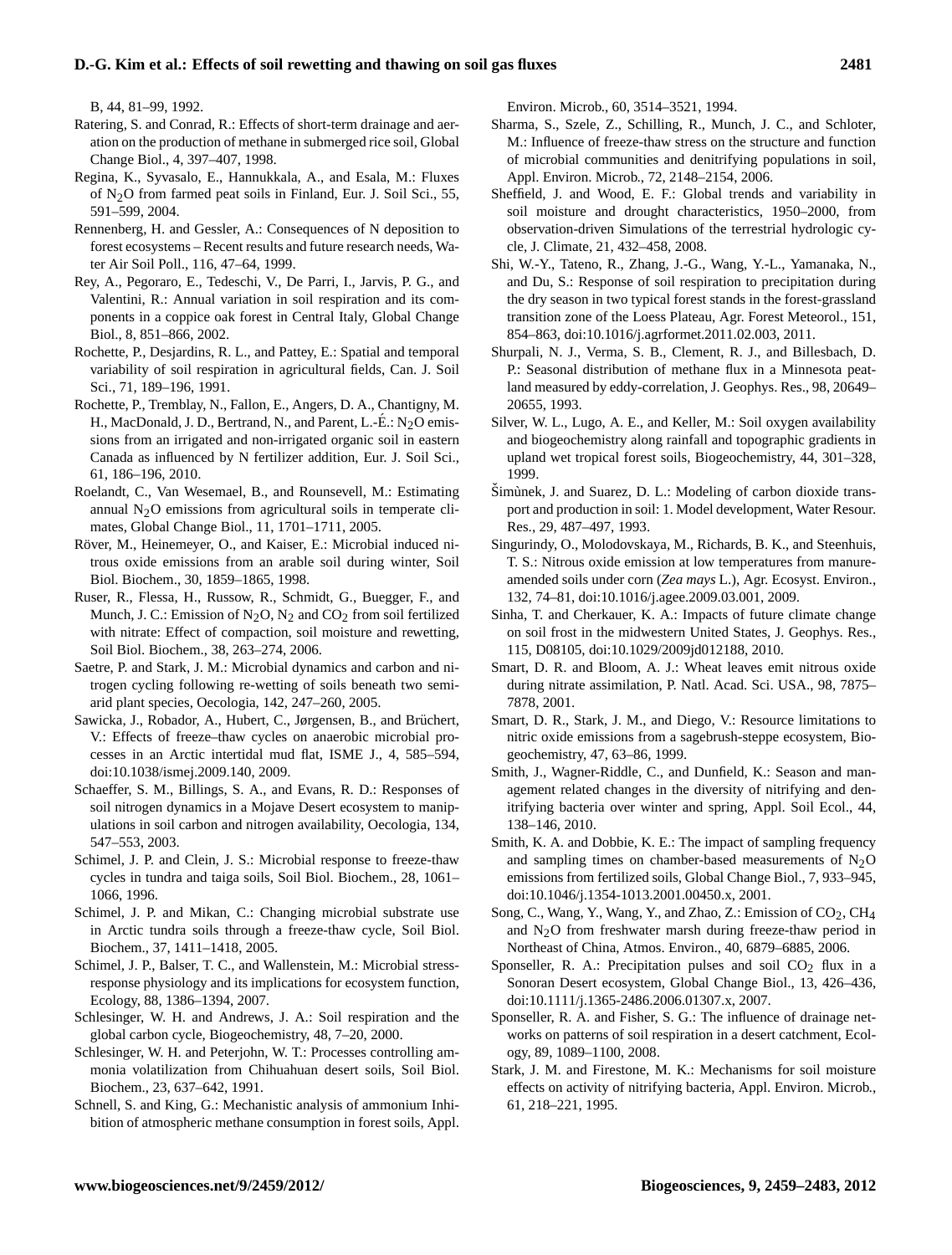- Stark, J. M., Smart, D. R., Hart, S. C., and Haubensak, K. A.: Regulation of nitric oxide emissions from forest and rangeland soils of western North America, Ecology, 83, 2278–2292, 2002.
- Steenwerth, K., Pierce, D., Carlisle, E., Spencer, R., and Smart, D.: A vineyard agroecosystem: disturbance and precipitation affect soil respiration under Mediterranean conditions, Soil Sci. Soc. Am. J., 74, 231–239, 2010.
- Strack, M. and Waddington, J. M.: Response of peatland carbon dioxide and methane fluxes to a water table drawdown experiment, Global Biogeochem. Cy., 21, Gb1007, [doi:10.1029/2006gb002715,](http://dx.doi.org/10.1029/2006gb002715) 2007.
- Striegl, R.: Diffusional limits to the consumption of atmospheric methane by soils, Chemosphere, 26, 715–720, 1993.
- Syamsul Arif, M., Houwen, F., and Verstraete, W.: Agricultural factors affecting methane oxidation in arable soil, Biol. Fert. Soils, 21, 95–102, 1996.
- Tagesson, T., Mölder, M., Mastepanov, M., Sigsgaard, C., Tamstorf, M. P., Lund, M., Falk, J. M., Lindroth, A., Christensen, T. R., and Ström, L.: Land-atmosphere exchange of methane from soil thawing to soil freezing in a high-Arctic wet tundra ecosystem, Global Change Biol., online first: [doi:10.1111/j.1365-](http://dx.doi.org/10.1111/j.1365-2486.2012.02647.x) [2486.2012.02647.x,](http://dx.doi.org/10.1111/j.1365-2486.2012.02647.x) 2012.
- Teepe, R. and Ludwig, B.: Variability of  $CO<sub>2</sub>$  and  $N<sub>2</sub>O$  emissions during freeze-thaw cycles: results of model experiments on undisturbed forest-soil cores, J. Plant Nutr. Soil Sc., 167, 153– 159, 2004.
- Teepe, R., Brumme, R., and Beese, F.: Nitrous oxide emissions from soil during freezing and thawing periods, Soil Biol. Biochem., 33, 1269–1275, 2001.
- Teh, Y. A., Silver, W. L., and Conrad, M. E.: Oxygen effects on methane production and oxidation in humid tropical forest soils, Global Change Biol., 11, 1283–1297, [doi:10.1111/j.1365-](http://dx.doi.org/10.1111/j.1365-2486.2005.00983.x) [2486.2005.00983.x,](http://dx.doi.org/10.1111/j.1365-2486.2005.00983.x) 2005.
- Thauer, R.: Biochemistry of methanogenesis: a tribute to Marjory Stephenson, Microbiology, 144, 2377–2406, 1998.
- Tokida, T., Mizoguchi, M., Miyazaki, T., Kagemoto, A., Nagata, O., and Hatano, R.: Episodic release of methane bubbles from peatland during spring thaw, Chemosphere, 70, 165–171, [doi:10.1016/j.chemosphere.2007.06.042,](http://dx.doi.org/10.1016/j.chemosphere.2007.06.042) 2007.
- Turetsky, M. R., Wieder, R. K., and Vitt, D. H.: Boreal peatland C fluxes under varying permafrost regimes, Soil Biol. Biochem., 34, 907–912, 2002.
- Turetsky, M. R., Wieder, R. K., Vitt, D. H., Evans, R., and Scott, K.: The disappearance of relict permafrost in boreal North America: Effects on peatland carbon storage and fluxes, Global Change Biol., 13, 1922–1934, 2007.
- Uchida, Y., Clough, T. J., Kelliher, F. M., and Sherlock, R. R.: Effects of aggregate size, soil compaction, and bovine urine on N2O emissions from a pasture soil, Soil Biol. Biochem., 40, 924– 931, [doi:10.1016/j.soilbio.2007.11.007,](http://dx.doi.org/10.1016/j.soilbio.2007.11.007) 2008.
- Unger, S., Máguas, C., Pereira, J. S., David, T. S., and Werner, C.: The influence of precipitation pulses on soil respiration – Assessing the "Birch effect" by stable carbon isotopes, Soil Biol. Biochem., 42, 1800–1810, 2010.
- Unger, S., Máguas, C., Pereira, J. S., David, T. S., and Werner, C.: Interpreting post-drought rewetting effects on soil and ecosystem carbon dynamics in a Mediterranean oak savannah, Agr. Forest Meteorol., 154–155, 9–18, [doi:10.1016/j.agrformet.2011.10.007,](http://dx.doi.org/10.1016/j.agrformet.2011.10.007) 2012.
- van Bochove, E., Prevost, D., and Pelletier, F.: Effects of freezethaw and soil structure on nitrous oxide produced in a clay soil, Soil Sci. Soc. Am. J., 64, 1638–1643, 2000.
- Van der Eerden, L., De Vries, W., and Van Dobben, H.: Effects of ammonia deposition on forests in the Netherlands, Atmos. Environ., 32, 525–532, 1998.
- Van Gestel, M., Merckx, R., and Vlassak, K.: Microbial biomass responses to soil drying and rewetting: The fate of fast- and slowgrowing microorganisms in soils from different climates, Soil Biol. Biochem., 25, 109–123, 1993.
- van Haren, J. L. M., Handley, L. L., Biel, K. Y., Kudeyarov, V. N., McLain, J. E. T., Martens, D. A., and Colodner, D. C.: Droughtinduced nitrous oxide flux dynamics in an enclosed tropical forest, Global Change Biol., 11, 1247–1257, [doi:10.1111/j.1365-](http://dx.doi.org/10.1111/j.1365-2486.2005.00987.x) [2486.2005.00987.x,](http://dx.doi.org/10.1111/j.1365-2486.2005.00987.x) 2005.
- Vargas, R. and Allen, M. F.: Environmental controls and the influence of vegetation type, fine roots and rhizomorphs on diel and seasonal variation in soil respiration, New Phytol., 179, 460–471, [doi:10.1111/j.1469-8137.2008.02481.x,](http://dx.doi.org/10.1111/j.1469-8137.2008.02481.x) 2008.
- Vargas, R., Baldocchi, D. D., Allen, M. F., Bahn, M., Black, T. A., Collins, S. L., Yuste, J. C., Hirano, T., Jassal, R. S., Pumpanen, J., and Tang, J. W.: Looking deeper into the soil: biophysical controls and seasonal lags of soil  $CO<sub>2</sub>$  production and efflux, Ecol. Appl., 20, 1569–1582, 2010a.
- Vargas, R., Detto, M., Baldocchi, D. D., and Allen, M. F.: Multiscale analysis of temporal variability of soil  $CO<sub>2</sub>$  production as influenced by weather and vegetation, Global Change Biol., 16, 1589–1605, [doi:10.1111/j.1365-2486.2009.02111.x,](http://dx.doi.org/10.1111/j.1365-2486.2009.02111.x) 2010b.
- Vargas, R., Carbone, M., Reichstein, M., and Baldocchi, D.: Frontiers and challenges in soil respiration research: from measurements to model-data integration, Biogeochemistry, 102, 1–13, [doi:10.1007/s10533-010-9462-1,](http://dx.doi.org/10.1007/s10533-010-9462-1) 2011.
- Virkajärvi, P., Maljanen, M., Saarijärvi, K., Haapala, J., and Martikainen, P. J.:  $N<sub>2</sub>O$  emissions from boreal grass and grass – clover pasture soils, Agr. Ecosyst. Environ., 137, 59–67, 2010.
- Vogt, K., Grier, C., and Vogt, D.: Production, turnover, and nutrient dynamics of above- and belowground detritus of world forests, Adv. Ecol. Res., 15, 303–377, 1986.
- Wagner-Riddle, C., Furon, A., McLaughlin, N. L., Lee, I., Barbeau, J., Jayasundara, S., Parkin, G., Von Bertoldi, P., and Warland, J.: Intensive measurement of nitrous oxide emissions from a corn-soybean-wheat rotation under two contrasting management systems over 5 years, Global Change Biol., 13, 1722–1736, [doi:10.1111/j.1365-2486.2007.01388.x,](http://dx.doi.org/10.1111/j.1365-2486.2007.01388.x) 2007.
- Wagner-Riddle, C., Hu, Q., Van Bochove, E., and Jayasundara, S.: Linking nitrous oxide flux during spring thaw to nitrate denitrification in the soil profile, Soil Sci. Soc. Am. J., 72, 908–916, [doi:10.2136/sssaj2007.0353,](http://dx.doi.org/10.2136/sssaj2007.0353) 2008.
- Wagner-Riddle, C., Rapai, J., Warland, J., and Furon, A.: Nitrous oxide fluxes related to soil freeze and thaw periods identified using heat pulse probes, Can. J. Soil Sci., 90, 409–418, 2010.
- Walter, K. M., Zimov, S. A., Chanton, J. P., Verbyla, D., and Chapin, F. S.: Methane bubbling from Siberian thaw lakes as a positive feedback to climate warming, Nature, 443, 71–75, [doi:10.1038/nature05040,](http://dx.doi.org/10.1038/nature05040) 2006.
- West, A. E. and Schmidt, S. K.: Wetting stimulates atmospheric CH4 oxidation by alpine soil, FEMS Microbiol. Ecol., 25, 349– 353, 1998.